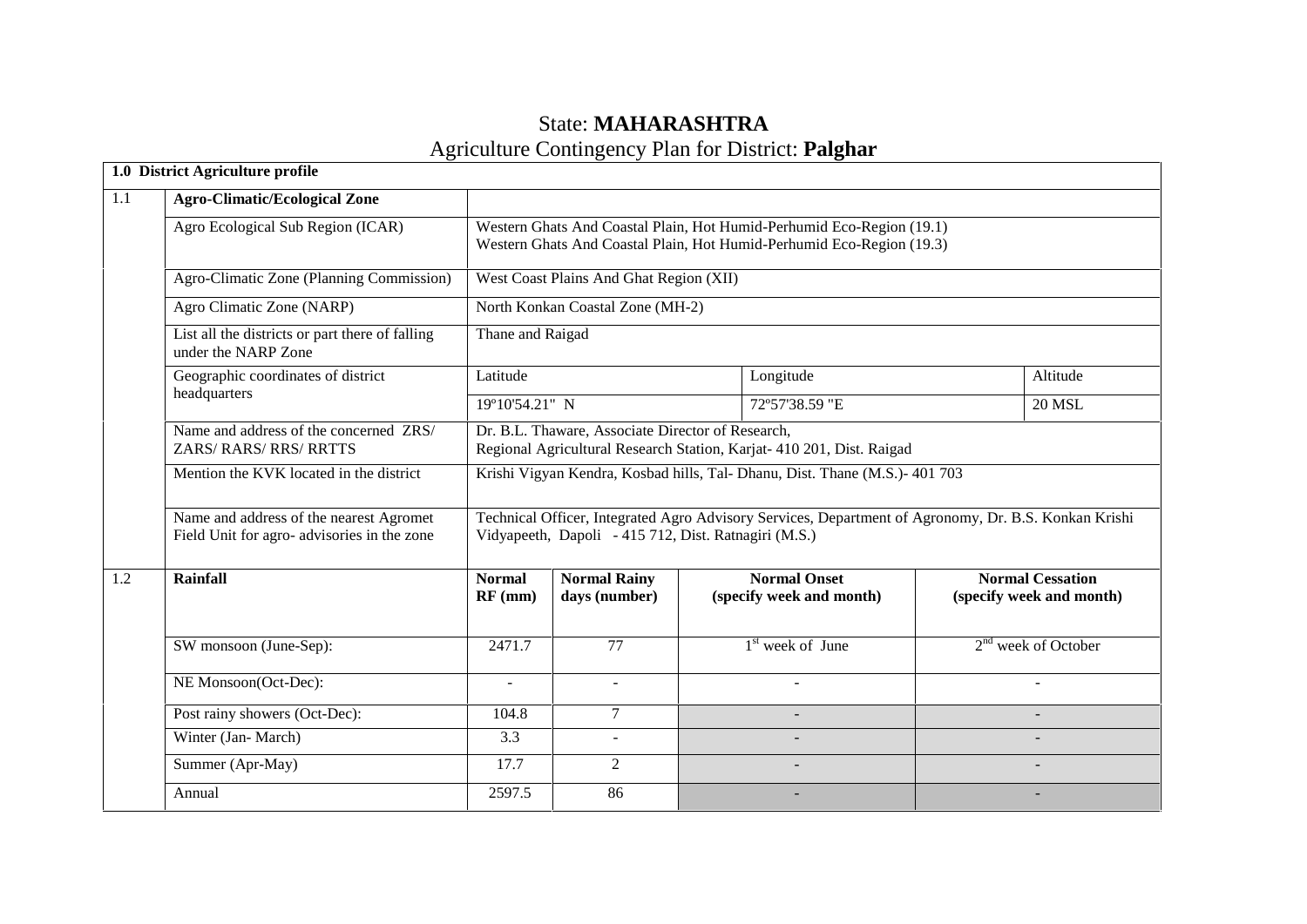| 1.3 | <b>Land use</b><br>pattern of the<br>district (latest<br>statistics)                                      | Geographical<br>area | Cultivable<br>area | Forest<br>area   | Land under<br>non-<br>agricultural<br>use | Permanent<br>pastures | Cultivable<br>wasteland | Land under<br>Misc. tree<br>crops and<br>groves | Barren and<br>uncultivable<br>land | Current<br>fallows | Other<br>fallows |  |
|-----|-----------------------------------------------------------------------------------------------------------|----------------------|--------------------|------------------|-------------------------------------------|-----------------------|-------------------------|-------------------------------------------------|------------------------------------|--------------------|------------------|--|
|     | Area ('000' ha)                                                                                           | 934                  | 356                | 330              | 90                                        | 46                    | 21                      | 24                                              | 39                                 | 17                 | 11               |  |
|     | Source -District Socio-economic Review -2010 (Directorate of Economic & Statistics, Govt. of Maharashtra) |                      |                    |                  |                                           |                       |                         |                                                 |                                    |                    |                  |  |
| 1.4 | Major Soils (Medium black soils)                                                                          |                      |                    | Area ('000'ha)   |                                           | Percent (%) of total  |                         |                                                 |                                    |                    |                  |  |
|     |                                                                                                           |                      |                    |                  |                                           |                       |                         |                                                 |                                    |                    |                  |  |
|     | Shallow Red soils                                                                                         |                      |                    | 708.4            |                                           | 75.8                  |                         |                                                 |                                    |                    |                  |  |
|     | Medium Red deep soils                                                                                     |                      |                    | 221.9            |                                           | 23.7                  |                         |                                                 |                                    |                    |                  |  |
|     | Deep soils                                                                                                |                      |                    |                  | 3.6                                       |                       |                         | 0.3                                             |                                    |                    |                  |  |
|     | Source: - NBSS & LUP, Nagpur                                                                              |                      |                    |                  |                                           |                       |                         |                                                 |                                    |                    |                  |  |
| 1.5 | <b>Agricultural land use</b>                                                                              |                      |                    | Area ('000'ha)   |                                           | Cropping intensity %  |                         |                                                 |                                    |                    |                  |  |
|     | Net sown area                                                                                             |                      |                    |                  |                                           |                       |                         |                                                 |                                    |                    |                  |  |
|     | Area sown more than once                                                                                  |                      |                    | 36               |                                           | 110.1                 |                         |                                                 |                                    |                    |                  |  |
|     | Gross cropped area                                                                                        |                      |                    | $\overline{392}$ |                                           |                       |                         |                                                 |                                    |                    |                  |  |
|     | Source: District Socio-economic Review -2009 (Directorate of Economic & Statistics, Govt. of Maharashtra) |                      |                    |                  |                                           |                       |                         |                                                 |                                    |                    |                  |  |
| 1.6 | <b>Irrigation</b>                                                                                         |                      |                    | Area ('000'ha)   |                                           |                       |                         |                                                 |                                    |                    |                  |  |
|     | Net irrigated area                                                                                        |                      |                    |                  | 19.2                                      |                       |                         |                                                 |                                    |                    |                  |  |
|     | Gross irrigated area                                                                                      |                      |                    | 21.3             |                                           |                       |                         |                                                 |                                    |                    |                  |  |
|     | Rainfed area                                                                                              |                      |                    | 336.8            |                                           |                       |                         |                                                 |                                    |                    |                  |  |
|     | Sources of Irrigation                                                                                     |                      |                    | Number           |                                           | Area ('000' ha)       |                         |                                                 | Percentage of total irrigated area |                    |                  |  |
|     | Canals                                                                                                    |                      |                    |                  |                                           | 15.0                  |                         |                                                 | 78.1                               |                    |                  |  |
|     | <b>Tanks</b>                                                                                              |                      |                    |                  |                                           |                       |                         |                                                 |                                    |                    |                  |  |
|     | Open wells                                                                                                |                      |                    | 15967            |                                           | 2.0                   |                         |                                                 | 10.4                               |                    |                  |  |
|     | Bore wells                                                                                                |                      |                    | 178              |                                           |                       |                         |                                                 |                                    |                    |                  |  |
|     | Lift irrigation schemes                                                                                   |                      |                    | 78               |                                           |                       |                         |                                                 |                                    |                    |                  |  |
|     | Micro-irrigation                                                                                          |                      |                    |                  |                                           | 2.2                   |                         |                                                 | 11.5                               |                    |                  |  |
|     | Other sources (please specify)                                                                            |                      |                    |                  |                                           |                       |                         |                                                 |                                    |                    |                  |  |
|     | <b>Total Irrigated Area</b>                                                                               |                      |                    |                  |                                           | 19.2                  |                         |                                                 | 100.0                              |                    |                  |  |
|     | Pump sets                                                                                                 |                      |                    | 21099            |                                           |                       |                         |                                                 |                                    |                    |                  |  |
|     | No. of Tractors                                                                                           |                      |                    | 2465             |                                           |                       |                         |                                                 |                                    |                    |                  |  |

Source: District Socio-economic Review -2010 (Directorate of Economic & Statistics, Govt. of Maharashtra )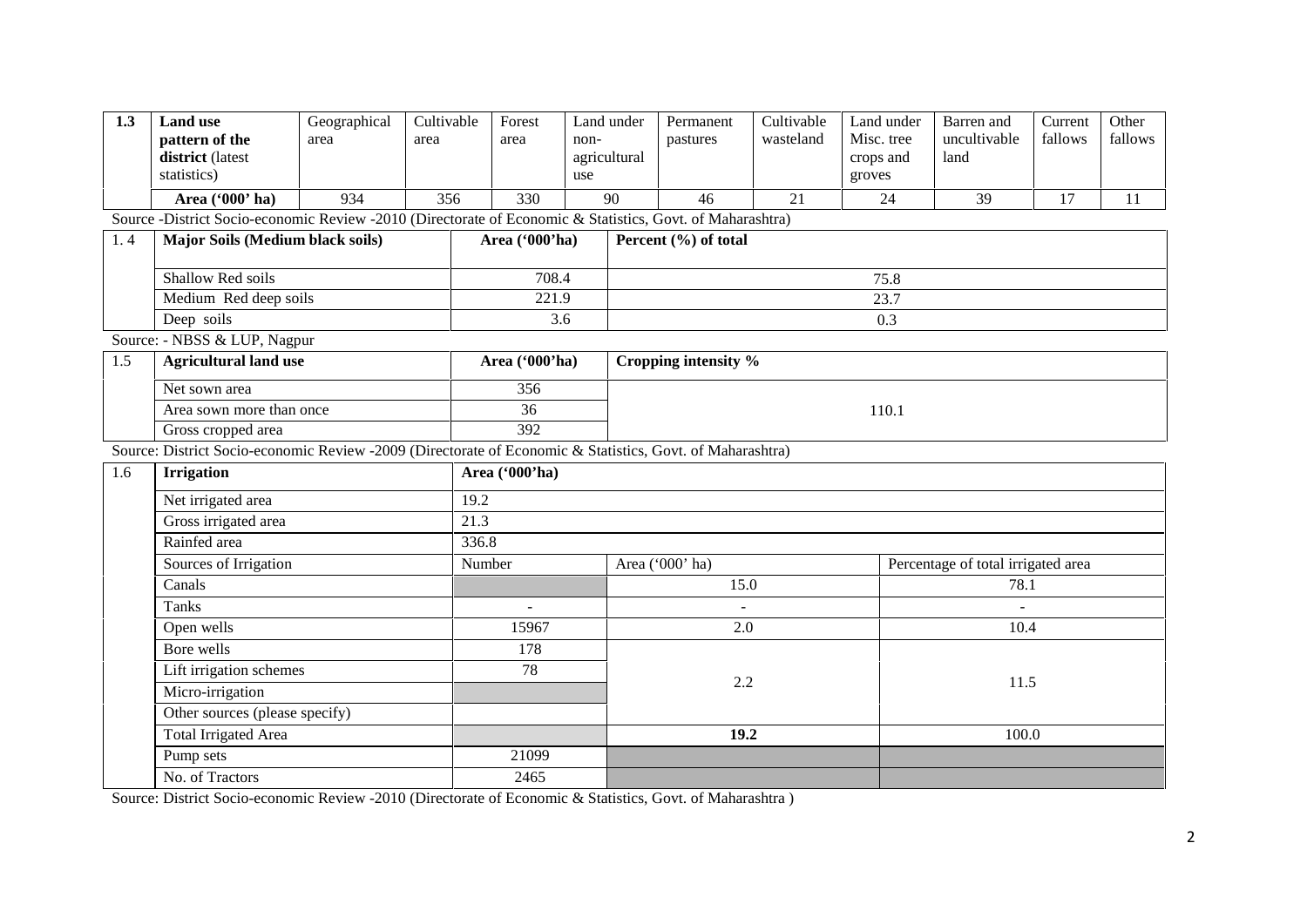| Groundwater availability and use* (Data source:<br>State/Central Ground water Department /Board)                | No. of blocks/<br>Tahsils | $(\%)$ area              | Quality of water (specify the problem<br>such as high levels of arsenic,<br>fluoride, saline etc) |
|-----------------------------------------------------------------------------------------------------------------|---------------------------|--------------------------|---------------------------------------------------------------------------------------------------|
| Over exploited                                                                                                  |                           |                          |                                                                                                   |
| Critical                                                                                                        |                           |                          |                                                                                                   |
| Semi-critical                                                                                                   |                           |                          |                                                                                                   |
| Safe                                                                                                            |                           |                          |                                                                                                   |
| Wastewater availability and use                                                                                 |                           | $\overline{\phantom{0}}$ | -                                                                                                 |
| Ground water quality                                                                                            |                           |                          |                                                                                                   |
| *over-exploited: groundwater utilization > 100%; critical: 90-100%; semi-critical: 70-90%; safe: $\langle 70\%$ |                           |                          |                                                                                                   |

1.7 Area under major field crops & horticulture etc. (2009-10)

| 1.7 | <b>Major Field crops cultivated</b>                         |                          |         | Area ('000' ha)          |                          |               |              |  |  |
|-----|-------------------------------------------------------------|--------------------------|---------|--------------------------|--------------------------|---------------|--------------|--|--|
|     |                                                             | <b>Kharif</b>            |         |                          | Rabi                     | <b>Summer</b> | <b>Total</b> |  |  |
|     |                                                             | <b>Irrigated</b>         | Rainfed | <b>Irrigated</b>         | <b>Rainfed</b>           |               |              |  |  |
|     | Rice                                                        | $\sim$                   | 136     | 3                        | $\sim$                   | $\sim$        | 139          |  |  |
|     | Finger millet                                               | $\overline{a}$           | 16      | $\sim$                   | $\sim$                   | $\sim$        | 16           |  |  |
|     | Proso millet                                                | $\overline{\phantom{a}}$ | 11      | $\overline{\phantom{a}}$ | $\overline{\phantom{a}}$ | $\sim$        | 11.0         |  |  |
|     | Pulses (Cowpea, blackgram, pigeon<br>pea, chick pea, etc. ) | $\overline{\phantom{a}}$ | 12      | 9.7                      | $\sim$                   | $\sim$        | 21.7         |  |  |
|     | Groundnut                                                   | $\overline{\phantom{a}}$ | 3       | 0.1                      | $\overline{\phantom{a}}$ | ۰.            | 3.7          |  |  |
|     | Other oilseeds                                              | $\overline{\phantom{a}}$ |         | 0.6                      | $\overline{\phantom{a}}$ | $\sim$        |              |  |  |
|     | <b>Horticultural crops - Fruits</b>                         |                          |         |                          | Total Area ('000'ha)     |               |              |  |  |
|     | Mango                                                       |                          |         |                          | 23.9                     |               |              |  |  |
|     | Cashew                                                      |                          |         |                          | 4.3                      |               |              |  |  |
|     | Sapota                                                      |                          |         |                          | 10.8                     |               |              |  |  |
|     | Other fruit crops                                           |                          |         |                          | 6.8                      |               |              |  |  |
|     | <b>Flowers</b>                                              |                          |         |                          | $0.4^{\degree}$          |               |              |  |  |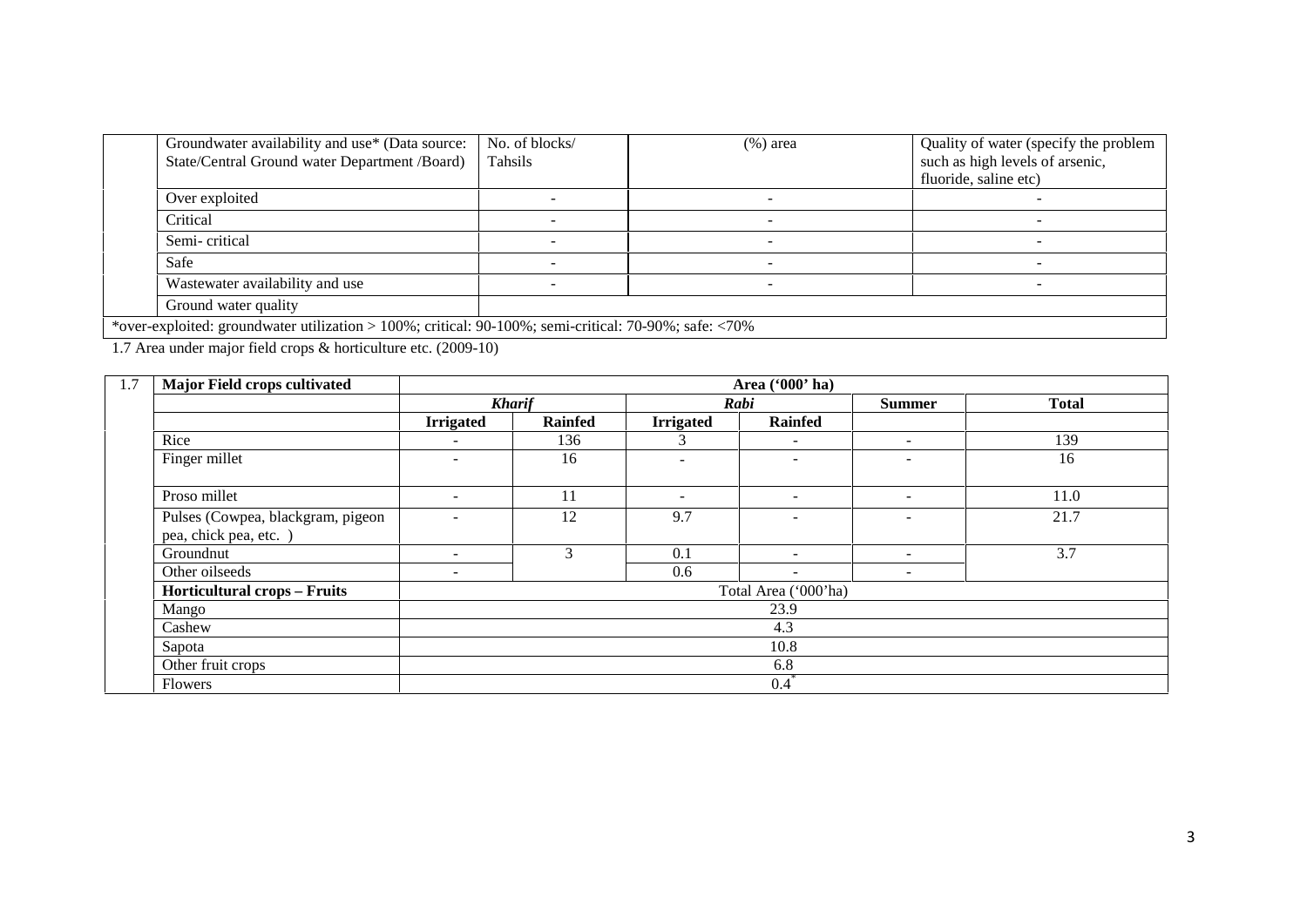| <b>Horticulture crops – Vegetables</b> |          |  |
|----------------------------------------|----------|--|
| Okra, Brinjal, Chilli and Leafy        | $\cdot$  |  |
| vegetables etc.                        |          |  |
| <b>Plantation crops</b>                |          |  |
| Coconut                                | <u>.</u> |  |
| Fodder crops                           | -        |  |

Source: - Krishi Utpadan Karyakramachi Rupresha, *Kharif* and *Rabi* Hangam - 2010-11, Vibhagiy Sabha, Konkan Mahsul Vibhag. Dept. of Agriculture, Govt. of Maharashtra

\*District Krishi Utpadan Aarakhda, Joint Director of Agriculture, Konkan Division, Thane

| 1.8 | Livestock                                      | Male         | Female | Total              |
|-----|------------------------------------------------|--------------|--------|--------------------|
|     | Non descriptive Cattle (local low yielding)    | 288721       | 192005 | 480726             |
|     | Crossbred cattle                               | 4093         | 8887   | 12980              |
|     | Non descriptive Buffaloes (local low yielding) | 2164         | 7059   | 9223               |
|     | <b>Graded Buffaloes</b>                        |              |        | $\theta$           |
|     | Goat                                           | 57853        | 173380 | 231233             |
|     | Sheep                                          | 78           | 58     | 136                |
|     | Others (Camel, Pig, Yak etc.)                  |              |        |                    |
|     | Commercial dairy farms (Number)                |              |        |                    |
| 1.9 | Poultry                                        | No. of farms |        | Total No. of birds |
|     | Commercial                                     |              |        | 3889813            |
|     | Backyard                                       |              |        | 1717259            |

Source: Maharashtra Animal and Fisheries Science University, Nagpur

| 1.10 | Fisheries (Data source: Chief Planning Officer) |                        |              |                    |                                          |                                                           |                                              |
|------|-------------------------------------------------|------------------------|--------------|--------------------|------------------------------------------|-----------------------------------------------------------|----------------------------------------------|
|      | A. Capture                                      |                        |              |                    |                                          |                                                           |                                              |
|      | i) Marine (Data Source: Fisheries               | No. of fishermen       | <b>Boats</b> |                    |                                          | <b>Nets</b>                                               | Storage facilities (Ice                      |
|      | Department)                                     |                        | Mechanized   | Non-<br>mechanized | Mechanized<br>(Trawl nets,<br>Gill nets) | Non-mechanized<br>(Shore Seines,<br>Stake & trap<br>nets) | plants etc.)<br>Number of processing<br>unit |
|      |                                                 | 101042                 | 3002         | 1185               | 113160                                   | 16325                                                     | 142                                          |
|      | ii) Inland (Data Source: Fisheries              | No. Farmer owned ponds |              |                    | No. of Reservoirs                        | No. of village tanks                                      |                                              |
|      | Department)                                     | 63                     |              |                    | 35                                       |                                                           | 237                                          |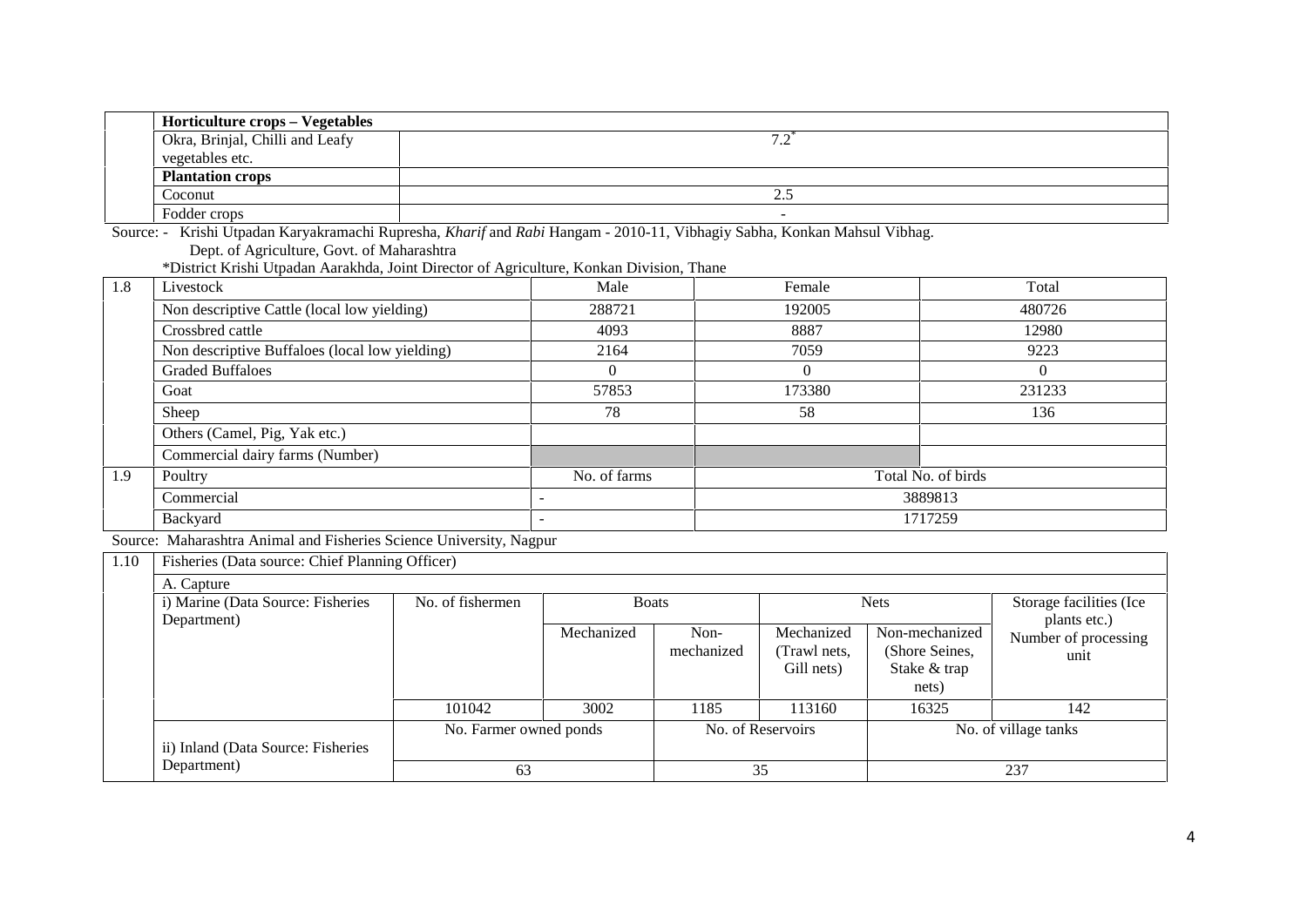|                                                                          | Water Spread Area ('000'ha) | Yield $(t/ha)$ | Production (MT) |
|--------------------------------------------------------------------------|-----------------------------|----------------|-----------------|
| i) Brackish water (Data Source: MPEDA/                                   |                             | 1.0            | 1147.0          |
| <b>Fisheries Department</b> )<br>ii) Fresh water (Data Source: Fisheries | 0.6 <sub>2</sub>            | 0.5            | 3197.7          |

1.11 Production and Productivity of major crops (Average of last 5 years: 2004, 05, 06, 07, 08; specify)

| 1.11 | Name of                         | Kharif                                                                                         |                          |                         | Rabi                     | Summer                  |                             |                          | Total                       | Crop residue as    |
|------|---------------------------------|------------------------------------------------------------------------------------------------|--------------------------|-------------------------|--------------------------|-------------------------|-----------------------------|--------------------------|-----------------------------|--------------------|
|      | crop                            | Produc<br>tion $('000 t)$<br>Major Field crops (Crops to be identified based on total acreage) | Produc<br>tivity (kg/ha) | Produc<br>tion $(000t)$ | Produc<br>tivity (kg/ha) | Produc<br>tion $(000t)$ | Produc<br>tivity<br>(kg/ha) | Produc<br>tion<br>(000t) | Produc<br>tivity<br>(kg/ha) | fodder ('000 tons) |
|      | Rice                            | 297.3                                                                                          | 2156                     | 6.0                     | 2400                     |                         |                             | 303.3                    | 2160                        |                    |
|      | Finger millet                   | 13.5                                                                                           | 854                      | 0.4                     | 1000                     |                         |                             |                          |                             |                    |
|      | Other<br>cereals and<br>millets | 6.3                                                                                            | 543                      |                         |                          |                         |                             | 20.2                     | 726.6                       |                    |
|      | Pulses                          | 7.0                                                                                            | 686                      | 5.3                     | 570                      |                         |                             | 12.3                     | 630.8                       |                    |
|      | Groundnut                       |                                                                                                |                          | 0.4                     | 2000                     |                         |                             |                          | 2000                        |                    |
|      | Other oil<br>seed               | 1.0                                                                                            | 357                      | 0.2                     | 333                      |                         |                             | 1.6                      | 333                         |                    |

Source: - Krishi Utpadan Karyakramachi Rupresha, *Kharif* and *Rabi* Hangam - 2010-11, Vibhagiy Sabha, Konkan Mahsul Vibhag.

Dept. of Agriculture, Govt. of Maharashtra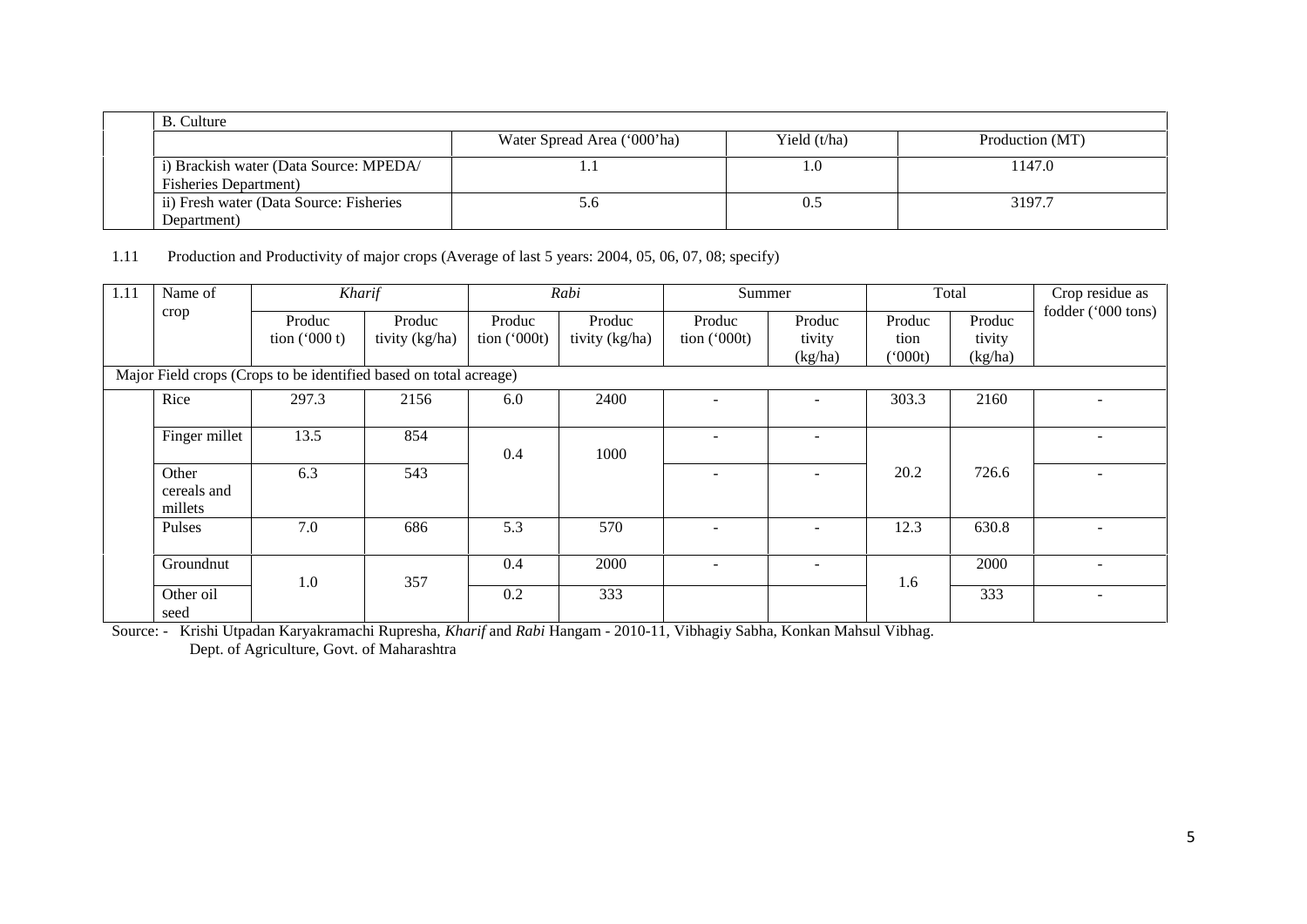| Major Horticultural crops (Crops to be identified based on total acreage) |               |               |  |  |  |
|---------------------------------------------------------------------------|---------------|---------------|--|--|--|
| Mango                                                                     | 94.0          | $1.60$ MT/ha  |  |  |  |
| Cashew                                                                    | 4.0           | $0.50$ MT/ha  |  |  |  |
| Coconuts                                                                  | 178 Lakh nuts | 8000 nuts/ha  |  |  |  |
| Sapota                                                                    | 830.0         | $10.00$ MT/ha |  |  |  |
| Vegetables                                                                | 846.0         | 12.00 MT/ha   |  |  |  |

Source: - District Krishi Utpadan Aarakhda, Joint Director of Agriculture, Konkan Division, Thane

| 1.12 | Sowing window for 5 major<br>field crops<br>(start and end of normal)<br>sowing period) | <b>Rice</b>                      | <b>Finger millets</b>   | <b>Prosomillet</b>         | Groundnut                      | <b>Sesame</b>               |
|------|-----------------------------------------------------------------------------------------|----------------------------------|-------------------------|----------------------------|--------------------------------|-----------------------------|
|      | Kharif-Rainfed                                                                          | $10^{th}$ June to $10^{th}$ July | $2nd$ fortnight of June | $2nd$ fortnight of<br>June |                                | $2nd$ fortnight of July     |
|      | Kharif-Irrigated                                                                        |                                  |                         |                            |                                |                             |
|      | Rabi-Rainfed                                                                            |                                  |                         |                            |                                |                             |
|      | Rabi-Irrigated                                                                          | $2nd$ fortnight of December      |                         |                            | $2nd$ fortnight of<br>December | $2nd$ fortnight of November |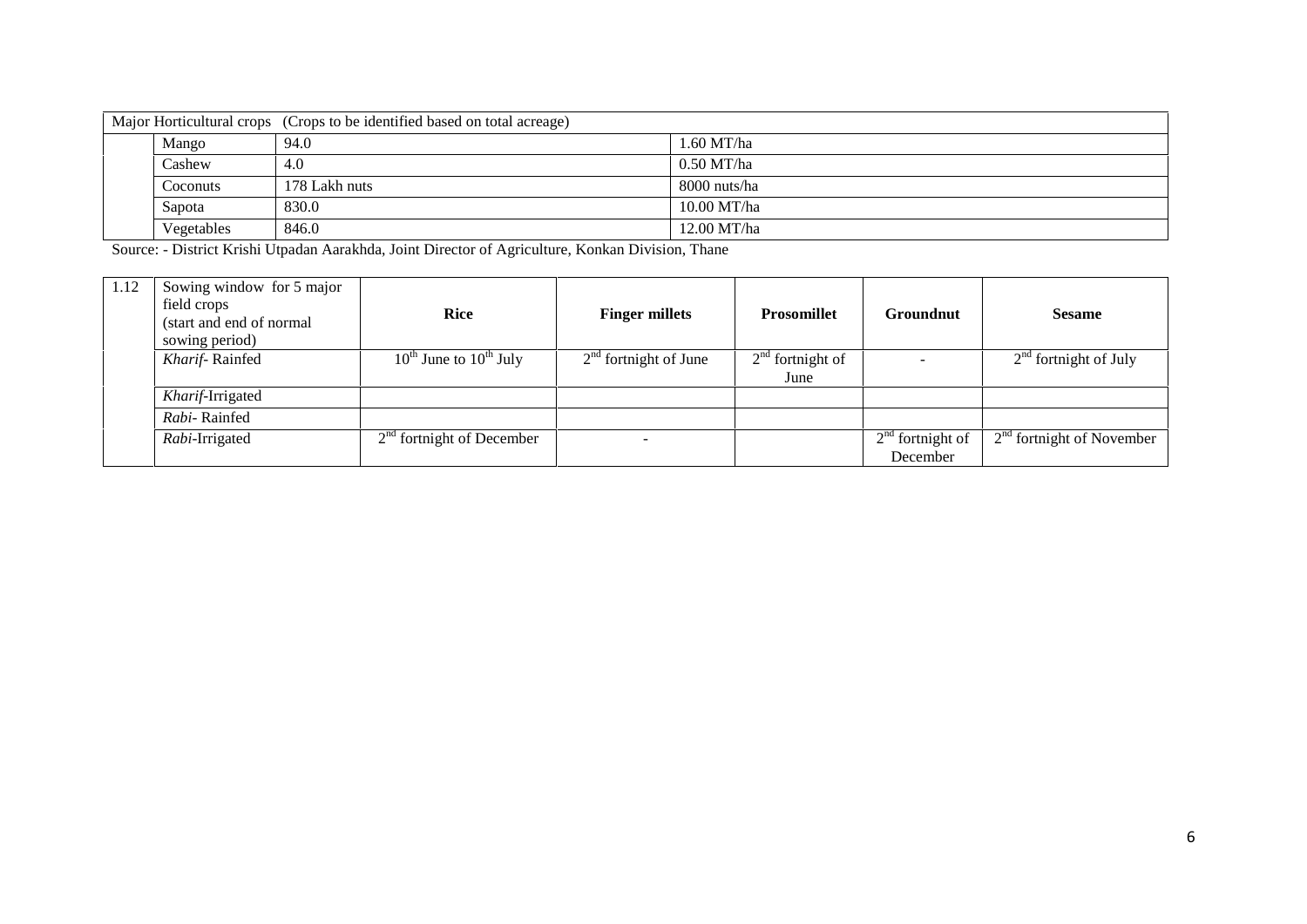| 1.13 |                                                                                                                                                                                                                                      | What is the major contingency the district is prone to? (Tick mark)            | Regular      | Occasional    | None |
|------|--------------------------------------------------------------------------------------------------------------------------------------------------------------------------------------------------------------------------------------|--------------------------------------------------------------------------------|--------------|---------------|------|
|      | Drought                                                                                                                                                                                                                              |                                                                                |              | ✓             |      |
|      | Flood                                                                                                                                                                                                                                |                                                                                |              | $\checkmark$  |      |
|      | Cyclone                                                                                                                                                                                                                              |                                                                                |              | $\checkmark$  |      |
|      | Hail storm                                                                                                                                                                                                                           |                                                                                |              |               | ✓    |
|      | Heat wave                                                                                                                                                                                                                            |                                                                                |              | ✓             |      |
|      | Cold wave                                                                                                                                                                                                                            |                                                                                |              |               | ✓    |
|      | Frost                                                                                                                                                                                                                                |                                                                                |              |               | ✓    |
|      | Sea water intrusion                                                                                                                                                                                                                  |                                                                                | ✓            |               |      |
|      | Pests and disease outbreak (specify)<br>1. Rice :- : Stem borer, bacterial blight, blast<br>2. Finger millet :- Bacterial blight, blast<br>3. Groundnut :- Early and late leaf spot<br>5. Cashew :- Tea mosquito bug, thrips, aphids | 4. Mango: - Mealy bug, thrips, fruit fly, anthracnose, powdery mildew          | $\checkmark$ |               |      |
|      | 6. Areca nut: - Koleroga and ganoderma rot                                                                                                                                                                                           |                                                                                |              |               |      |
|      | 7. Sapota : Seed borer, bud borer, fruit drop                                                                                                                                                                                        |                                                                                |              |               |      |
|      |                                                                                                                                                                                                                                      | 8. Coconut :- Rhinoceros beetle, eriophyid mite, black headed caterpillar      |              |               |      |
|      | 9. Okra : Fruit & shoot borer, white fly, yellow vein mosaic                                                                                                                                                                         |                                                                                |              |               |      |
|      |                                                                                                                                                                                                                                      | 10. Cucurbits: - Red pumpkin beetle, fruit fly, thrips, powdery & downy mildew |              |               |      |
|      | 11. Brinjal :- Fruit & shoot borer, bacterial wilt                                                                                                                                                                                   |                                                                                |              |               |      |
|      | Others (specify)                                                                                                                                                                                                                     |                                                                                |              |               |      |
| 1.14 | Include Digital maps of the<br>district for                                                                                                                                                                                          | Location map of district within State as Annexure I                            |              | Enclosed: Yes |      |
|      |                                                                                                                                                                                                                                      | Mean monthly rainfall as Annexure 2                                            |              | Enclosed: Yes |      |
|      |                                                                                                                                                                                                                                      | Soil map as Annexure 3                                                         |              | Enclosed: Yes |      |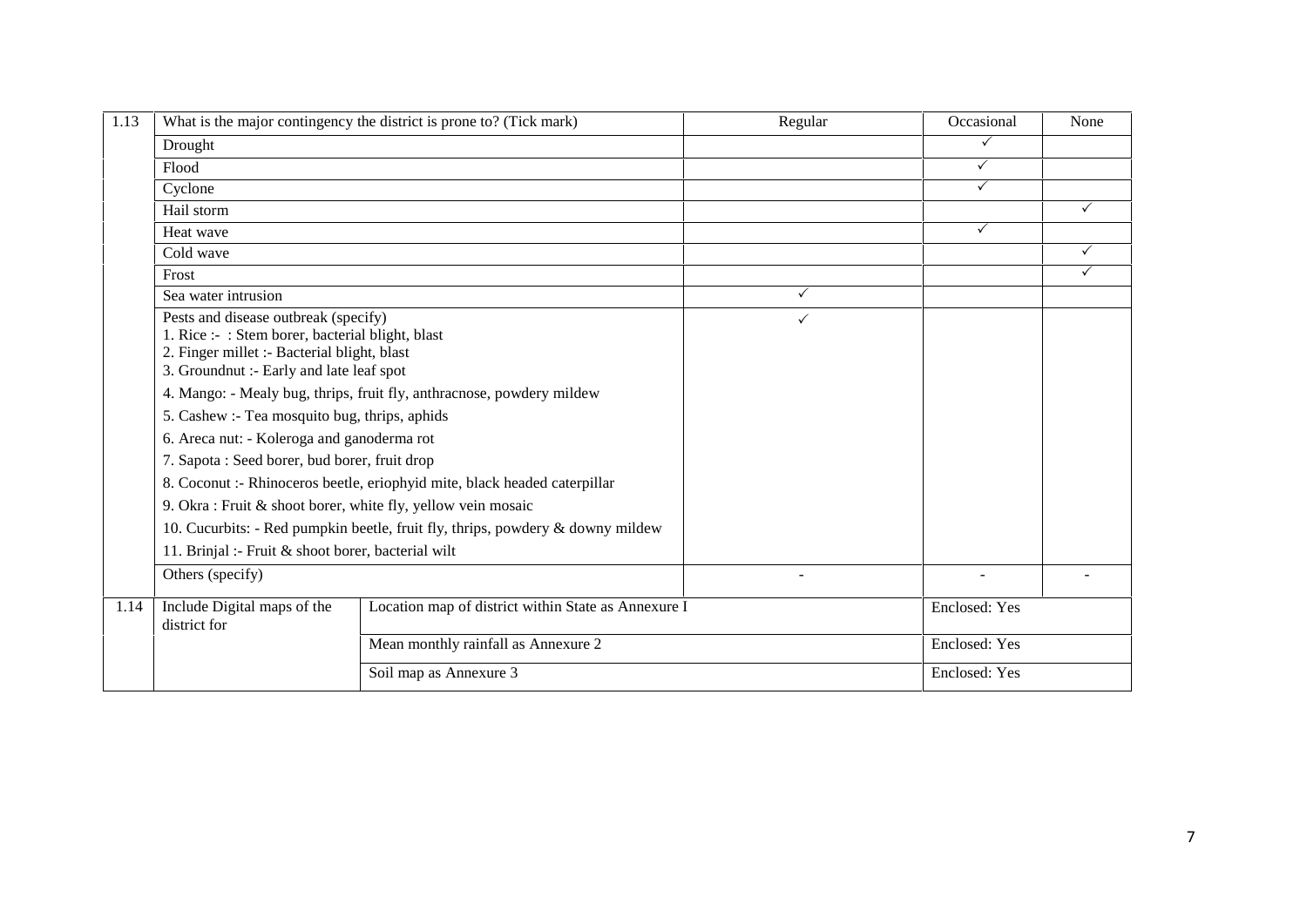#### **Annexure 1: Location Map of Palghar**

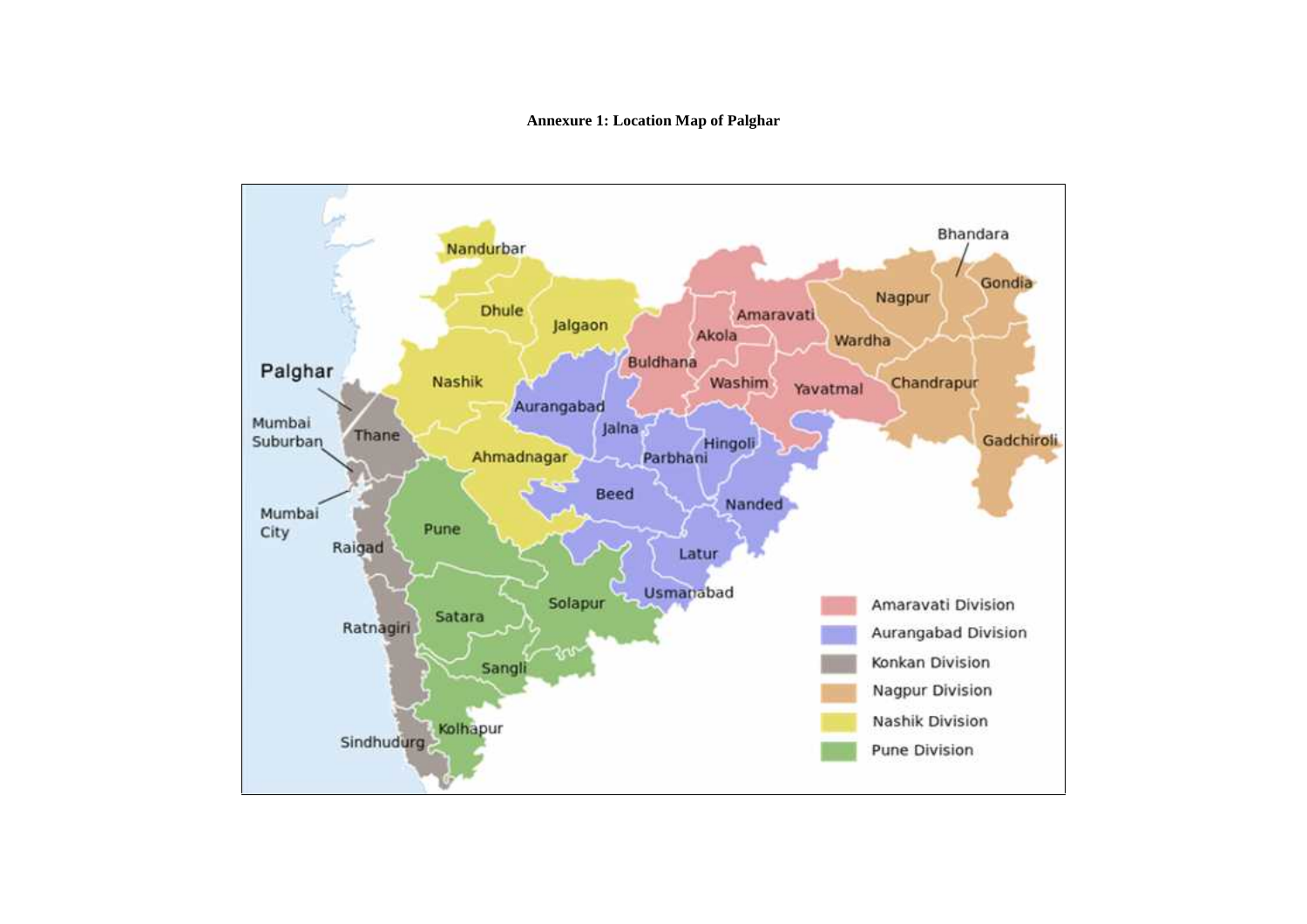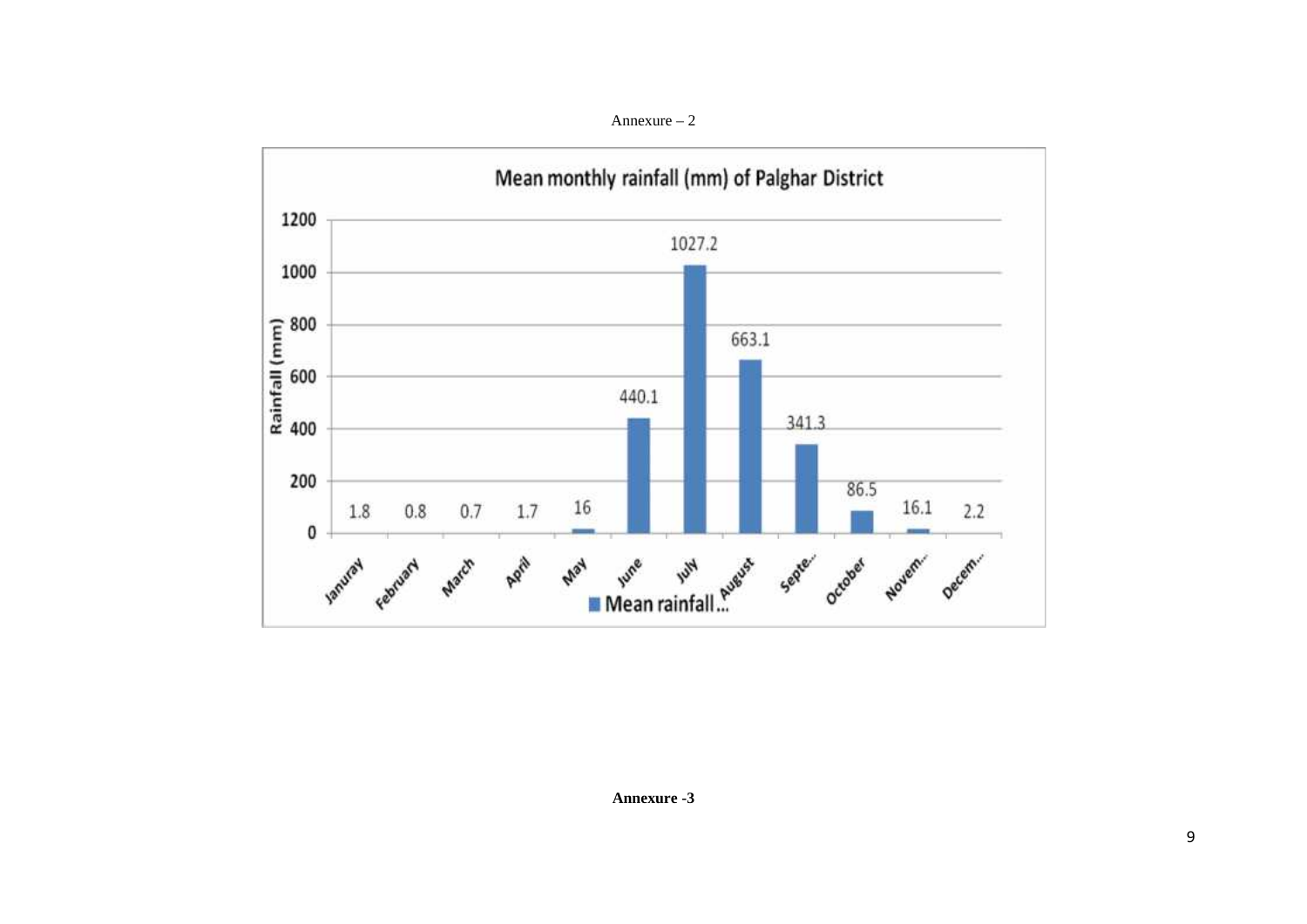

Soil map Palghar district (Source: - NBSS & LUP, Nagpur)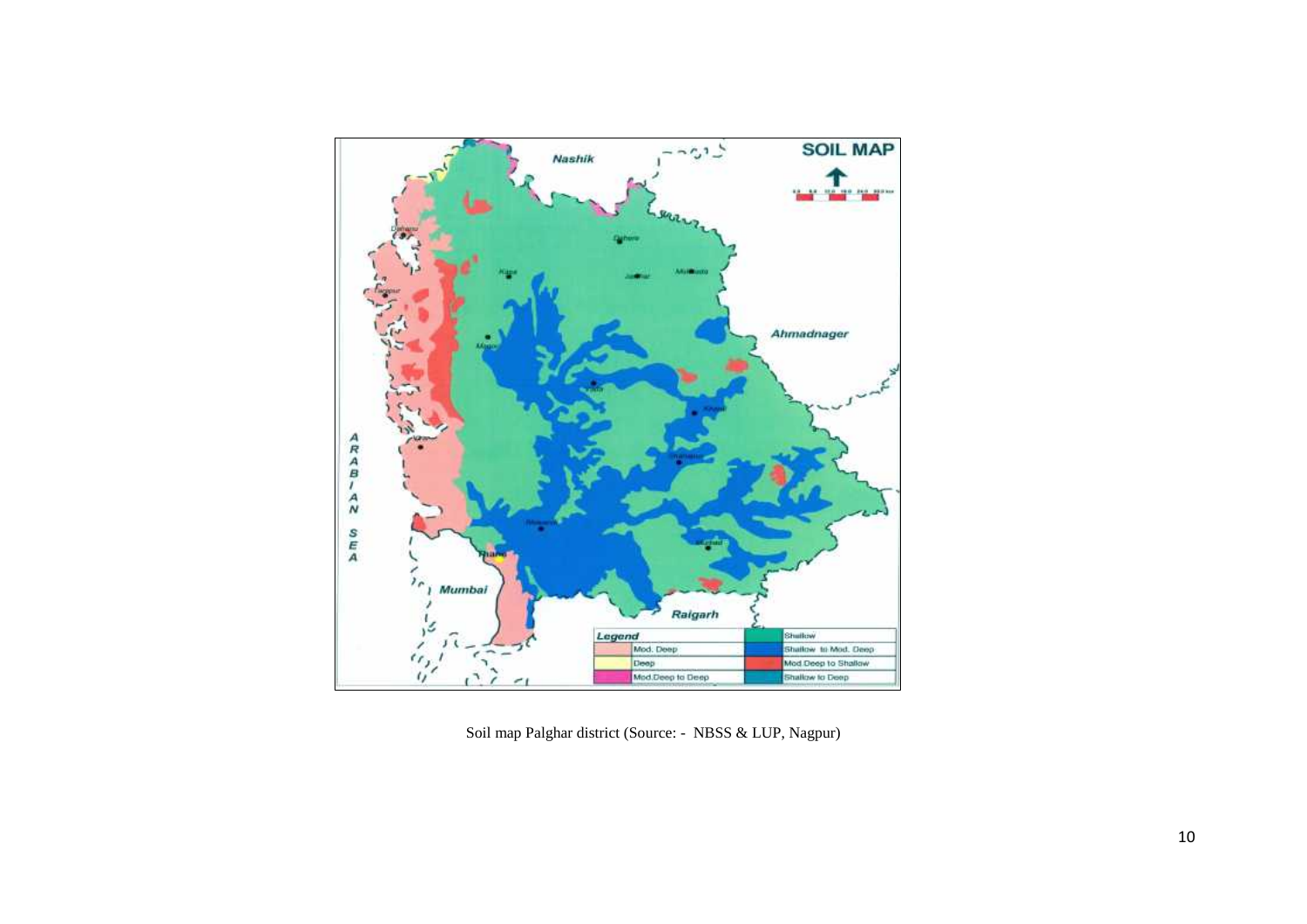### **2.0 Strategies for weather related contingencies**

**2.1 Drought**

### **2.1.1 Rainfed situation**

| <b>Condition</b>                                  |                                        |                                                                 | <b>Suggested Contingency measures</b>                    |                                                                          |                                     |  |  |
|---------------------------------------------------|----------------------------------------|-----------------------------------------------------------------|----------------------------------------------------------|--------------------------------------------------------------------------|-------------------------------------|--|--|
| <b>Early season</b><br>drought (delayed<br>onset) | <b>Major Farming situation</b>         | <b>Normal Crop / Cropping</b><br>system                         | Change in crop /<br>cropping system<br>including variety | <b>Agronomic</b><br>measures                                             | <b>Remarks</b> on<br>Implementation |  |  |
| Delay by 2 weeks<br>$(3rd$ week of June)          | Upland<br>medium deep to shallow soils | Rice                                                            | No change                                                | Direct seeding/<br>sowing of sprouted<br>seeds                           | $\overline{\phantom{a}}$            |  |  |
|                                                   |                                        | Finger millet                                                   | $-do-$                                                   |                                                                          |                                     |  |  |
|                                                   |                                        | Vegetable crops (Chilli,<br>okra, bitter gourd, snake<br>gourd) | $-do-$                                                   | $\overline{\phantom{m}}$                                                 |                                     |  |  |
|                                                   |                                        | Sesame                                                          | $-do-$                                                   |                                                                          |                                     |  |  |
|                                                   | Mid-land<br>medium deep soils          | Rice                                                            | $-do-$                                                   | Sowing of sprouted<br>seeds /grow nursery<br>by sowing sprouted<br>seeds |                                     |  |  |
|                                                   | Low land<br>deep soils                 | Rice                                                            | $-do-$                                                   | Sowing of sprouted<br>seeds /grow nursery<br>by sowing sprouted<br>seeds |                                     |  |  |
|                                                   | Hill slope<br>shallow soils            | Finger millet                                                   | $-do-$                                                   |                                                                          |                                     |  |  |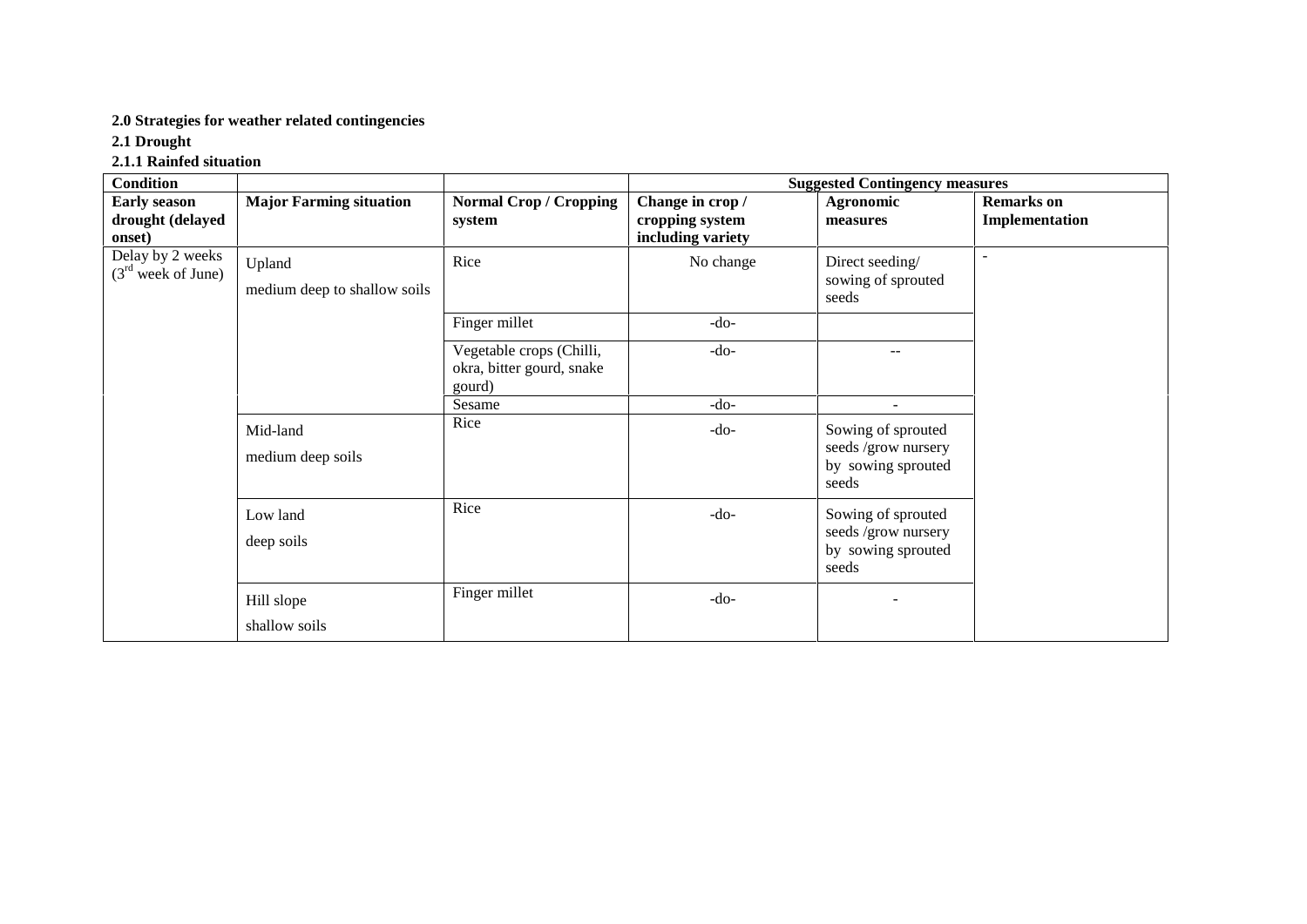| Condition                                         |                                                       |                                                                 |                                                                      | <b>Suggested Contingency measures</b>                                     |                                                          |  |  |
|---------------------------------------------------|-------------------------------------------------------|-----------------------------------------------------------------|----------------------------------------------------------------------|---------------------------------------------------------------------------|----------------------------------------------------------|--|--|
| <b>Early season</b><br>drought (delayed<br>onset) | <b>Major Farming situation</b>                        | Normal Crop/<br><b>Cropping system</b>                          | Change in crop /<br>cropping system<br><b>Including variety</b>      | <b>Agronomic measures</b>                                                 | <b>Remarks</b> on<br>Implementation                      |  |  |
| **Delay by 4<br>weeks $(1st$ week of<br>July)     | <b>Upland</b> farming<br>medium deep to shallow soils | Rice                                                            | Prefer early varieties<br>(Ratnagiri -73, Karjat-<br>184, Karjat -3) | Sowing of sprouted<br>seeds                                               | Source of Seed:<br>Maharashtra State Seed<br>corporation |  |  |
|                                                   |                                                       | Finger millet                                                   | Short duration variety<br>(H.R. 374)                                 |                                                                           |                                                          |  |  |
|                                                   |                                                       | Sesamum                                                         | No Change                                                            |                                                                           |                                                          |  |  |
|                                                   |                                                       | Vegetable crops (Chilli,<br>okra, bitter gourd, snake<br>gourd) |                                                                      |                                                                           |                                                          |  |  |
|                                                   | Mid-land farming<br>medium deep soils                 | Rice                                                            | Prefer early varieties<br>(Ratnagiri -73, Karjat-<br>184, Karjat -3) | Sowing of sprouted<br>seeds.                                              |                                                          |  |  |
|                                                   | Low land farming<br>deep soils                        | Rice                                                            | Mid-late duration variety<br>(Palghar-1, Palghar-2,<br>Karjat-5 etc) | Sowing of sprouted<br>seeds /Grow nursery<br>by sowing sprouted<br>seeds. |                                                          |  |  |
|                                                   | Soils on hill slope<br>shallow soils                  | Finger millet                                                   | Cowpea (Variety-Konkan<br>Sadabahar)., Black gram<br>(Variety-TPU-4) |                                                                           |                                                          |  |  |

\*\* Generally such type of situation has not occurred during past years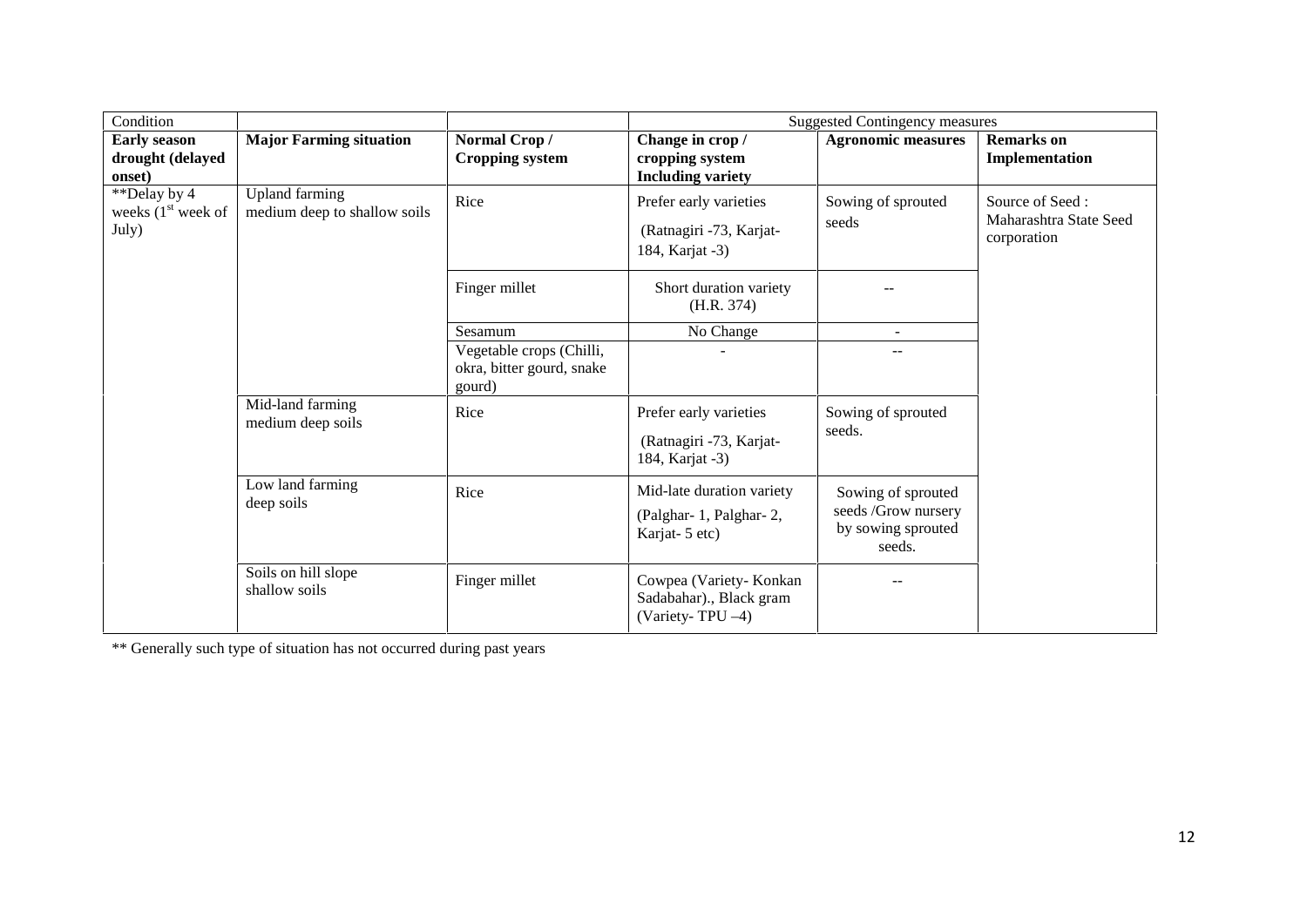| <b>Condition</b>                                  |                                                                         |                                        |                                                                                | <b>Suggested Contingency measures</b> |                                     |
|---------------------------------------------------|-------------------------------------------------------------------------|----------------------------------------|--------------------------------------------------------------------------------|---------------------------------------|-------------------------------------|
| <b>Early season</b><br>drought (delayed<br>onset) | <b>Major Farming situation</b>                                          | Normal Crop/<br><b>Cropping system</b> | Change in crop /<br>cropping system<br>including variety                       | <b>Agronomic measures</b>             | <b>Remarks</b> on<br>Implementation |
| **Delay by 6<br>weeks<br>$(3rd$ Week of July)     | Upland<br>medium deep to shallow soils<br>Mid-land<br>medium deep soils | Not applicable                         | Note :- ** Generally such type of situation has not occurred during past years |                                       |                                     |
|                                                   | Low land<br>deep soils<br>Hill slope<br>shallow soils                   |                                        |                                                                                |                                       |                                     |

| <b>Condition</b>                                         |                                                                                                                                  |                                        | <b>Suggested Contingency measures</b>                                          |                           |                                     |  |
|----------------------------------------------------------|----------------------------------------------------------------------------------------------------------------------------------|----------------------------------------|--------------------------------------------------------------------------------|---------------------------|-------------------------------------|--|
| <b>Early season</b><br>drought (delayed<br>onset)        | <b>Major Farming situation</b>                                                                                                   | Normal Crop/<br><b>Cropping system</b> | Change in crop /<br>cropping system<br>including variety                       | <b>Agronomic measures</b> | <b>Remarks</b> on<br>Implementation |  |
| **Delay by 8<br>weeks $(1st \text{ week})$<br>of August) | Upland<br>medium deep to shallow soils<br>Mid-land<br>medium deep soils<br>Low land<br>deep soils<br>Hill slope<br>shallow soils | Not applicable                         | Note :- ** Generally such type of situation has not occurred during past years |                           |                                     |  |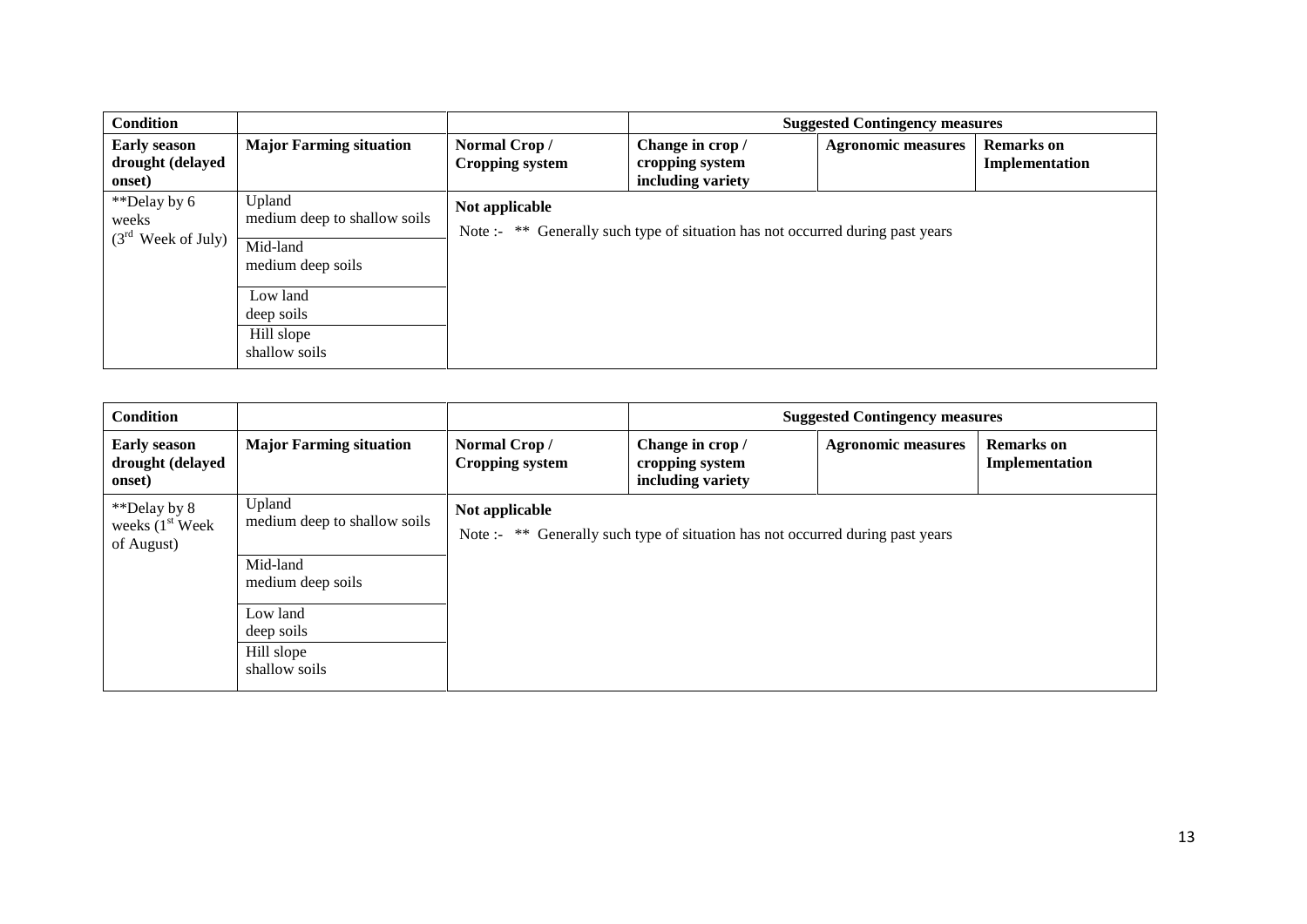| <b>Condition</b>                                                                                                                                                                               |                                   |                                                                                                                     | <b>Suggested Contingency measures</b>                                                                                                                                                                                                                                                 |                                                                                       |                                                                                                               |  |  |  |
|------------------------------------------------------------------------------------------------------------------------------------------------------------------------------------------------|-----------------------------------|---------------------------------------------------------------------------------------------------------------------|---------------------------------------------------------------------------------------------------------------------------------------------------------------------------------------------------------------------------------------------------------------------------------------|---------------------------------------------------------------------------------------|---------------------------------------------------------------------------------------------------------------|--|--|--|
| <b>Early season</b><br>drought (Normal<br>onset)                                                                                                                                               | <b>Major Farming</b><br>situation | <b>Normal</b><br>Crop/cropping<br>system                                                                            | Crop management                                                                                                                                                                                                                                                                       | Soil nutrient & moisture<br>conservation measures                                     | <b>Remarks</b> on<br>Implementation                                                                           |  |  |  |
| Normal onset<br>Upland<br>followed by 15-20<br>medium deep to<br>days dry spell at<br>shallow soils<br>the time of<br>transplanting<br>Mid-land<br>medium deep soils<br>Low land<br>deep soils |                                   | Rice                                                                                                                | Increase number of seedling per<br>$\bullet$<br>hill $(5 \text{ to } 6)$<br>Increase 25% nitrogen dose<br>$\bullet$<br>Adopt closer spacing (15 x15)<br>$\bullet$<br>cm)<br>For shortage of seedling prepare<br>$\bullet$<br>seedling by mat nursery using<br>short duration variety. | Protective irrigation                                                                 | Use water from the<br>outside sources like farm<br>ponds, nalas, streams,<br>rivers for puddling<br>operation |  |  |  |
|                                                                                                                                                                                                |                                   | Finger millet                                                                                                       | Increase 25% nitrogen dose<br>$\bullet$<br>Adopt closer spacing $(15 \times 15)$<br>$\bullet$                                                                                                                                                                                         | Protective irrigation after<br>transplanting                                          |                                                                                                               |  |  |  |
|                                                                                                                                                                                                |                                   | Vegetables                                                                                                          |                                                                                                                                                                                                                                                                                       | Protective irrigation/<br>mulching with Glyricidia<br>green leaves/weed<br>management |                                                                                                               |  |  |  |
|                                                                                                                                                                                                | Rice                              | Increase number of seedling per<br>$\bullet$<br>hill $(5 \text{ to } 6)$<br>Increase 25% nitrogen dose<br>$\bullet$ | Protective irrigation                                                                                                                                                                                                                                                                 |                                                                                       |                                                                                                               |  |  |  |
|                                                                                                                                                                                                |                                   | Rice                                                                                                                | Adopt closer spacing<br>٠                                                                                                                                                                                                                                                             |                                                                                       |                                                                                                               |  |  |  |
|                                                                                                                                                                                                | Hill slope<br>shallow soils       | Finger millet                                                                                                       | Increase 25% nitrogen dose<br>$\bullet$<br>Adopt closer spacing<br>$\bullet$                                                                                                                                                                                                          | Protective irrigation                                                                 |                                                                                                               |  |  |  |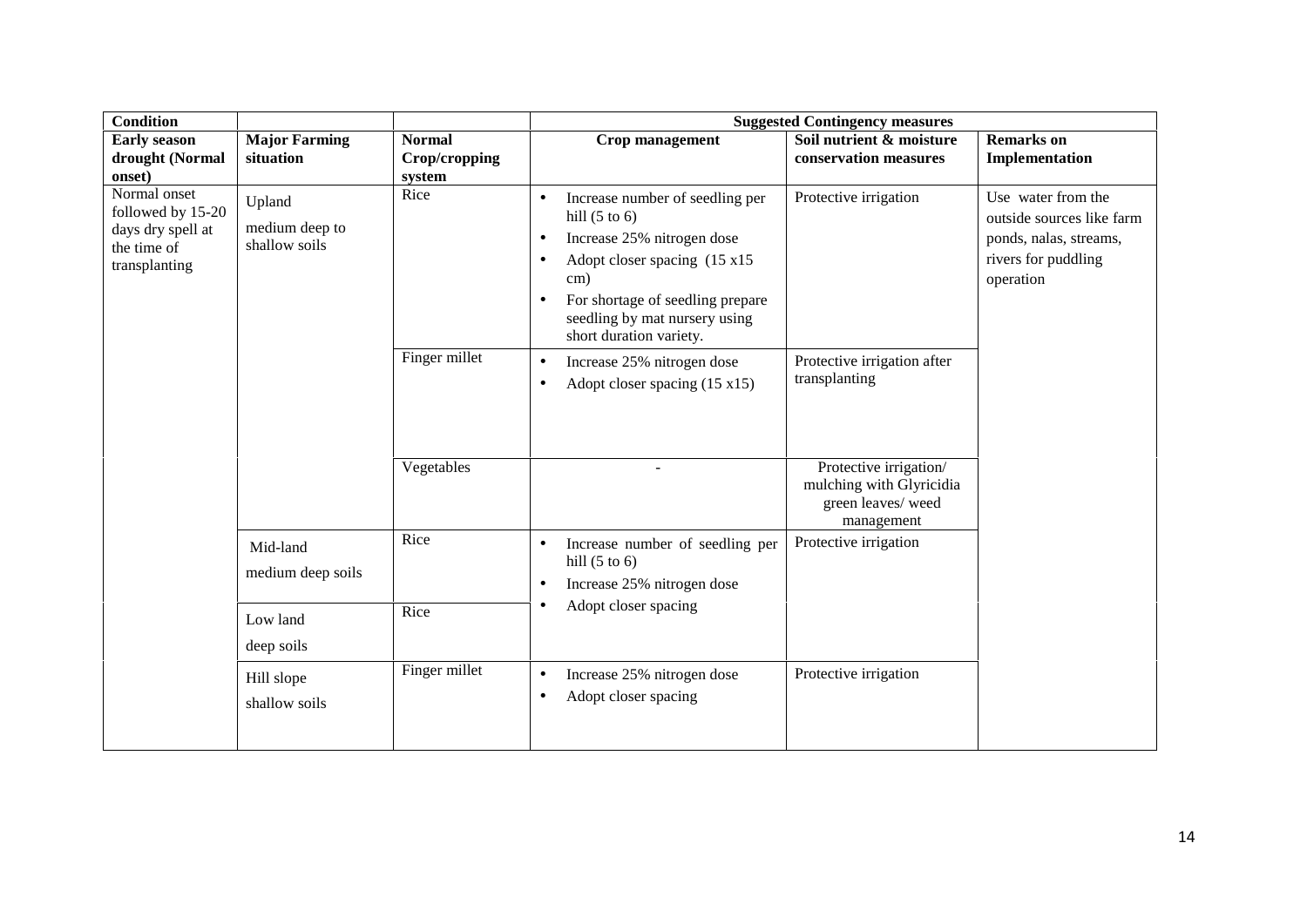| <b>Condition</b>                                                                                       |                                        |                                       | <b>Suggested Contingency measures</b>                                                                                |                                                                                     |                                     |  |
|--------------------------------------------------------------------------------------------------------|----------------------------------------|---------------------------------------|----------------------------------------------------------------------------------------------------------------------|-------------------------------------------------------------------------------------|-------------------------------------|--|
| Mid season<br>drought (long<br>dry spell,<br>consecutive 2<br>weeks rainless<br>$(>2.5$ mm)<br>period) | <b>Major Farming situation</b>         | <b>Normal Crop/cropping</b><br>system | Crop management                                                                                                      | Soil nutrient &<br>moisture<br>conservation<br>measures                             | <b>Remarks</b> on<br>Implementation |  |
| At vegetative<br>stage                                                                                 | Upland<br>medium deep to shallow soils | Rice<br>Finger millet                 | Apply split dose of<br>$\bullet$<br>Nitrogen after restart<br>of rains<br>Adopt weed<br>$\bullet$                    | Protective irrigation                                                               |                                     |  |
|                                                                                                        |                                        | Vegetable                             | management practice<br>Apply split dose of<br>$\bullet$<br>Nitrogen after restart<br>of rains                        | Protective<br>$\bullet$<br>irrigation<br>Mulching with<br>$\bullet$<br>leaf lopping |                                     |  |
|                                                                                                        | Mid-land<br>medium deep soils          | Rice                                  | Apply split dose of<br>$\bullet$<br>Nitrogen after restart<br>of rains                                               | Maintain the existing<br>water level in the<br>field.                               |                                     |  |
|                                                                                                        | Low land<br>deep soils                 | Rice                                  | Adopt weed<br>$\bullet$<br>management practice                                                                       | Protective irrigation                                                               |                                     |  |
|                                                                                                        | Hill slope<br>shallow soils            | Finger millet                         | Postpone the split dose<br>$\bullet$<br>of Nitrogen<br>application<br>Adopt weed<br>$\bullet$<br>management practice | Give protective<br>irrigation if possible                                           |                                     |  |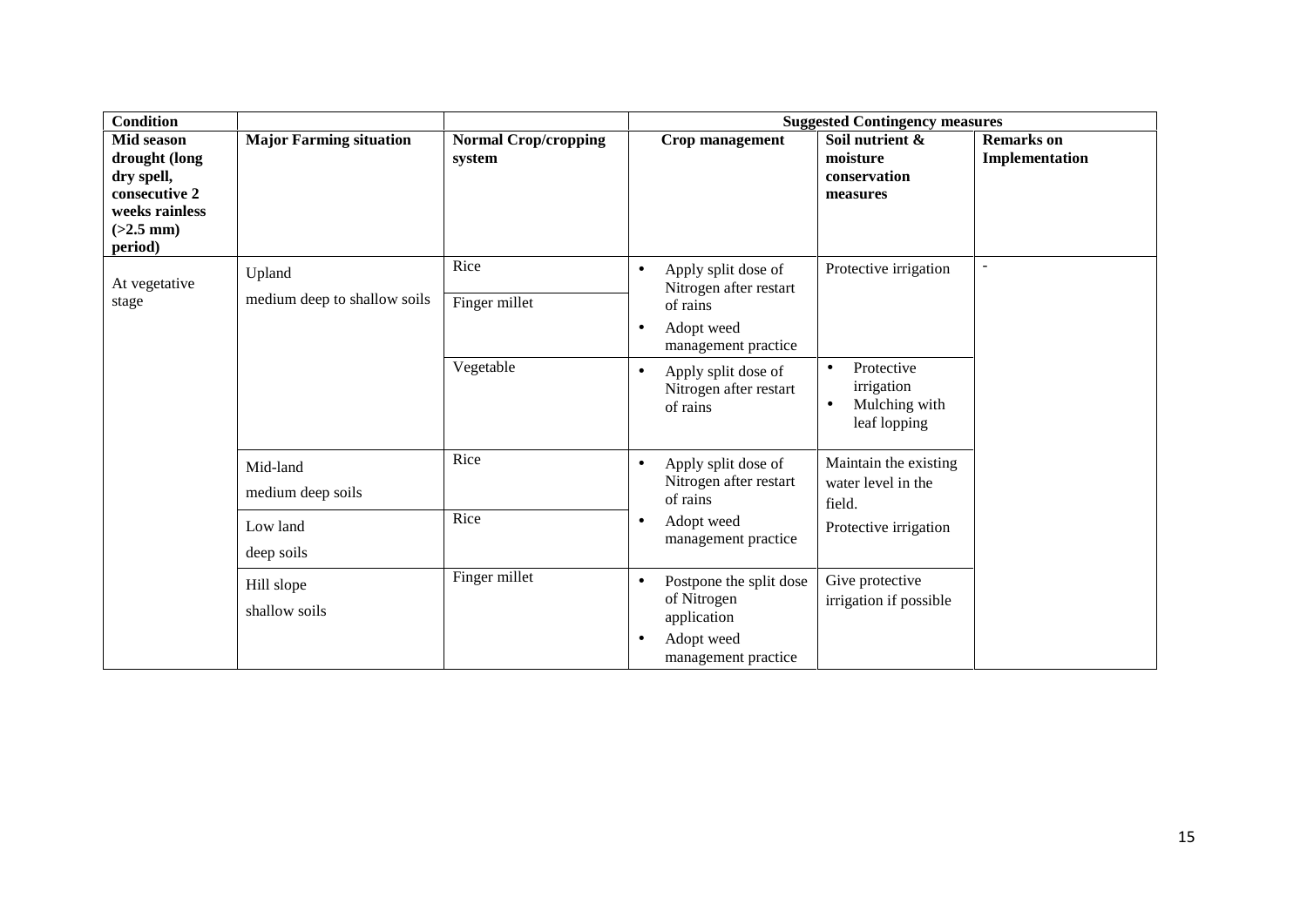| <b>Condition</b>                          |                                                                                     |                                                     | <b>Suggested Contingency measures</b>                                  |                                                                                                                                                                                                          |                                     |  |
|-------------------------------------------|-------------------------------------------------------------------------------------|-----------------------------------------------------|------------------------------------------------------------------------|----------------------------------------------------------------------------------------------------------------------------------------------------------------------------------------------------------|-------------------------------------|--|
| Mid season<br>drought (long<br>dry spell) | <b>Major Farming situation</b>                                                      | <b>Normal Crop/cropping</b><br>system               | Crop management                                                        | Soil nutrient &<br>moisture<br>conservation<br>measures                                                                                                                                                  | <b>Remarks</b> on<br>Implementation |  |
| At flowering/<br>fruiting stage           | Upland<br>medium deep to shallow soils<br>Mid-land<br>medium deep soils<br>Low land | Rice<br>Finger millet<br>Vegetables<br>Rice<br>Rice | $\overline{\phantom{0}}$<br>$\overline{\phantom{a}}$<br>$\overline{a}$ | Protective<br>$\bullet$<br>irrigation<br>Green leaf<br>mulching<br>Protective irrigation<br>Mulching with leaf<br>lopping<br>Maintain the existing<br>water level in the field.<br>Protective irrigation | $\overline{\phantom{a}}$            |  |
|                                           | deep soils<br>Hill slope<br>shallow soils                                           | Finger millet                                       | $\overline{\phantom{a}}$                                               | Protective irrigation                                                                                                                                                                                    |                                     |  |

| <b>Condition</b>                  |                                                |                                       | <b>Suggested Contingency measures</b> |                                            |                                   |                                     |
|-----------------------------------|------------------------------------------------|---------------------------------------|---------------------------------------|--------------------------------------------|-----------------------------------|-------------------------------------|
| <b>Terminal drought</b>           | <b>Major Farming situation</b>                 | <b>Normal Crop/cropping</b><br>system |                                       | Crop management                            | Rabi crop planning                | <b>Remarks</b> on<br>Implementation |
| (Early withdrawal)<br>of monsoon) | Upland farming<br>medium deep to shallow soils | Rice<br>Finger millet                 |                                       | Harvest crops at<br>physiological maturity | Wal (Lablab bean),<br>Blackgram,, |                                     |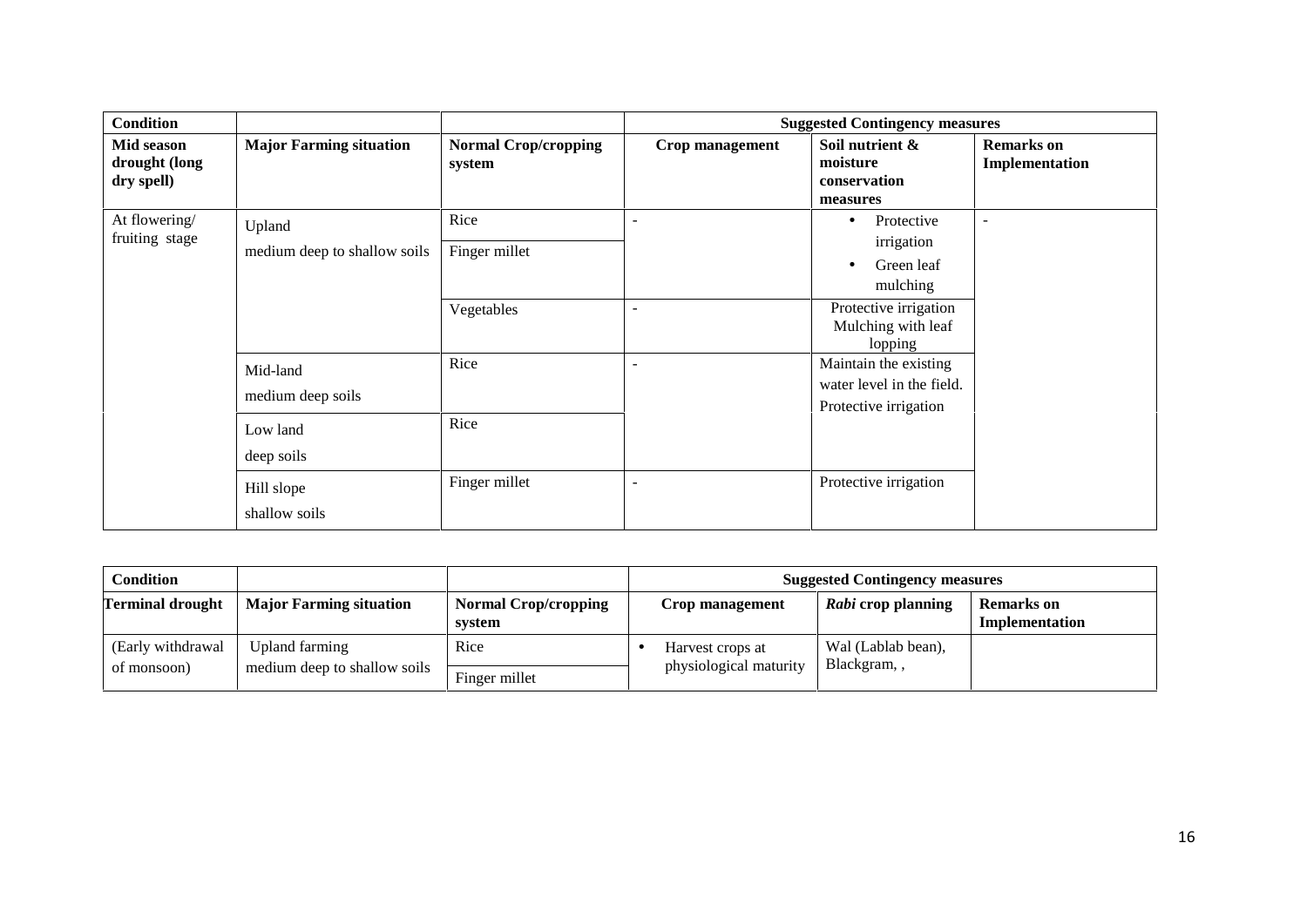|                                                                         | Vegetables    | Protective irrigation                                                                        | Cowpea, Mustard<br>Sunflower,<br>Groundnut, Sesame<br>Vegetables like Okra,<br>Brinjal, Knol khol,<br>Chilli, Capsicum,<br>Tomato, Leafy<br>vegetables, Melons<br>and Cucurbitaceous<br>crops, Seasonal<br>flowers in irrigated<br>area                                                     |                                                                                        |
|-------------------------------------------------------------------------|---------------|----------------------------------------------------------------------------------------------|---------------------------------------------------------------------------------------------------------------------------------------------------------------------------------------------------------------------------------------------------------------------------------------------|----------------------------------------------------------------------------------------|
| Mid-land farming<br>medium deep soils<br>Low land farming<br>deep soils | Rice<br>Rice  | Protective irrigation<br>$\bullet$<br>Harvest crop at<br>$\bullet$<br>physiological maturity | Wal (Lablab bean),<br>Blackgram,,<br>Bengalgram,<br>Cowpea, Mustard<br>Sunflower,<br>Groundnut, Sesame<br>Vegetables like Okra,<br>Brinjal, Knol khol,<br>Chilli, Capsicum,<br>Tomato, Leafy<br>vegetables, Melons<br>and Cucurbitaceous<br>crops, Seasonal<br>flowers in irrigated<br>area | Use water from the outside<br>sources like farm ponds,<br>nalas, streams, rivers, etc. |
| Soils on hill slope<br>shallow soils                                    | Finger millet | Harvest crop at<br>physiological maturity                                                    |                                                                                                                                                                                                                                                                                             |                                                                                        |

**2.1.2 Irrigated situation**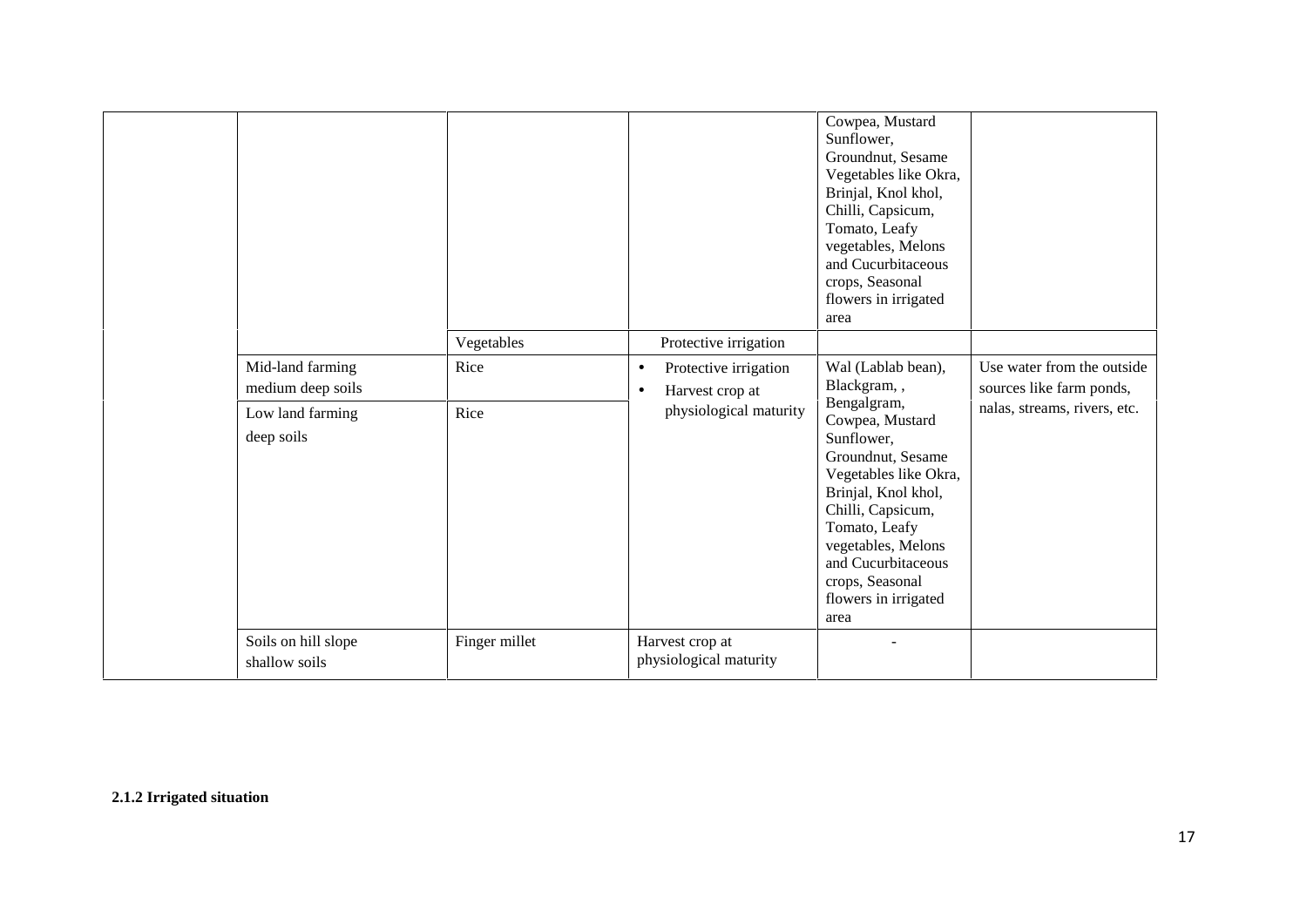| <b>Condition</b>                                             |                                               |                                                                          | <b>Suggested Contingency measures</b>                                                                                                                                                                                                    |                                                                                                |                   |  |
|--------------------------------------------------------------|-----------------------------------------------|--------------------------------------------------------------------------|------------------------------------------------------------------------------------------------------------------------------------------------------------------------------------------------------------------------------------------|------------------------------------------------------------------------------------------------|-------------------|--|
|                                                              | <b>Major Farming situation</b>                | <b>Normal Crop/cropping</b>                                              | Change in crop/cropping                                                                                                                                                                                                                  | Agronomic                                                                                      | <b>Remarks</b> on |  |
|                                                              |                                               | system                                                                   | system                                                                                                                                                                                                                                   | measures                                                                                       | Implementation    |  |
| Delayed release of<br>water in canals<br>due to low rainfall | Mid and low land<br>Medium deep to deep soils | Rice $(Rabi - hot weather)$<br>season)                                   | Prefer short duration<br>$\bullet$<br>variety (Karjat $-3$ ,<br>Karjat 184, Karjat 7)<br>Grow oil seed like<br>groundnut (Konkan<br>Gauray, SB XI, Phule<br>pragati).<br>Grow short duration<br>pulse like cowpea<br>(Konkan sadabahar), | Mat technique of<br>nursery raising /<br>Direct seeding/<br>Sowing of sprouted<br>seeds (Rahu) | $\blacksquare$    |  |
|                                                              |                                               | Groundnut                                                                | No change                                                                                                                                                                                                                                |                                                                                                |                   |  |
|                                                              |                                               | Seasamum                                                                 | No change                                                                                                                                                                                                                                |                                                                                                |                   |  |
|                                                              |                                               | Pulses (Wal, Cowpea,<br>Greengram)                                       | No change                                                                                                                                                                                                                                |                                                                                                |                   |  |
|                                                              |                                               | Vegetables<br>(Cucurbitaceous and<br>Solanaceous crops, Okra<br>$etc.$ ) | No change                                                                                                                                                                                                                                |                                                                                                |                   |  |
|                                                              |                                               | Water melon                                                              | No change                                                                                                                                                                                                                                |                                                                                                |                   |  |

| <b>Condition</b>    |                      |                             | <b>Suggested Contingency measures</b> |                        |                   |  |
|---------------------|----------------------|-----------------------------|---------------------------------------|------------------------|-------------------|--|
|                     | <b>Major Farming</b> | <b>Normal Crop/cropping</b> | Change in crop/cropping               | Agronomic              | <b>Remarks</b> on |  |
|                     | situation            | system                      | system                                | measures               | Implementation    |  |
| Limited release of  | Mid and low land     | Rice (Rabi season)          | Grow<br>short duration                | Protective irrigation  |                   |  |
| water in canals     | Medium deep to deep  |                             | pulses, groundnut and                 |                        |                   |  |
| due to low rainfall | soils                |                             | vegetables.                           |                        |                   |  |
|                     |                      | Groundnut                   | No change                             | Protective irrigation, |                   |  |
|                     |                      |                             |                                       | Mulching should be     |                   |  |
|                     |                      |                             |                                       | followed               |                   |  |
|                     |                      | Sesame                      | No change                             | Protective irrigation  |                   |  |
|                     |                      |                             |                                       |                        |                   |  |
|                     |                      |                             |                                       |                        |                   |  |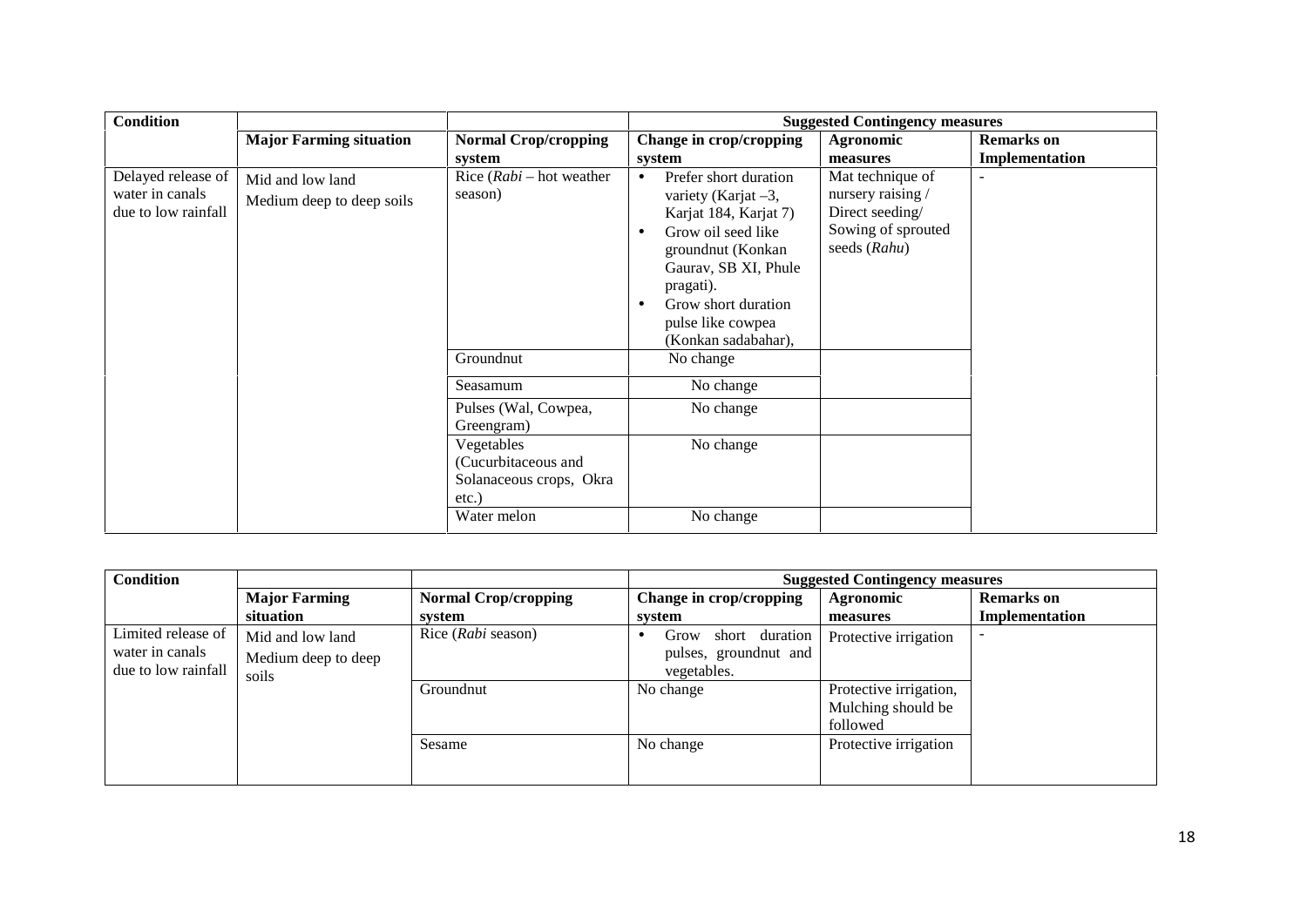| <b>Condition</b> |                                                     |                                | <b>Suggested Contingency measures</b> |           |                   |  |  |
|------------------|-----------------------------------------------------|--------------------------------|---------------------------------------|-----------|-------------------|--|--|
|                  | <b>Major Farming</b><br><b>Normal Crop/cropping</b> |                                | Change in crop/cropping               | Agronomic | <b>Remarks</b> on |  |  |
|                  | situation                                           | system                         | system                                | measures  | Implementation    |  |  |
|                  |                                                     | Pulses (Wal, cowpea,           | No change                             | -do-      |                   |  |  |
|                  |                                                     | horsegram, greengram, Bengal   |                                       |           |                   |  |  |
|                  |                                                     | gram)                          |                                       |           |                   |  |  |
|                  |                                                     | Vegetables (Capsicum,          | No change                             | $-do-$    |                   |  |  |
|                  |                                                     | cucurbitaceous and solanaceous |                                       |           |                   |  |  |
|                  |                                                     | crops, okra etc.)              |                                       |           |                   |  |  |
|                  |                                                     | Water melon                    | No change                             | $- -$     |                   |  |  |

| Implementation |
|----------------|
|                |
|                |
|                |
|                |
|                |
| Implementation |
|                |
|                |
|                |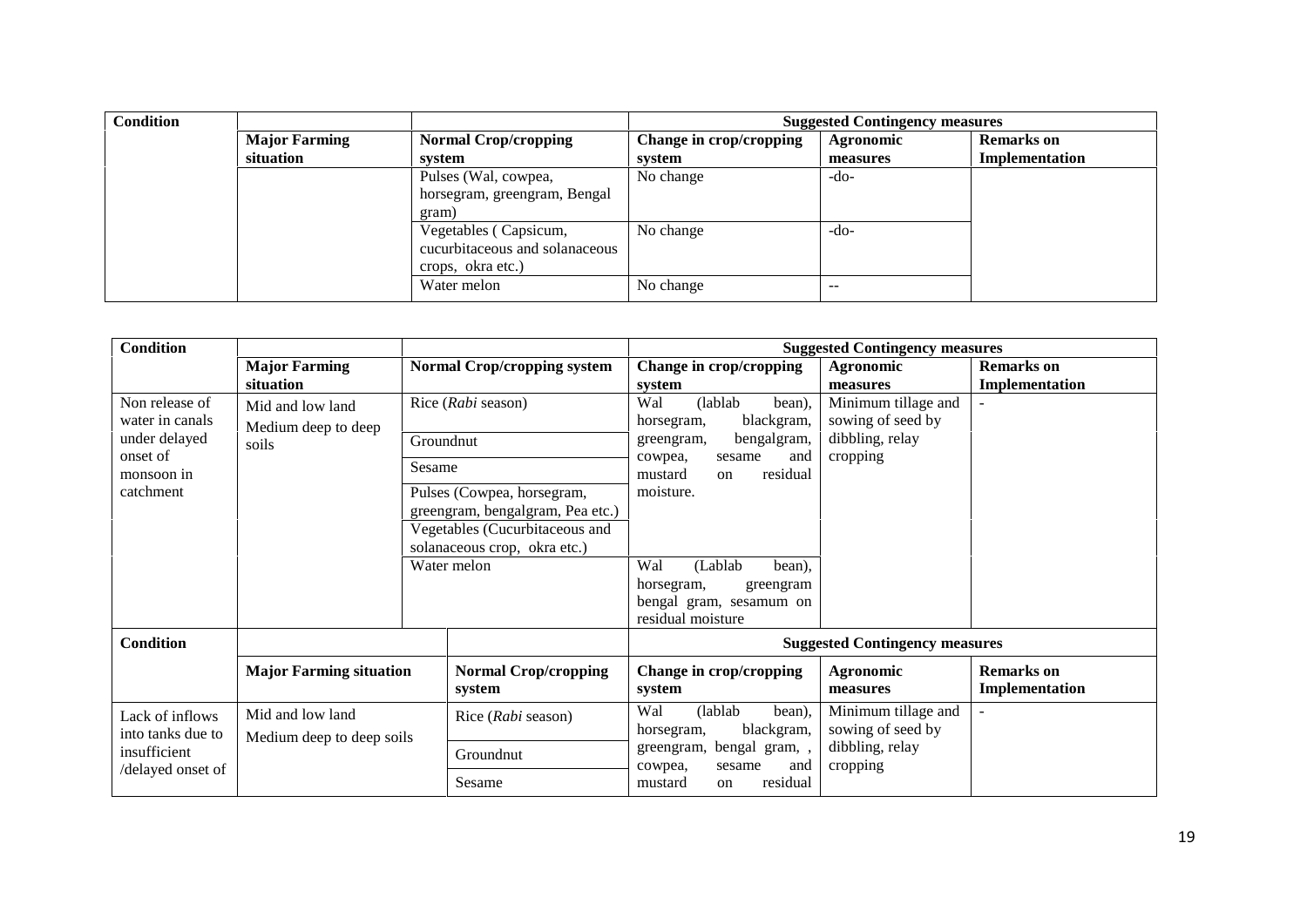| <b>Condition</b> |                                   |                                                                         | <b>Suggested Contingency measures</b> |                       |                                     |  |
|------------------|-----------------------------------|-------------------------------------------------------------------------|---------------------------------------|-----------------------|-------------------------------------|--|
|                  | <b>Major Farming</b><br>situation | <b>Normal Crop/cropping system</b>                                      | Change in crop/cropping<br>system     | Agronomic<br>measures | <b>Remarks</b> on<br>Implementation |  |
| monsoon          |                                   | Pulses (Cowpea,<br>horsegram, greengram)                                | moisture.                             |                       |                                     |  |
|                  |                                   | Vegetables<br>(Cucurbitaceous and<br>solanaceous crop, okra<br>$etc.$ ) |                                       |                       |                                     |  |
|                  |                                   | Water melon                                                             |                                       |                       |                                     |  |

| <b>Condition</b>                                                             |                                |                                                                | <b>Suggested Contingency measures</b> |                       |                                     |  |
|------------------------------------------------------------------------------|--------------------------------|----------------------------------------------------------------|---------------------------------------|-----------------------|-------------------------------------|--|
|                                                                              | <b>Major Farming situation</b> | <b>Normal Crop/cropping system</b>                             | Change in<br>crop/cropping<br>system  | Agronomic<br>measures | <b>Remarks</b> on<br>Implementation |  |
| Mid and low land<br>Insufficient<br>groundwater<br>Medium deep to deep soils |                                | Rice (Rabi season)                                             | Not applicable                        |                       |                                     |  |
| recharge due to<br>low rainfall                                              |                                | Groundnut                                                      |                                       |                       |                                     |  |
|                                                                              |                                | Sesame                                                         |                                       |                       |                                     |  |
|                                                                              |                                | Pulses (cowpea, horsegram,<br>Greengram)                       |                                       |                       |                                     |  |
|                                                                              |                                | Vegetables (cucurbitaceous and<br>solanaceous crop, okra etc.) |                                       |                       |                                     |  |
|                                                                              |                                | Watermelon                                                     |                                       |                       |                                     |  |
| Any other<br>condition<br>(specify)                                          |                                | ----                                                           | ----                                  | ----                  |                                     |  |

**2.2 Unusual rains** (untimely, unseasonal etc) (for both rainfed and irrigated situations)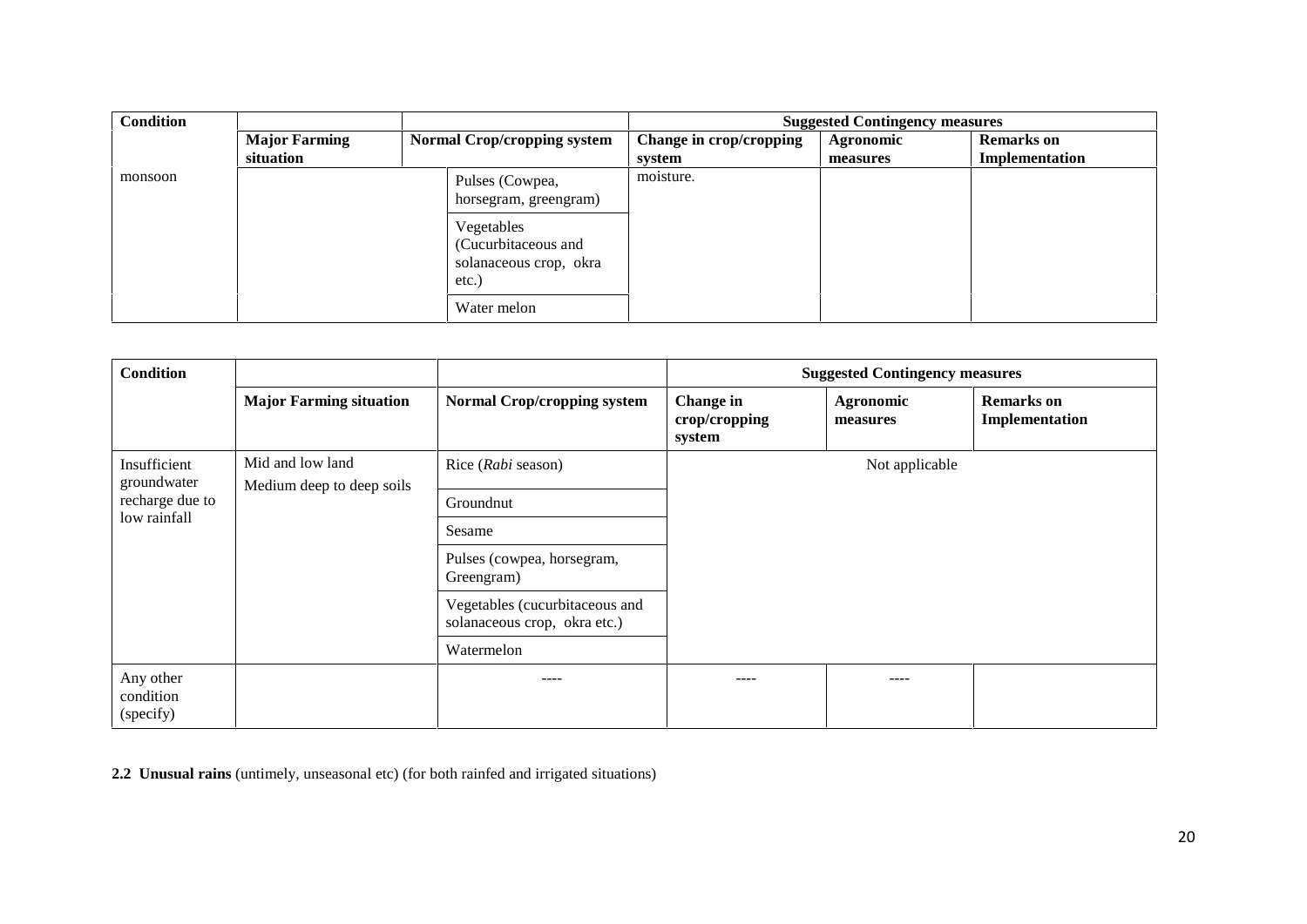| <b>Condition</b>                                                                  | <b>Suggested contingency measure</b> |                                                     |                                                        |                                                       |  |
|-----------------------------------------------------------------------------------|--------------------------------------|-----------------------------------------------------|--------------------------------------------------------|-------------------------------------------------------|--|
| <b>Continuous high</b><br>rainfall in a short<br>span leading to<br>water logging | <b>Vegetative stage</b>              | <b>Flowering stage</b>                              | Crop maturity stage                                    | Post harvest                                          |  |
| Rice                                                                              | Drain out excess water               | Drain out excess water                              | Drain out water and harvest the<br>crop before lodging | Immediate threshing and<br>drying in shade            |  |
| Fingermillets                                                                     |                                      | Not applicable as the crop is grown on sloppy soils |                                                        |                                                       |  |
| Groundnut                                                                         | Drain out excess water               | Drain out excess water                              | Drain out water and harvest the<br>crop immediately    | Separate the pods<br>immediately and dry in<br>shade. |  |
| Sesamum                                                                           | $-do-$                               | $-do-$                                              | Drain out excess water                                 | $- - -$                                               |  |

| <b>Horticulture</b>                                     |                                                                                                                                                                                                                                                           |                        |                                                       |                         |
|---------------------------------------------------------|-----------------------------------------------------------------------------------------------------------------------------------------------------------------------------------------------------------------------------------------------------------|------------------------|-------------------------------------------------------|-------------------------|
| Cucurbitaceous crop                                     | Drain out excess water                                                                                                                                                                                                                                    | Drain out excess water | Drain out excess water                                |                         |
|                                                         | Repair the pendol                                                                                                                                                                                                                                         | Repair the pendol      |                                                       |                         |
| Solanaceous crop                                        | Drain out excess water                                                                                                                                                                                                                                    | Drain out excess water | Drain out excess water                                |                         |
| Mango                                                   | If heavy rainfall occurs during<br>$15th$ July to $15th$ Aug. Postpone<br>paclabutrazol application till<br>congenial condition arrives for<br>inducing flowering (Dose of<br>paclabutrazol @ of 0.75 $g$ / a.i.<br>per meter average canopy<br>diameter) | $\blacksquare$         |                                                       |                         |
| Banana                                                  | Drain out excess water                                                                                                                                                                                                                                    | Drain out excess water | Drain out excess water                                | Drain out excess water  |
| Sapota                                                  | Drain out excess water                                                                                                                                                                                                                                    | Drain out excess water | Drain out excess water                                | Drain out excess water  |
| Seasonal flower                                         | Drain out excess water                                                                                                                                                                                                                                    | Drain out excess water | Drain out excess water and<br>harvest at proper stage |                         |
| Heavy rainfall with high speed<br>winds in a short span |                                                                                                                                                                                                                                                           |                        |                                                       |                         |
| Rice                                                    | Drain out excess water                                                                                                                                                                                                                                    | Drain out excess water | Drain out water and harvest the                       | Immediate threshing and |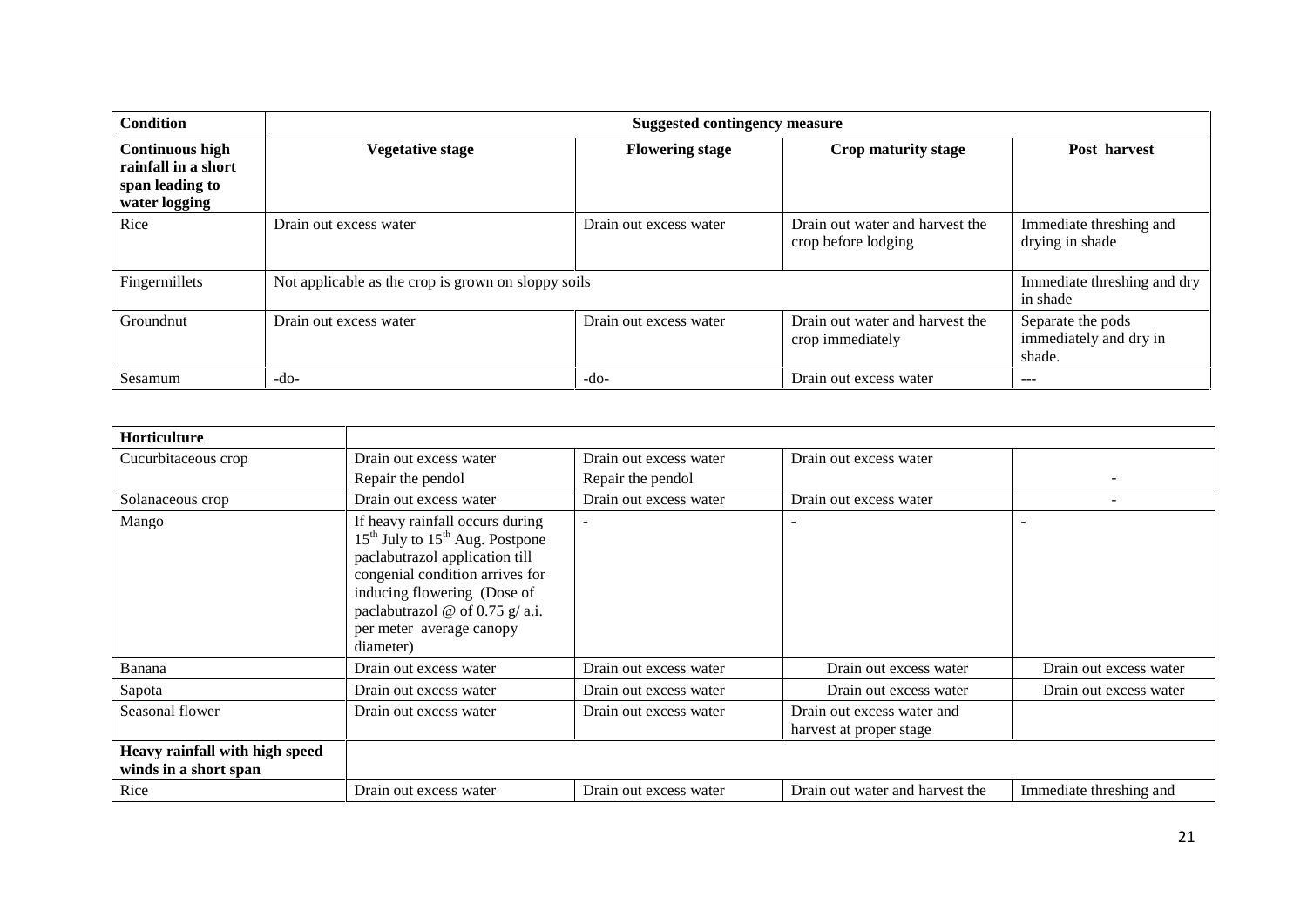|                                                           |                                                                                                                  |                                                                                                                  | crop at maturity immediately in<br>case of crop lodging                    | drying in shade                                  |
|-----------------------------------------------------------|------------------------------------------------------------------------------------------------------------------|------------------------------------------------------------------------------------------------------------------|----------------------------------------------------------------------------|--------------------------------------------------|
| Finger millet                                             | Not applicable as the crop is grown on sloppy soils                                                              |                                                                                                                  | Harvest the crop at maturity<br>before its lodging.                        | $-do-$                                           |
| Groundnut                                                 | Drain out excess water                                                                                           | Drain out excess water                                                                                           | Harvest the crop immediately                                               | Separate the pod<br>immediately and dry in shade |
| Sesame                                                    | $-do-$                                                                                                           | $-do-$                                                                                                           | Drain out excess water                                                     |                                                  |
| Horticulture                                              |                                                                                                                  |                                                                                                                  |                                                                            |                                                  |
| Cucurbitaceous crop                                       | Drain out excess water<br>Repair the pendol                                                                      | Drain out excess water<br>Repair the pendol                                                                      | Drain out excess water                                                     | Harvest at proper stage                          |
| Solanaceous crop                                          | Drain out excess water<br>Do staking                                                                             | Drain out excess water<br>Do staking                                                                             | Drain out excess water                                                     | Harvest at proper stage                          |
| Mango                                                     | Prune the broken branches and<br>apply Carbaryl (50WP) mixed<br>with Bordeaux paste on cut<br>surface and trunk. |                                                                                                                  | Collect and utilize fallen fruit<br>immediately for suitable<br>processing |                                                  |
| Cashew                                                    | Prune the broken branches and<br>apply Carbaryl (50WP) mixed<br>with Bordeaux paste on cut<br>surface and trunk. |                                                                                                                  |                                                                            |                                                  |
| Banana                                                    | Drain out excess water<br>Do staking to prevent lodging                                                          | Flowers of broken plant may<br>be used for vegetables                                                            | Fruit of broken plants may be<br>used as vegetable.                        |                                                  |
| Sapota                                                    | Prune the broken branches and<br>apply Carbaryl (50WP) mixed<br>with Bordeaux paste on cut<br>surface and trunk. |                                                                                                                  |                                                                            |                                                  |
| Seasonal flowers                                          | Drain out excess water<br>Do staking to prevent lodging                                                          | Drain out excess water<br>Do staking                                                                             | Drain out excess water<br>Do staking                                       |                                                  |
| Outbreak of pests and diseases<br>due to unseasonal rains |                                                                                                                  |                                                                                                                  |                                                                            |                                                  |
| Rice                                                      | Spraying of carbendazim 0.1% or<br>copper oxy chloride 0.25% or<br>tricyclazole 0.1% to control blast<br>disease | Spraying of carbendazim<br>0.1% or copper oxy chloride<br>0.25% or tricyclazole 0.1% to<br>control blast disease |                                                                            |                                                  |
| Finger millet                                             |                                                                                                                  |                                                                                                                  | ٠                                                                          |                                                  |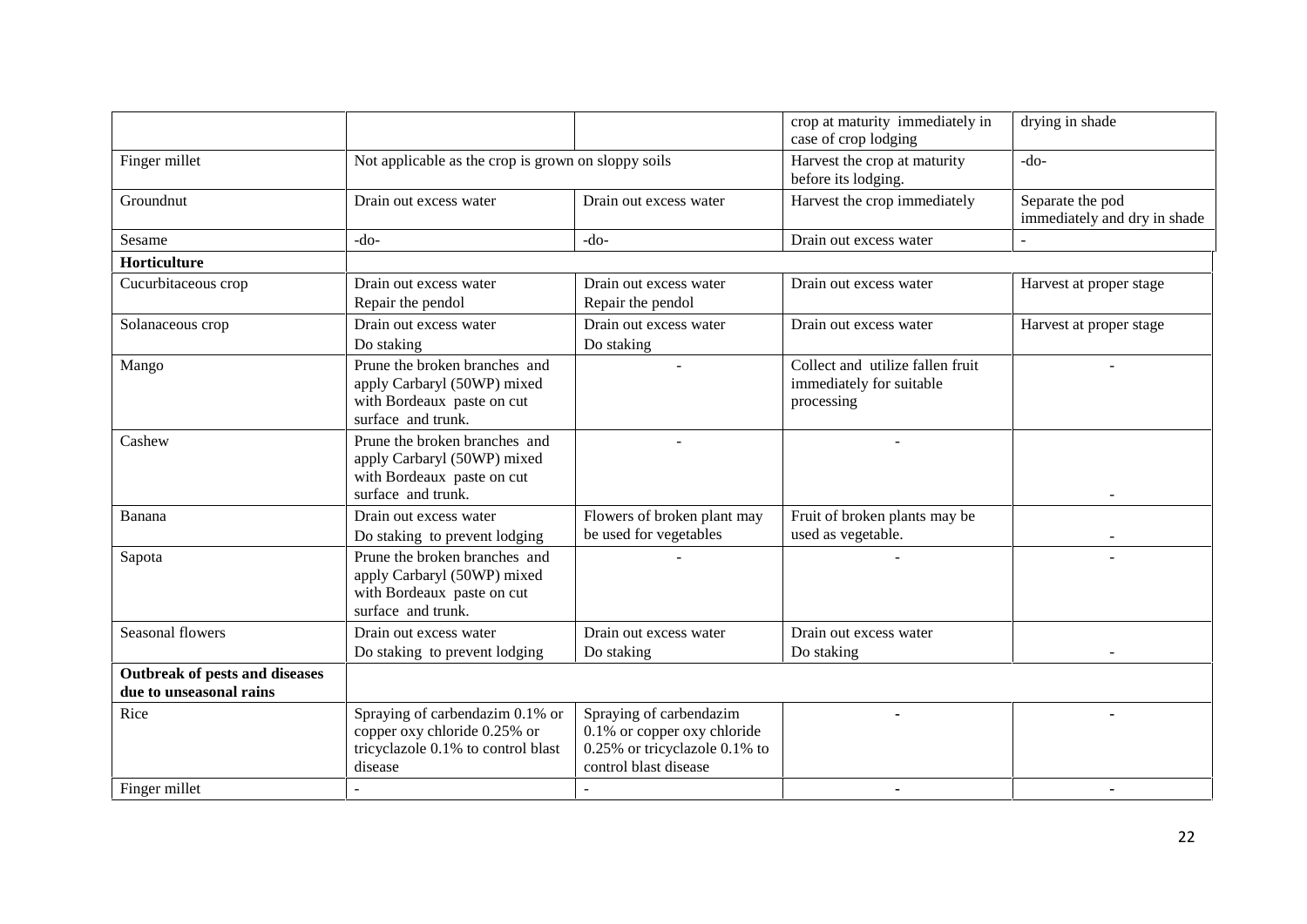| Spraying with carbendazim 0.1%<br>or propiconazole 0.1% or<br>tridemorph 0.1% to control early                                                                                                                                            | Spraying with carbendazim<br>0.1% or propiconazole 0.1%<br>or tridemorph 0.1% to control                                                                              |                                                |                                                                                                    |
|-------------------------------------------------------------------------------------------------------------------------------------------------------------------------------------------------------------------------------------------|-----------------------------------------------------------------------------------------------------------------------------------------------------------------------|------------------------------------------------|----------------------------------------------------------------------------------------------------|
|                                                                                                                                                                                                                                           |                                                                                                                                                                       |                                                |                                                                                                    |
|                                                                                                                                                                                                                                           |                                                                                                                                                                       |                                                |                                                                                                    |
|                                                                                                                                                                                                                                           | $-$                                                                                                                                                                   | Install Rakshak I trap to control<br>fruit fly |                                                                                                    |
|                                                                                                                                                                                                                                           |                                                                                                                                                                       |                                                |                                                                                                    |
| 2 sprays at 15 days interval of<br>phosalone 0.05% and carbaryl 0.2<br>% for control of mango hopper<br>shoot borer.<br>spraying with 1% bordeaux<br>mixture or 0.1% carbendazim or<br>0.1% thiophenate methyl to<br>control anthracnose, | Spraying with 0.2% W.P.<br>sulphur dust or 0.05%<br>hexaconazol or 0.1%<br>tridemorph to control<br>powdery mildew                                                    | Install Rakshak I trap to control<br>fruit fly | Dipping fruits in 0.05%<br>carbendazim for 10 min.<br>after harvest to control post<br>harvest rot |
| Spay with carbaryl 0.2 % after the<br>rains to control tea mosquito bug.                                                                                                                                                                  |                                                                                                                                                                       |                                                |                                                                                                    |
| Spray of fenvalerate 0.01 % to<br>manage sapota bud borer.                                                                                                                                                                                | Spray of carbaryl 0.2 % to<br>manage sapota seed borer.<br>spraying of metalaxyl +<br>mancozeb containing complex<br>fungicide @ 2-2.5 g/lit to<br>control fruit drop |                                                | Collect and destroy the fallen<br>and infected fruits                                              |
|                                                                                                                                                                                                                                           | and late leaf spot                                                                                                                                                    | early and late leaf spot                       |                                                                                                    |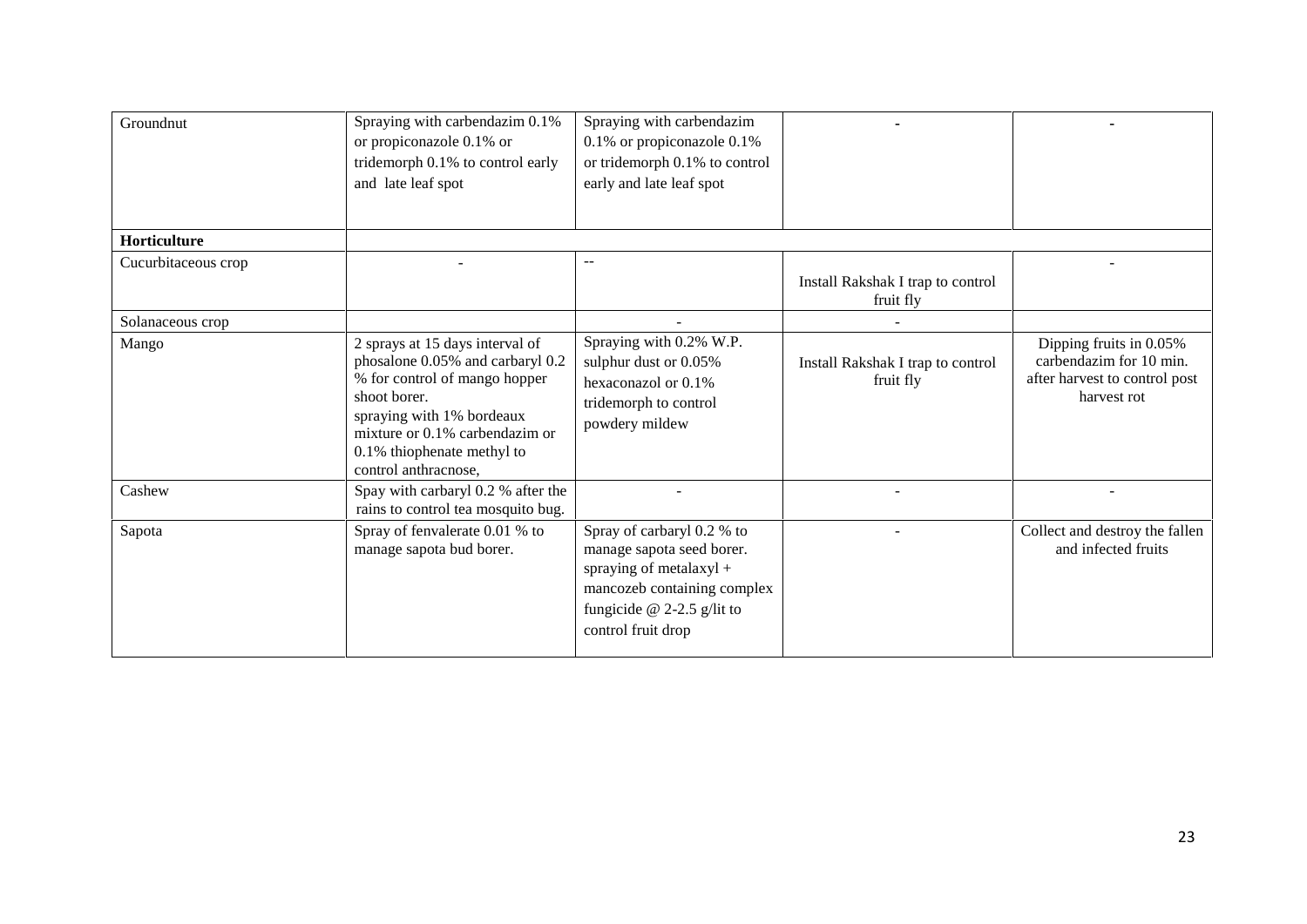#### **2.3 Floods**

| Condition                                      | <b>Suggested contingency measure</b>                                                     |                         |                           |                                                     |  |  |
|------------------------------------------------|------------------------------------------------------------------------------------------|-------------------------|---------------------------|-----------------------------------------------------|--|--|
| Transient water logging/<br>partial inundation | Seedling / nursery stage                                                                 | <b>Vegetative stage</b> | <b>Reproductive stage</b> | At harvest                                          |  |  |
| Rice                                           | Resowing of nursery by using mat<br>nursery/Sowing of sprouted seeds<br>on puddled field | Drain out excess water  | Drain out excess water    | Immediate harvesting,<br>threshing and dry in shade |  |  |
| Fingermillets                                  | Nor applicable since these crops are grown on well drained soils.                        |                         |                           |                                                     |  |  |
| Groundnut                                      |                                                                                          |                         |                           |                                                     |  |  |
| Sesame                                         |                                                                                          |                         |                           |                                                     |  |  |
| Horticulture (Vegetables)                      |                                                                                          |                         |                           |                                                     |  |  |
| Cucurbitaceous crop                            |                                                                                          |                         |                           |                                                     |  |  |
| Solanaceous crop                               |                                                                                          |                         |                           |                                                     |  |  |
| Flower crops                                   |                                                                                          |                         |                           |                                                     |  |  |

| Continuous submergence<br>for more than 2 days |                                                                                                 |                                                                                                        |                        |                                                    |
|------------------------------------------------|-------------------------------------------------------------------------------------------------|--------------------------------------------------------------------------------------------------------|------------------------|----------------------------------------------------|
| Rice                                           | Re sowing of nursery by using<br>mat nursery/Sowing of sprouted<br>seeds on puddle field (Rahu) | Drain out excess water<br>$\bullet$<br>Apply 25 kg N per ha.<br>$\bullet$<br>after submergence is over | Drain out excess water | Immediate harvesting,<br>threshing and dry in shed |
| Finger millet                                  | Nor applicable since these crops are grown on well drained soils.                               |                                                                                                        |                        |                                                    |
| Groundnut                                      |                                                                                                 |                                                                                                        |                        |                                                    |
| Sesame                                         |                                                                                                 |                                                                                                        |                        |                                                    |
| Horticulture (Vegetables)                      |                                                                                                 |                                                                                                        |                        |                                                    |
| Cucurbitaceous crop                            |                                                                                                 |                                                                                                        |                        |                                                    |
| Solanecious crop                               |                                                                                                 |                                                                                                        |                        |                                                    |
| Flower crops                                   |                                                                                                 |                                                                                                        |                        |                                                    |
| Sea water intrusion                            |                                                                                                 |                                                                                                        |                        |                                                    |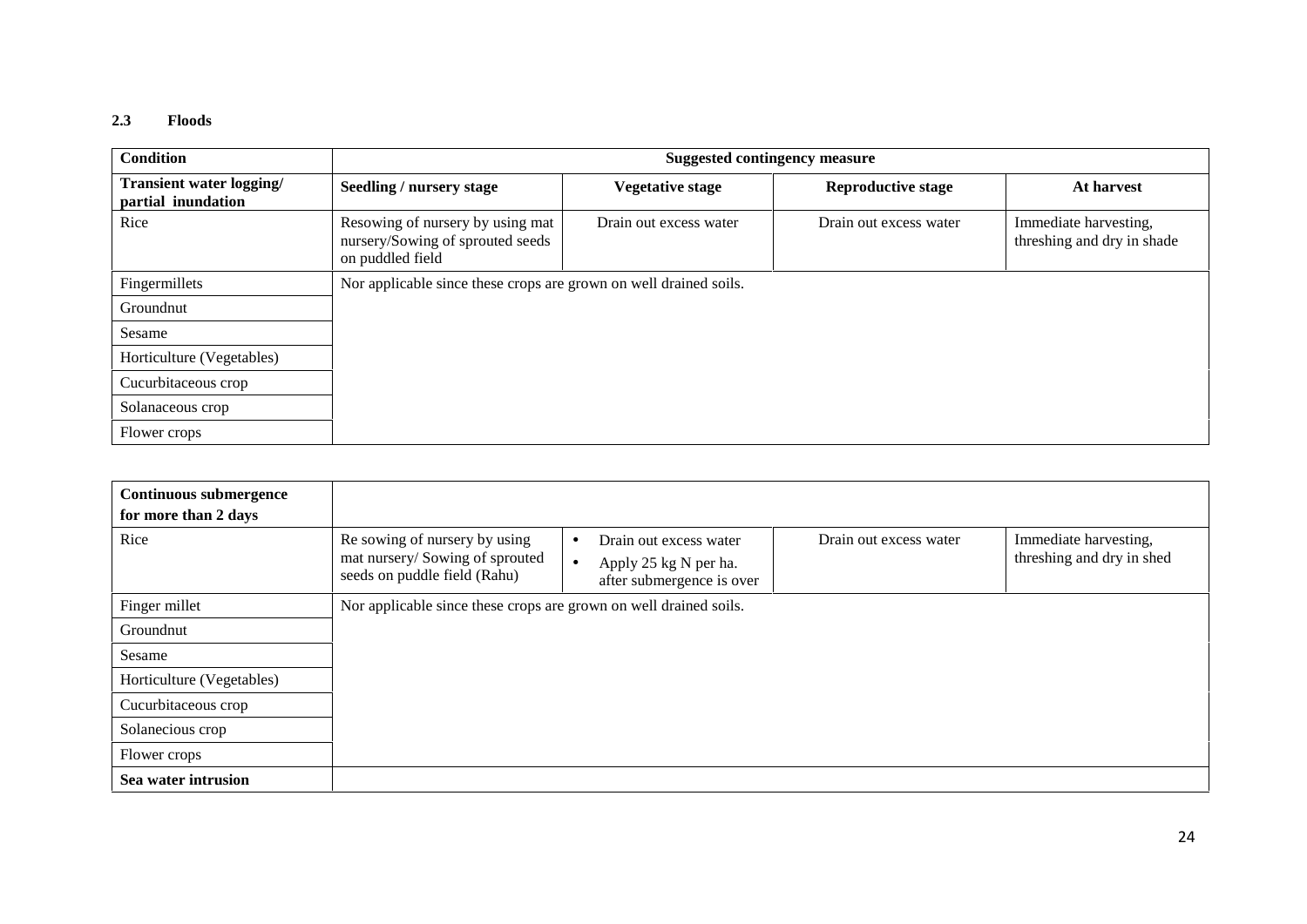| Rice                      | Strengthening of creek bund<br>Strengthening of creek<br>Strengthening of creek bund<br>Strengthening of creek<br>$\bullet$<br>$\bullet$<br>bund and sea wall to<br>bund and sea wall to<br>and sea wall to prevent sea<br>and sea wall to prevent sea<br>water intrusion<br>water intrusion<br>prevent sea water<br>prevent sea water<br>intrusion<br>intrusion<br>Drain out sea water, Irrigate<br>Drain out sea water, Irrigate<br>$\bullet$<br>$\bullet$<br>the affected area with fresh<br>the affected area with fresh<br>Drain out sea water,<br>Drain out sea water.<br>$\bullet$<br>$\bullet$<br>water and drain out, If wash<br>Irrigate the affected area<br>water and drain out<br>Irrigate the affected area<br>with fresh water and drain<br>with fresh water and<br>out resowing of nursery with<br>salt tolerant varieties like<br>drain out<br>out<br>Panvel -1 and Panvel -2 |
|---------------------------|------------------------------------------------------------------------------------------------------------------------------------------------------------------------------------------------------------------------------------------------------------------------------------------------------------------------------------------------------------------------------------------------------------------------------------------------------------------------------------------------------------------------------------------------------------------------------------------------------------------------------------------------------------------------------------------------------------------------------------------------------------------------------------------------------------------------------------------------------------------------------------------------|
| Finger millets            | Nor applicable since these crops are grown on well drained soils.                                                                                                                                                                                                                                                                                                                                                                                                                                                                                                                                                                                                                                                                                                                                                                                                                              |
| Groundnut                 |                                                                                                                                                                                                                                                                                                                                                                                                                                                                                                                                                                                                                                                                                                                                                                                                                                                                                                |
| Black gram                |                                                                                                                                                                                                                                                                                                                                                                                                                                                                                                                                                                                                                                                                                                                                                                                                                                                                                                |
| Horticulture (Vegetables) |                                                                                                                                                                                                                                                                                                                                                                                                                                                                                                                                                                                                                                                                                                                                                                                                                                                                                                |
| Cucurbitaceous crop       |                                                                                                                                                                                                                                                                                                                                                                                                                                                                                                                                                                                                                                                                                                                                                                                                                                                                                                |
| Solanecious crop          |                                                                                                                                                                                                                                                                                                                                                                                                                                                                                                                                                                                                                                                                                                                                                                                                                                                                                                |
| Flower crops              |                                                                                                                                                                                                                                                                                                                                                                                                                                                                                                                                                                                                                                                                                                                                                                                                                                                                                                |
| Coconut                   | Strengthening of creek bund<br>Strengthening of creek<br>Strengthening of creek bund<br>Strengthening of creek<br>$\bullet$<br>$\bullet$<br>$\bullet$<br>$\bullet$<br>bund and sea wall to<br>bund and sea wall to<br>and sea wall to prevent sea<br>and sea wall to prevent sea<br>water intrusion<br>water intrusion<br>prevent sea water<br>prevent sea water<br>intrusion<br>intrusion<br>Drain out sea water, Irrigate<br>Drain out sea water, Irrigate<br>$\bullet$<br>the affected area with fresh<br>the affected area with fresh<br>Drain out sea water,<br>Drain out sea water,<br>$\bullet$<br>$\bullet$<br>Irrigate the affected area<br>water and drain out<br>Irrigate the affected area<br>water and drain out excess<br>with fresh water and drain<br>with fresh water and<br>water<br>drain out<br>out<br>Mound the crop with soil<br>$\bullet$                               |

## **2.4 Extreme events: Heat wave / Cold wave/Frost/ Hailstorm /Cyclone**

| <b>Extreme event type</b> | Suggested contingency measure                                                                  |                                            |                                                              |                                                              |  |
|---------------------------|------------------------------------------------------------------------------------------------|--------------------------------------------|--------------------------------------------------------------|--------------------------------------------------------------|--|
|                           | <b>Reproductive stage</b><br><b>Vegetative stage</b><br>Seedling / nursery stage<br>At harvest |                                            |                                                              |                                                              |  |
| <b>Heat Wave</b>          |                                                                                                |                                            |                                                              |                                                              |  |
| Mango                     | Cover with shade net /Protective<br>irrigation                                                 | Water spray/ 1% potassium<br>nitrate spray | Collect dropped fruits and use it<br>for suitable processing | Collect dropped fruits and<br>use it for suitable processing |  |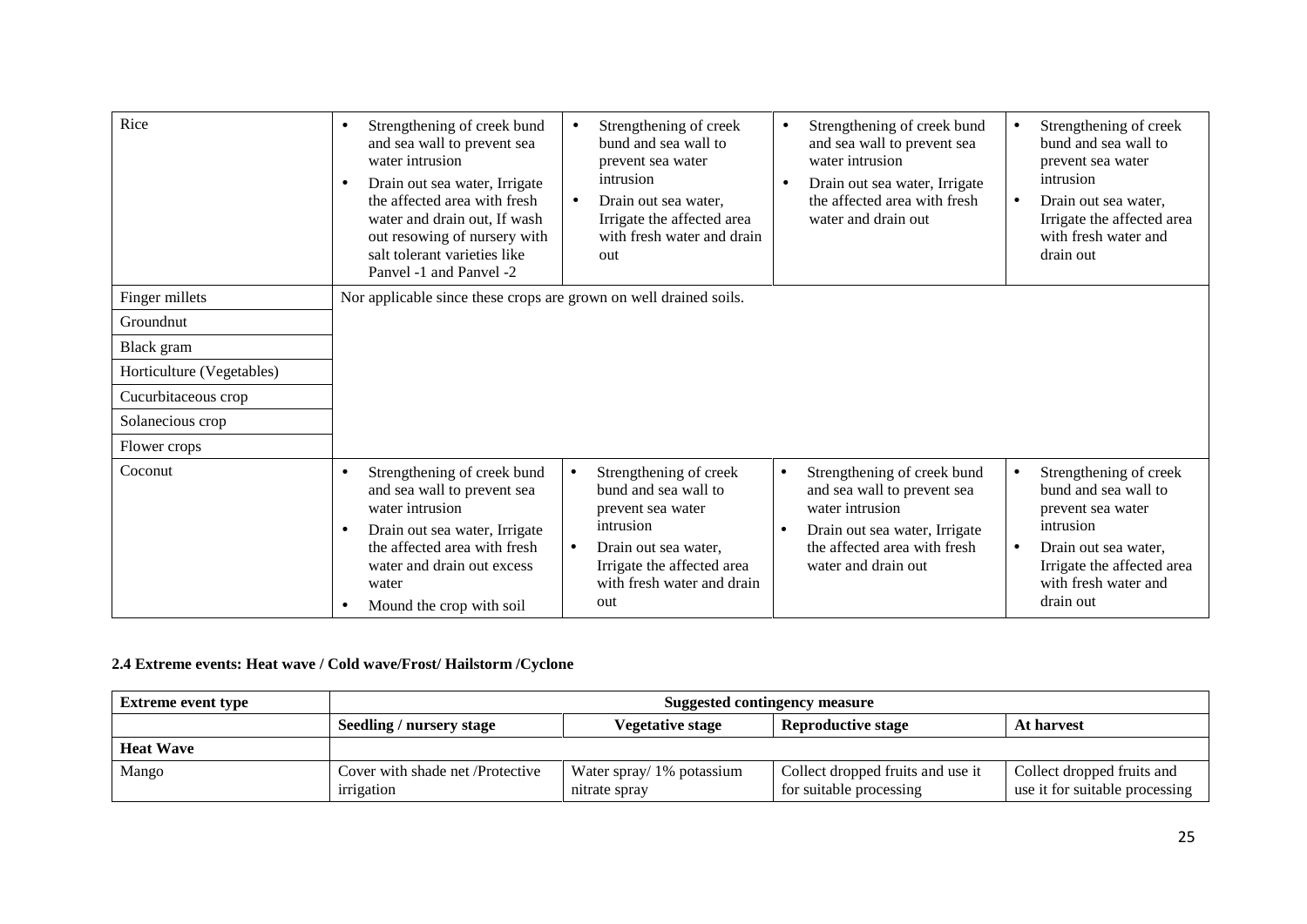|                     | Water spray                                                   |                                      |                                      |                          |
|---------------------|---------------------------------------------------------------|--------------------------------------|--------------------------------------|--------------------------|
| Cashew              | -do-                                                          | Protective irrigation                | Protective irrigation                | $\overline{\phantom{a}}$ |
| Coconut             | $-do-$                                                        | Frequent irrigation                  | Frequent irrigation                  | Frequent irrigation      |
| Arecanut            | Cover with shade net /Protective<br>irrigation<br>Water spray |                                      |                                      | $\overline{\phantom{a}}$ |
| Cucurbitaceous crop | Protective irrigation<br>Water spray                          | Protective irrigation<br>Water spray | Protective irrigation<br>Water spray |                          |
| Solanaceous crop    | $-do-$                                                        | $-do-$                               | $-do-$                               |                          |
| Flower crops        | -do-                                                          | -do-                                 | -do-                                 |                          |
| Cyclone             | Not applicable                                                |                                      |                                      |                          |
| Cold wave           |                                                               |                                      |                                      |                          |
| Frost               |                                                               |                                      |                                      |                          |
| <b>Hailstorm</b>    |                                                               |                                      |                                      |                          |

## **2.5 Contingent strategies for Livestock, Poultry & Fisheries**

**2.5.1 Livestock**

|                 | <b>Suggested contingency measures</b>            |                                                   |                                    |  |  |
|-----------------|--------------------------------------------------|---------------------------------------------------|------------------------------------|--|--|
| <b>Drought</b>  | <b>Before the event</b>                          | During the event                                  | After the event                    |  |  |
| <b>Feed and</b> | Conservation of green fodder as silage dry<br>➤  | Judicious use of feed resources processed as<br>⋗ | Green fodder production in next    |  |  |
| fodder          | fodder as hay in flush season for utilization in | per type of livestock possessed by the            | <i>Kharif</i> season needs to be   |  |  |
| availability    | lean period                                      | livestock owners.                                 | undertaken as a source of fodder   |  |  |
|                 | Dry fodder available should be processed i.e.    | Distribution of fodder, UMMB blocks, other        | at earliest.                       |  |  |
|                 | Urea treatment of crop residues to enhance       | feed resources stored in the affected area to     | Mineral Supplementation should     |  |  |
|                 | their nutritive value. For this inputs such as   | the livestock owners as per the number and        | be continued.                      |  |  |
|                 | training of livestock owners, material like      | type of livestock possessed.                      | feeding<br>⋗<br>Concentrate<br>for |  |  |
|                 | urea, polythene sheet etc may be provided free   | Mineral supplementation – Mineral mixture         | productive animals so as to        |  |  |
|                 | of cost to the livestock owners.                 | provided for the livestock $@50$<br>be            | compensate the body condition      |  |  |
|                 | Judicial use of available feed resources by the  | g/day/Anim.                                       | and production.                    |  |  |
|                 | livestock owners.                                | Disposal/Transfer of the animals in the area      | The animals must be brought        |  |  |
|                 | Non conventional feed resources such as          | having feed resources availability.               | cyclic<br>into<br>for<br>stage     |  |  |
|                 | Neem seed Cake/ Sal seed Meal/ Mango seed        | Concentrate feeding for productive animals        | reproduction.                      |  |  |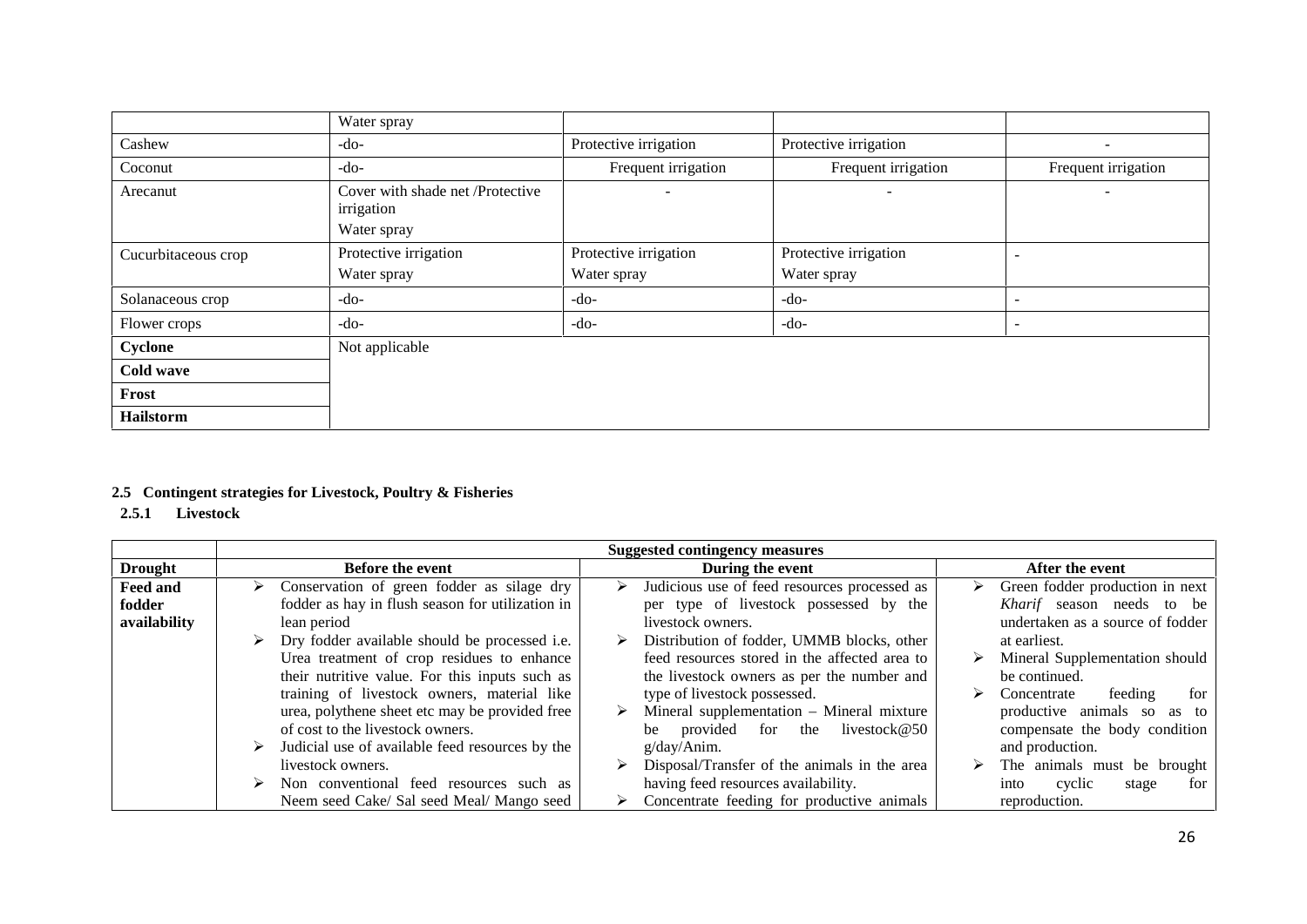|   | Kernels/ Babul pods etc should be collected           |   | to support minimum production $&$ life saving | ➤ | Young crossbred livestock needs       |
|---|-------------------------------------------------------|---|-----------------------------------------------|---|---------------------------------------|
|   | and stored.                                           |   | of the important animals.                     |   | to be attended properly so as to      |
|   | ➤<br>Concentrate ingredients such as Grains, brans,   | ➤ | Other non productive animals are to be fed at |   | harness the high productivity.        |
|   | chunnies & oilseed cakes, low grade grains,           |   | subsistence level.                            |   | Adlib. feeding may be practiced       |
|   | Govt. Godowns wastes, grains unfit for human          | ➤ | Use of food grains for biodiesel and          |   | with balancing the nutrients          |
|   | consumption etc. should be procured for               |   | distilleries should be stopped and the grains |   | required.                             |
|   | productive animals.                                   |   | be spared for productive animals.             | ➤ | The<br>unproductive/surplus           |
|   | Urea molasses mineral blocks (UMMB) may<br>➤          | ➤ | Bypass protein concentrate ingredients may    |   | livestock<br>needs<br>to<br>be        |
|   | be reserved with NDDB, Anand, Gujarat for             |   | be provided in order to harvest maximum       |   | culled/disposed.                      |
|   | emergency supply as concentrate.                      |   | nutrients for productive animals particularly | ➤ | Livestock suitable with<br>the        |
|   | Sugarcane bagasse, cane tops and molasses<br>≻        |   | high productive crossbred cows.               |   | farming system practiced only         |
|   | form important byproducts. Sugarcane                  | ➤ | Top feeds should be used during scarcity      |   | should be maintained.                 |
|   | bagasse- is an important feed resource for            |   | period only.                                  | ➤ | Mechanization in agriculture          |
|   | ruminants.                                            |   | Oil seed cakes are good source of proteins    |   | needs to be encouraged.               |
| ➤ | Tree leaves are easily available. Leaves of           |   | and hence should be used for productive       | ➤ | Feed processing needs to be           |
|   | neem, mango, banyan, pipal, babul, subabul,           |   | animals only.                                 |   | encouraged in order to minimize       |
|   | mahuva, etc. can be used as green fodder.             | ≻ | Feed supplements/ Additives needs to be       |   | the wastage of feed resources.        |
|   | Tree leaves are good source of protein,               |   | used widely for productive animals.           | ➤ | <i>In-situ</i> storage and feeding of |
|   | calcium, Vitamin A and hence should be                | ➤ | Establishment of Cattle camps at identified   |   | processed animal feed resources       |
|   | reserved for feeding during drought.                  |   | sites.                                        |   | by the livestock owners needs to      |
|   | Cactus is primarily found in deserts hence it is<br>➤ | ➤ | NGOs/Gorakshan Sanstha etc. identified to     |   | be encouraged.                        |
|   | easily available during scarcity also. As such        |   | involved<br>for<br>participation/<br>be       | ➤ | Readiness for feed and fodder         |
|   | it is not used for feeding animals but during         |   | implementation.                               |   | bank as and when required for         |
|   | scarcity it can be used.                              |   | Feed resources @ 7 kg.dry fodder/ day/adult   |   | each districts with transport         |
|   | Mineral mixture should be procured and<br>➤           |   | animal for maintenance 2.0 kg. concentrate    |   | facility.                             |
|   | stored for supply.                                    |   | mixture/day/adult animal for supporting       | ➤ | Review of shortfalls in planning      |
|   | Fodder Banks: Grasses & tree leaves:<br>➤             |   | minimum milk production.                      |   | and refining action plan the          |
|   | Grasses from periphery of forest area                 | ≻ | Adaptation of proper distribution policy as   |   | before and during event.              |
|   | wastelands & farmlands & Dry fallen forest            |   | per requirement with transport facility.      |   |                                       |
|   | tree leaves may be harvested & stored as              | ➤ | Regular rest periods for working animals      |   |                                       |
|   | hay in bales.                                         |   | particularly bulls during hot period of the   |   |                                       |
|   | Fodder Bank: Crop Residues: The major<br>➤            |   | day.                                          |   |                                       |
|   | cereals like rice & wheat straws are more             | ➤ | Capture and care of stray animals.            |   |                                       |
|   | important for this purpose. Next are coarse           |   | The unproductive/surplus livestock needs to   |   |                                       |
|   | cereals, legumes, haulms left after removing          |   | be culled/disposed.                           |   |                                       |
|   | grains from the crops. These may be stored in         | ➤ | Sale of feed and fodder from the affected     |   |                                       |
|   | these banks to be established at each Taluka          |   | area to non affected area should be banned.   |   |                                       |
|   | in the drought area.                                  |   | Distribute fodder at reasonable rate.         |   |                                       |
|   | Govt. should provide support to farmers for<br>➤      | ➤ | Monitoring feed and fodder prices.            |   |                                       |
|   |                                                       |   |                                               |   |                                       |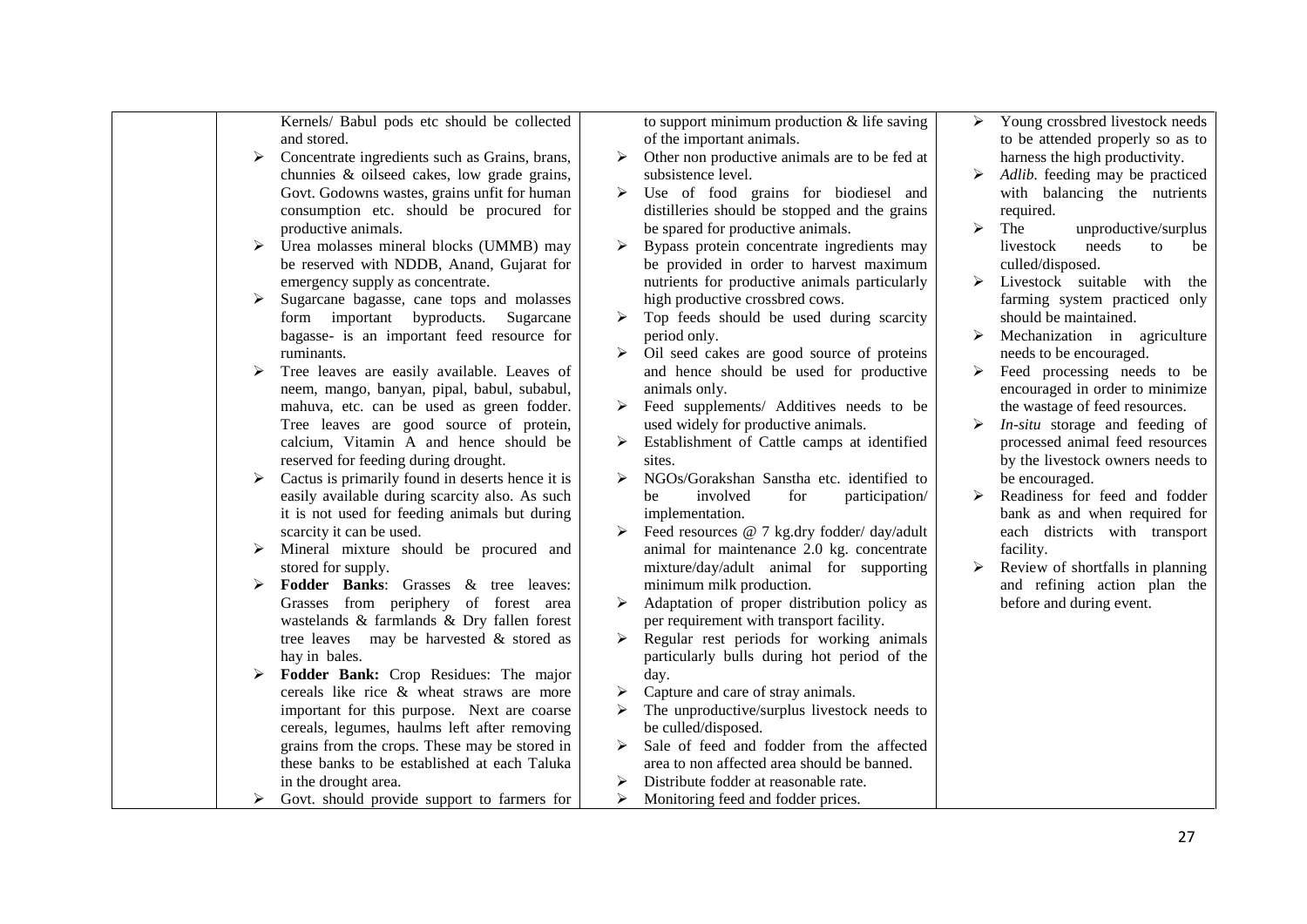| making stacks, bailing & storage.                |  |
|--------------------------------------------------|--|
| State Animal feed resources Grid needs to be     |  |
|                                                  |  |
| established so as to provide feed resources      |  |
| during scarcity period.                          |  |
| Cattle camp sites needs to be identified.        |  |
| NGOs/Gorakshan Sanstha etc. needs to be          |  |
| identified.                                      |  |
| Anticipated number of livestock & feed           |  |
| resources to be provided needs to be assessed.   |  |
| Livestock registration should be compulsory      |  |
| with identification by tagging                   |  |
| Preparedness of veterinary services to drought   |  |
| prone areas.                                     |  |
| Encourage farmers to cultivate fodder crops.     |  |
|                                                  |  |
| Identification of the site for fodder depot.     |  |
| Facility to store fodder by creating centralized |  |
| silage making facility with provision for        |  |
| transport.                                       |  |
| Forage production and storage of fodder in       |  |
| irrigated areas.                                 |  |
| Assessment of risk and vulnerability.            |  |
| Formation of village Disaster Management         |  |
| Committee.                                       |  |
| Establishment of drought monitoring system       |  |
| or early warning system.                         |  |
|                                                  |  |

|                 | <b>Suggested contingency measures</b>                                                                     |                                                                                                |                                                              |  |  |  |  |  |
|-----------------|-----------------------------------------------------------------------------------------------------------|------------------------------------------------------------------------------------------------|--------------------------------------------------------------|--|--|--|--|--|
| <b>Drought</b>  | <b>Before the event</b>                                                                                   | During the event                                                                               | After the event                                              |  |  |  |  |  |
| <b>Drinking</b> | Water resources as in<br>general are<br>⋗                                                                 | Special distribution and carrying capacity                                                     | Permanent water resources should be<br>➤                     |  |  |  |  |  |
| water           | inadequate and hence the resources should<br>be trapped and increased.                                    | should be implemented from other<br>available resources.                                       | developed with campaign for public<br>awareness.             |  |  |  |  |  |
|                 | $\triangleright$ Available rain water harvesting technique<br>should be adopted i.e. farm ponds etc.      | $\triangleright$ Water should be used as per the<br>requirement of animals ( $@10-15$ lit/ 100 | $\triangleright$ Steps should be taken to conserve<br>water. |  |  |  |  |  |
|                 | Water conservations measures be adopted to<br>⋗<br>increase water table like recharging of bore<br>wells. | kg body weight).<br>Drinking water should not be used for<br>washing animals.                  | Ensure fresh clean and cold water<br>supply to livestock.    |  |  |  |  |  |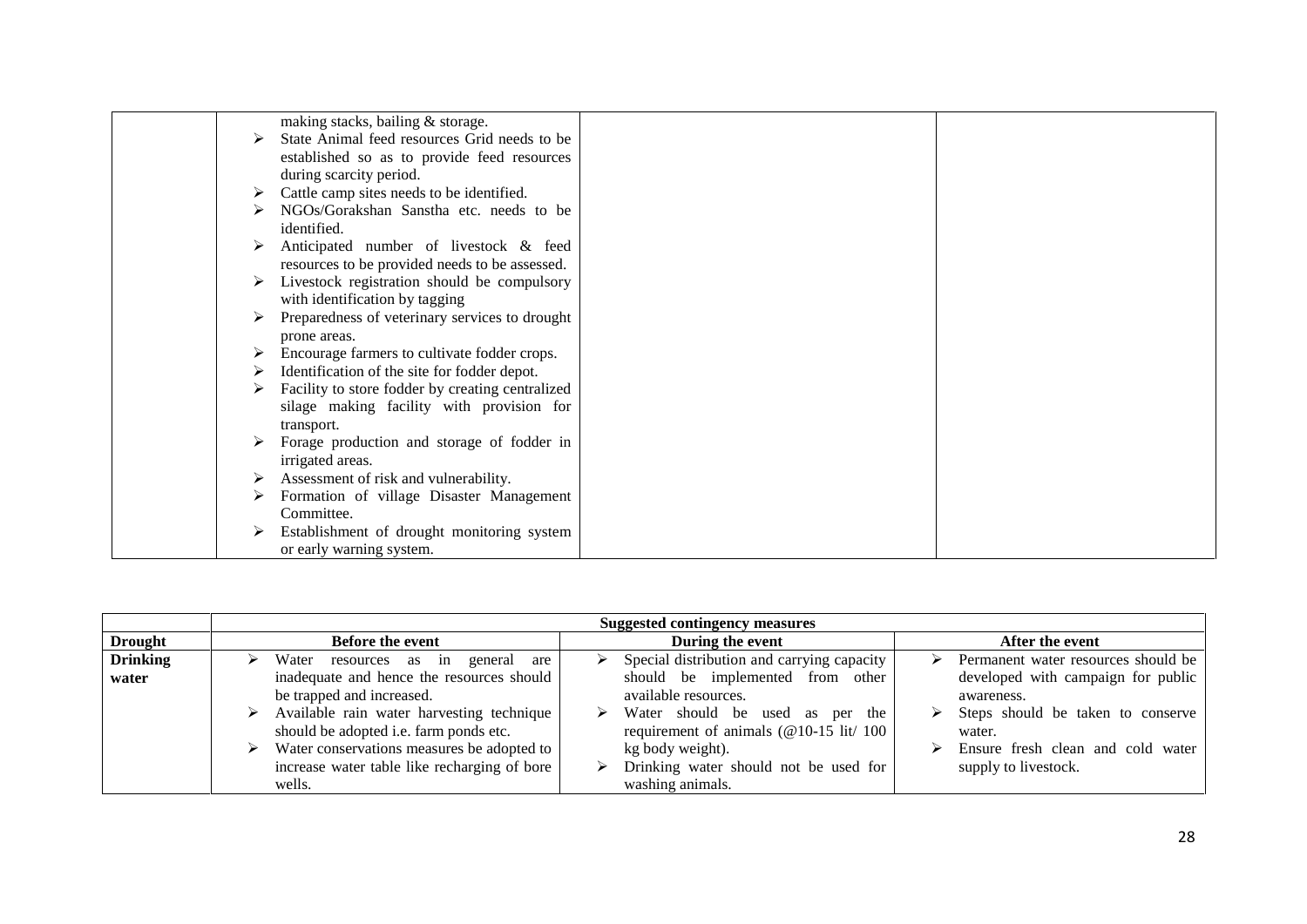| ➤ | Available water resources should be tapped<br>and reserved.                                                                                                                                                                                                                                                          | ➤ | Clean and chlorinated water be provided<br>to prevent water borne diseases.                                                                                                                                                                                                                    |  |
|---|----------------------------------------------------------------------------------------------------------------------------------------------------------------------------------------------------------------------------------------------------------------------------------------------------------------------|---|------------------------------------------------------------------------------------------------------------------------------------------------------------------------------------------------------------------------------------------------------------------------------------------------|--|
|   | Water harvesting measures like farm ponds<br>alternative<br>Nala<br>water<br>sources.<br>bunding/check dams etc. needs to be<br>undertaken.<br>Judicious use of water in agriculture i.e.<br>through drip/sprinkler irrigation.<br>Wastage of water needs to be curbed.<br>Rain water harvesting measures need to be | ➤ | Special distribution and carrying capacity<br>should be supplemented from other<br>available resources.<br>Water for irrigation should be stopped.<br>Judicious use of water for livestock.<br>Supply of water through tankers during<br>contingency.<br>Private water resources such as wells |  |
|   | implemented at village level.<br>Proper utilization of Water to save water.<br>Equal water distribution plan may be<br>implemented.<br>Cloud seeding desalination, recycle sewage<br>water, transvasment river project etc.                                                                                          |   | shall be used for drinking water.<br>Proper utilization of Water to save water.<br>In vicinity of animal camp or chavani<br>creation of borewell.                                                                                                                                              |  |

|                   |                                               | <b>Suggested contingency measures</b>         |                                 |
|-------------------|-----------------------------------------------|-----------------------------------------------|---------------------------------|
| <b>Drought</b>    | Before the event                              | During the event                              | After the event                 |
| <b>Health and</b> | Personnel should be trained for health and    | Services of trained personnel need to be<br>➤ | Routine training programme as   |
| disease           | disease management through trainings and      | made available in affected area with          | a refresher course need to be   |
| management        | list of trained personnel should be available | sufficient supply of life saving medicine     | implemented in relation to      |
|                   | at each district head quarter with stock of   | of livestock.                                 | health<br>disease<br>and        |
|                   | life saving medicine for livestock.           | A team of veterinary experts be deployed<br>➤ | management during<br>drought    |
|                   | Vaccination of animals for various diseases   | for health management of drought hit          | with stock of life saving       |
|                   | according to season.                          | livestock.                                    | medicine for livestock.         |
|                   | Deworming and spraying be done to get rid     | During occurrence of disease, affected        | There will be stress on animals |
|                   | of endoparasites and ectoparasites to keep    | animals should be kept isolated and           | due to deterioration of health  |
|                   | the health of animals in good condition.      | treated properly and promptly.                | during drought period.          |
|                   | Personnels should be trained for health and   | Vaccination against contagious diseases       | Concentrates<br>vitamin-<br>and |
|                   | disease management through training           | like HS, FMD, Theileriosis be carried         | mineral<br>supplements<br>be    |
|                   | List of trained personnel should be available | out.                                          | provided to minimize the stress |
|                   | at each district head quarter.                | Mineral mixture be provided to take care      | on animals.                     |
|                   | Feedadditives/Tonics/ Vitamin supplements     | of deficiency disorders.                      | should<br>be<br>animals<br>The  |
|                   | should be stocked.                            | Tick control measures be undertaken to<br>➤   | of<br>observed<br>for<br>signs  |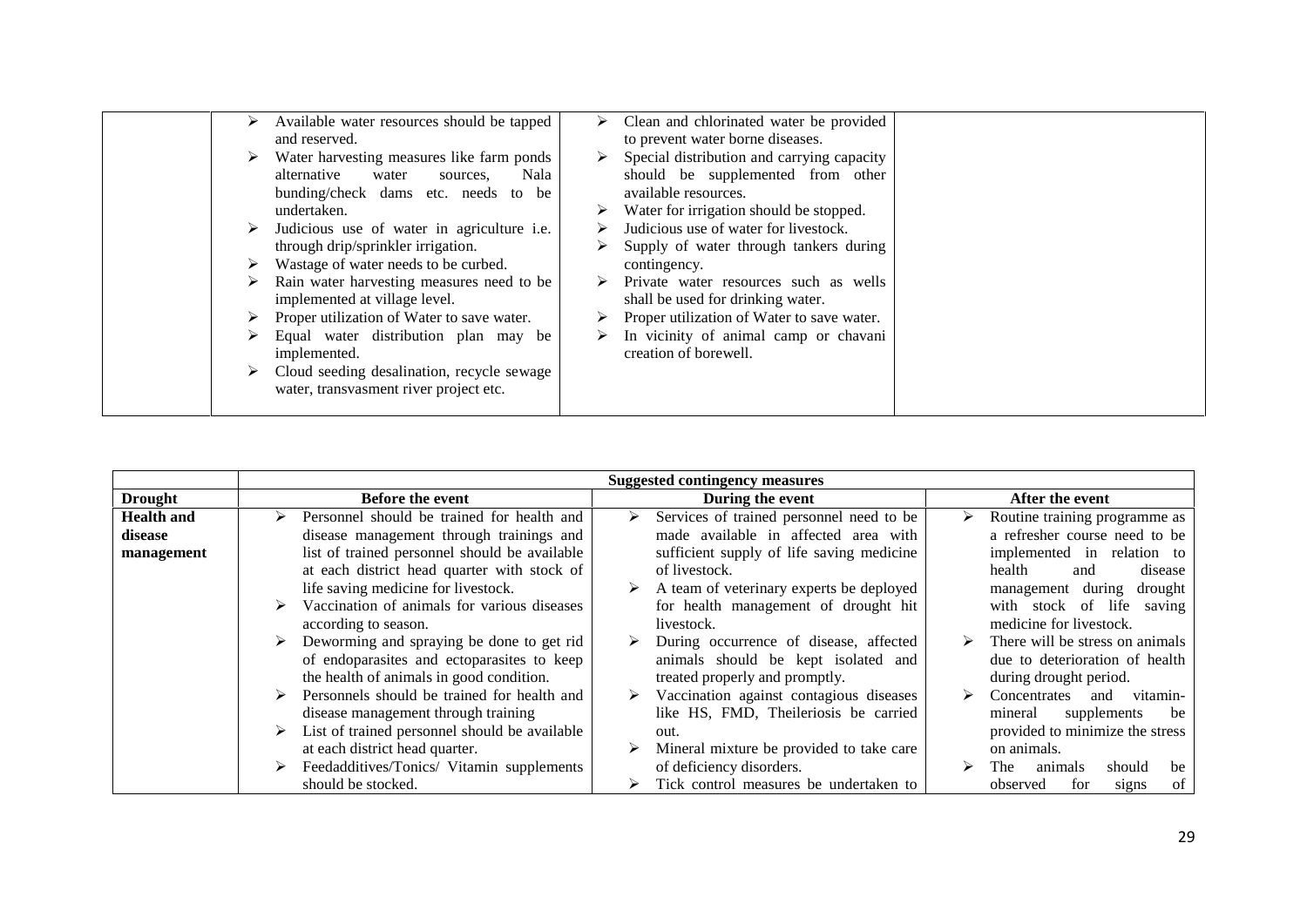| Vaccines, Insecticides, disinfectants and  |   | prevent tick borne diseases in animals    |   | diseases<br>contagious<br><sub>or</sub> |
|--------------------------------------------|---|-------------------------------------------|---|-----------------------------------------|
| dewormers needs to be stocked.             |   | under stress.                             |   | deficiency disorders.                   |
| Records/PM/ Carcass disposal arrangements  |   | Deworming should be carried out.          | ➤ | Vaccination spraying<br>and             |
| needs to be ensured.                       | ↘ | additives/Tonics/Vitamin<br>Feed          |   | deworming programme needs               |
| Training of farmers for maintaining        |   | supplements should be provided.           |   | to be undertaken.                       |
| optimum health of animals, balance ration  |   | Post Mortem /record keeping/carcass       |   | Record of affected livestock to         |
| and recognize early signs of disease and   |   | disposal arrangements be effected.        |   | be submitted for compensation           |
| managemental shortfalls.                   |   | Restriction on movement of the animals    |   | of the loss.                            |
| Create temporary shade shelters to prevent |   | to prevent the spread of diseases.        |   | disinfection<br>Farm<br>and             |
| heat stress on the animals. (animal camps) |   | Periodic disinfection and disinfestations |   | disinfestations.                        |
| Supply of Mineral and Vitamins mixture.    |   | of premises where animals are kept.       |   | Assessment of losses due to             |
|                                            |   |                                           |   |                                         |
| Application of preventive and control      |   | Permission of only healthy<br>and         |   | mortality if any.                       |
| measures of SP & MD.                       |   | vaccinated animals in cattle market.      |   |                                         |
|                                            |   | By proper treatment with supervision and  |   |                                         |
|                                            |   | exercise over starvation.                 |   |                                         |
|                                            |   | Special transport facility of mobile van  |   |                                         |
|                                            |   | for veterinary team be deployed.          |   |                                         |

|                    |   |                                                                                |   | <b>Suggested contingency measures</b>                                                  |                                                        |
|--------------------|---|--------------------------------------------------------------------------------|---|----------------------------------------------------------------------------------------|--------------------------------------------------------|
| <b>Flood</b>       |   | <b>Before the event</b>                                                        |   | During the event                                                                       | After the event                                        |
| Feed and<br>fodder |   | Identification of flood prone zones and flood<br>forecasting.                  | ≻ | Quick evacuation of livestock from flood<br>plane areas before area become flooded     | Green fodder production<br>next Kharip season<br>in    |
| availability       |   | Installation of early warning systems.                                         |   | Prevent outflow of manure pit in river                                                 | needs to be undertaken as                              |
|                    | ⋗ | Steps to prevent spoilage of food and water<br>supply due to flood water.      |   | Proper feed, vaccine, drugs, disinfectants<br>and feed supplement distribution policy  | a source of fodder at<br>earliest. Fodder seed of      |
|                    |   | Dedicated helpline to emergency contact and<br>communication at taluka level.  |   | adopted with transport facility.<br>Prevent spoilage of food and water                 | fodder<br>improved<br>crop<br>varieties needs to<br>be |
|                    |   | Avoid construction of farm buildings in<br>flood risk areas.                   |   | supply<br>Judicious use of feed resources processed                                    | distributed.<br>Mineral Supplementation                |
|                    |   | Local ponds and canals regularly inspected<br>and cleared off from obstruction |   | as per type of livestock possessed by the<br>livestock owners.                         | should be continued.<br>Concentrate feeding for        |
|                    |   | Adequate stock of Tetanus toxoid.                                              |   | Distribution of fodder, UMMB blocks,                                                   | productive animals so as                               |
|                    |   | Change cropping pattern according to flood<br>risk periods.                    |   | other feed resources stored in the affected<br>area to the livestock owners as per the | to compensate the body<br>condition and production.    |
|                    |   | Storage of available fodder at safe place<br>before rainy season.              |   | number and type of livestock possessed.<br>Mineral supplementation-mineral mixture     | The animals must be<br>brought into cyclic stage       |
|                    |   | Training of local personnel for disaster                                       |   | be provided for the livestock $@50$                                                    | for reproduction.                                      |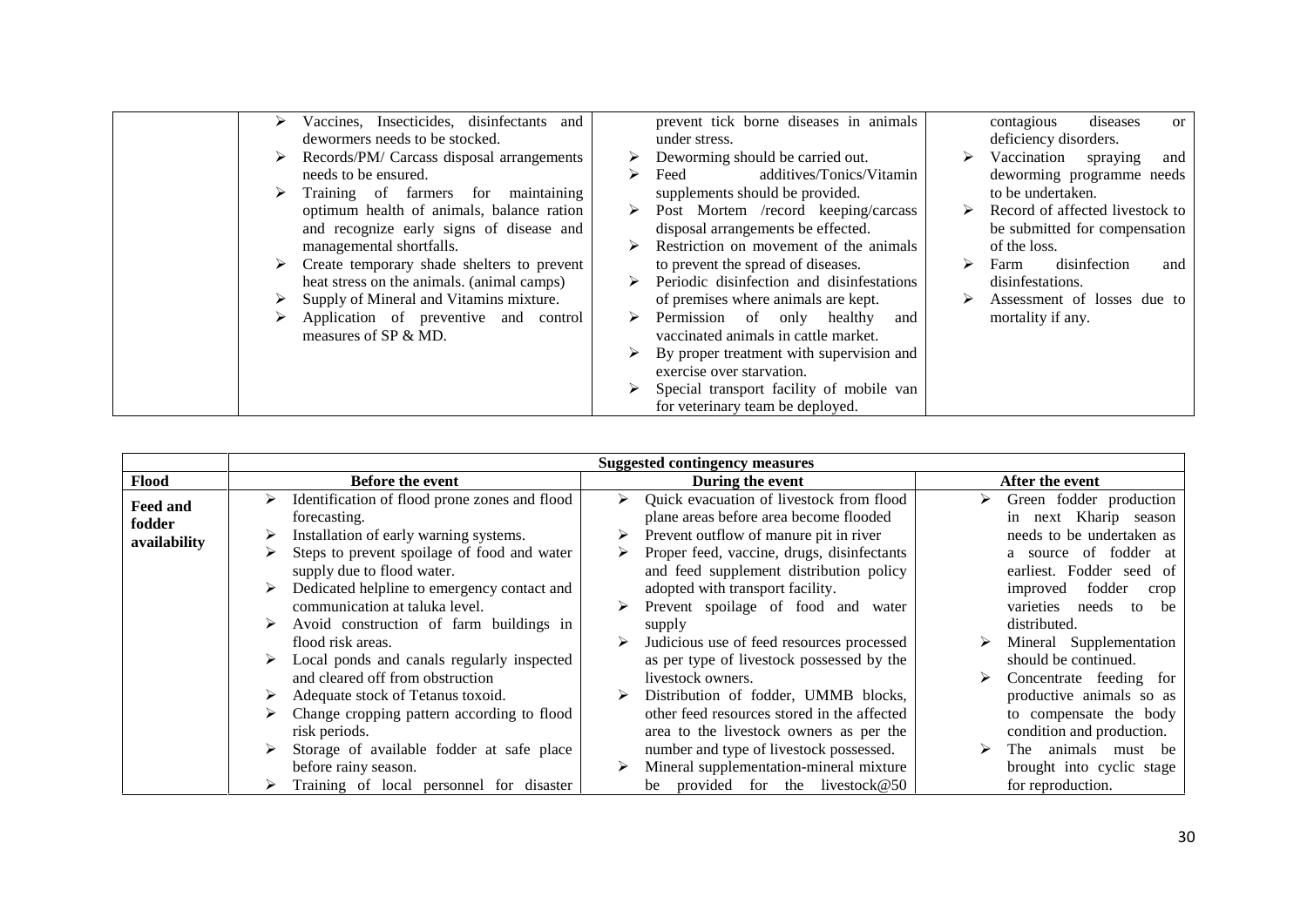| ➤ | management.<br>Dry fodder available should be processed   | g/day/Anim.<br>$\triangleright$ Disposal/Transfer of the animals in the | ➤ | Young crossbred livestock<br>needs to be attended      |
|---|-----------------------------------------------------------|-------------------------------------------------------------------------|---|--------------------------------------------------------|
|   | i.e. Urea treatment of crop residues to                   | area having feed resources availability.                                |   | properly so as to harness                              |
|   | enhance their nutritive value. For this inputs            | Concentrate feeding for productive                                      |   | the high productivity.                                 |
|   | such as training of livestock owners,                     | animals to support minimum production                                   |   | Adlib. feeding may be                                  |
|   | material like urea, polythene sheet etc may               | & life saving of the important animals.                                 |   | practiced with balancing                               |
|   | be provided free of cost to the livestock                 | Other non productive animals are to be                                  |   | the nutrients required.                                |
|   | owners.                                                   | fed at subsistence level.                                               |   | The unproductive/surplus                               |
| ➤ | Judicial use of available feed resources by               | Use of food grains for biodisel and                                     |   | livestock needs to be                                  |
|   | the livestock owners.                                     | distillaries should be stopped and the                                  |   | culled/disposed.                                       |
| ➤ | Non conventional feed resources such as                   | grains be spared for productive animals.                                | ➤ | Livestock suitable with the                            |
|   | Neem seed Cake/ Sal seed Meal/ Mango                      | $\triangleright$ Bypass protein concentrate ingredints                  |   | farming system practiced                               |
|   | seed Kernels/ Babul pods etc should be                    | may be provided in order to harvest                                     |   | only should be maintained.                             |
|   | collected and stored.                                     | maximum nutrients<br>productive<br>for                                  | ➤ | Mechanization<br>in                                    |
| ➤ | Concentrate ingredients such as Grains,                   | animals particularly<br>high productive                                 |   | agriculture needs to be                                |
|   | brans, chunnies & oilseed cakes, low grade                | crossbred cows.                                                         |   | encouraged.                                            |
|   | grains, Govt Godowns wastes, grains unfit                 | Top feeds should be used during scarcity                                | ➤ | Feed processing needs to                               |
|   | for human consumption etc. should be                      | period only.                                                            |   | be encouraged in order to                              |
|   | procured for productive animals.                          | Oil seed cakes are good source of                                       |   | minimize the wastage of                                |
| ➤ | Urea molasses mineral blocks (UMMB)                       | proteins and hence should be used for                                   |   | feed resources.                                        |
|   | may be reserved with NDDB, Anand,                         | productive animals only.                                                | ➤ | <i>In-situ</i> storage and feeding                     |
|   | Gujarat for emergency supply<br>as                        | Feed supplements/ Additives needs to be                                 |   | of processed animal feed<br>resources by the livestock |
| ➤ | concentrate.<br>Sugarcane bagasse, cane tops and molasses | used widely for productive animals.<br>Establishment of Cattle camps at |   | owners needs to<br>be                                  |
|   | form important byproducts. Sugarcane                      | identified sites.                                                       |   | encouraged.                                            |
|   | bagasse- is an important feed resource for                | NGOs/Gorakshan Sanstha etc. identified                                  | ➤ | Fodder resources should                                |
|   | ruminants.                                                | to be involved for participation/                                       |   | exploited<br>with<br>be                                |
| ➤ | Tree leaves are easily available. Leaves of               | implementation.                                                         |   | sufficient<br>transport                                |
|   | neem, mango, banyan, pipal, babul, subabul,               | Feed resources<br>$\omega$ 7<br>kg.<br>dry                              |   | facilities from other areas                            |
|   | mahuva, etc. can be used as green fodder.                 | fodder/day/adult animal for maintainance                                |   | of the district even after                             |
|   | Tree leaves are good source of protein,                   | 2.0 kg. concentrate mixture/day/adult                                   |   | the event.                                             |
|   | calcium, Vitamin A & hence should be                      | animal for supporting minimum milk                                      |   |                                                        |
|   | reserved for feeding during drought.                      | production.                                                             |   |                                                        |
| ➤ | Cactus is primarily found in deserts hence it             | The stored feeds & fodder can be used to                                |   |                                                        |
|   | is easily available during scarcity also. As              | feed the animals & if it is short then                                  |   |                                                        |
|   | such it is not used for feeding animals but               | Fodder resources should be exploited                                    |   |                                                        |
|   | during scarcity it can be used.                           | with sufficient transport facilities from                               |   |                                                        |
|   | Mineral mixture should be procured and                    | other areas of the district.                                            |   |                                                        |
|   | stored for supply.                                        |                                                                         |   |                                                        |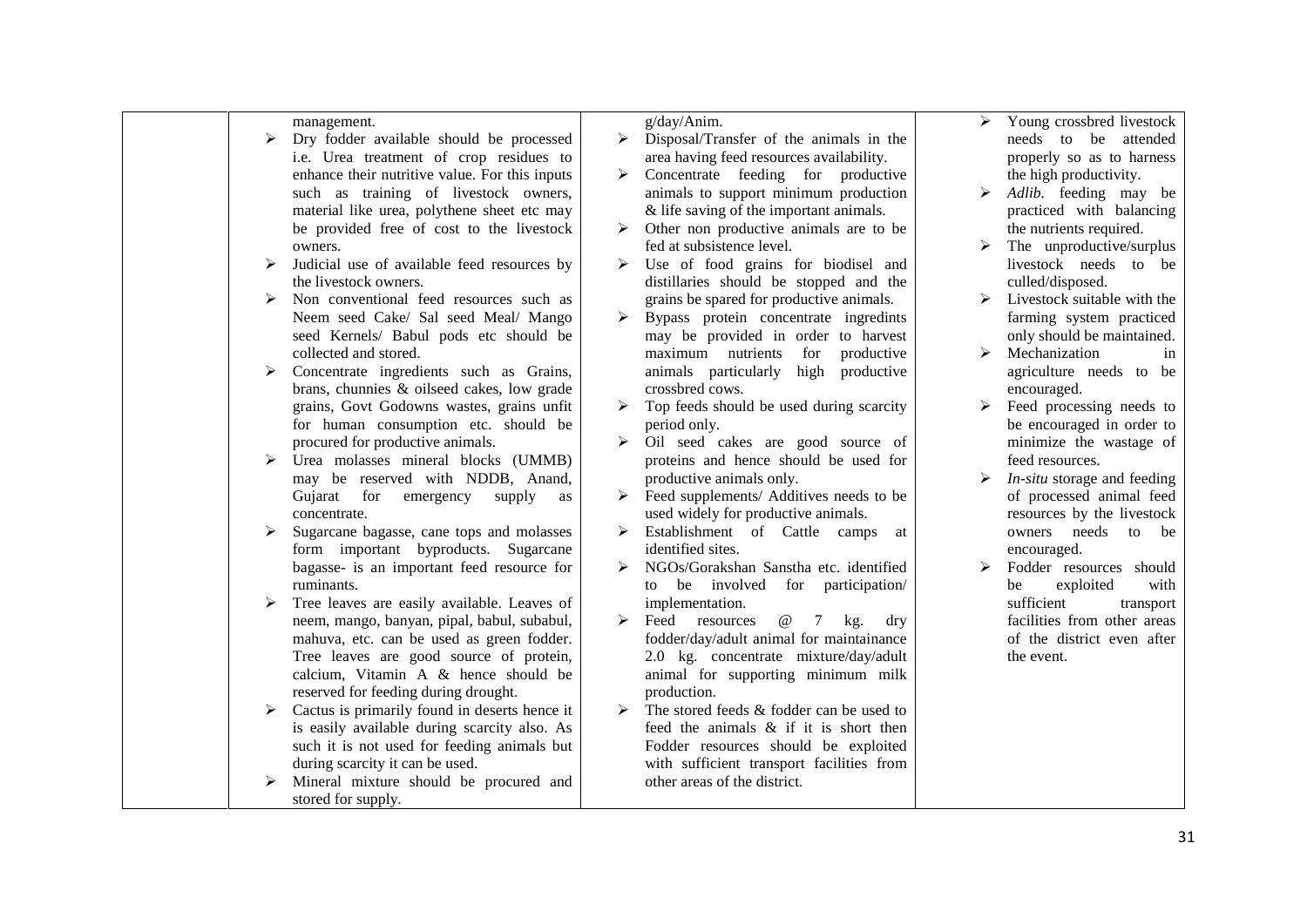|   | Fodder Banks: Grasses & tree leaves:          |  |
|---|-----------------------------------------------|--|
|   | Grasses from periphery of forest area         |  |
|   | wastelands & farmlands & Dry fallen forest    |  |
|   | tree leaves may be harvested & stored as      |  |
|   | hay in bales.                                 |  |
|   | Fodder Bank: Crop Residues: The major         |  |
|   | cereals like rice & wheat straws are more     |  |
|   | important for this purpose. Next are coarse   |  |
|   | cereals, legumes, haulms left after removing  |  |
|   | grains from the crops. These may be stored    |  |
|   | in these banksto be established at each       |  |
|   | Taluka in the drought area.                   |  |
|   | Govt. should provide support to farmers for   |  |
|   | making stacks, bailing & storage.             |  |
|   | State Animal feed resources Grid needs to     |  |
|   | be established so as to provide feed          |  |
|   | resources during scarcity period.             |  |
| ➤ | Cattle camp sites needs to be identified.     |  |
|   | NGOs/Gorakshan Sanstha etc. needs to be       |  |
|   | identified.                                   |  |
|   | Anticipated number of livestock & feed        |  |
|   | resources to be provided needs to be          |  |
|   | assessed.                                     |  |
|   | Information at every district head quarter    |  |
|   | regarding availability of fodder resources    |  |
|   | from other areas for exploitation should be   |  |
|   | made available. A storehouse can be           |  |
|   | prepared at a highest point in the city where |  |
|   | feeds & fodder (silage) can be stored for     |  |
|   | emergency use.                                |  |
|   |                                               |  |

|                 | <b>Suggested contingency measures</b>            |                                             |                                    |  |  |  |  |
|-----------------|--------------------------------------------------|---------------------------------------------|------------------------------------|--|--|--|--|
| Flood           | <b>Before the event</b>                          | During the event                            | After the event                    |  |  |  |  |
| <b>Drinking</b> | Sufficient storage capacity should be made       | Sufficient facility for transportation with | Sufficient infrastructure facility |  |  |  |  |
| water           | available particularly during rainy season in    | advanced proper planning should be made in  | for transportation with advanced   |  |  |  |  |
|                 | view of the forecasting of the flood. Rain water | the areas of each district.                 | proper planning should be made in  |  |  |  |  |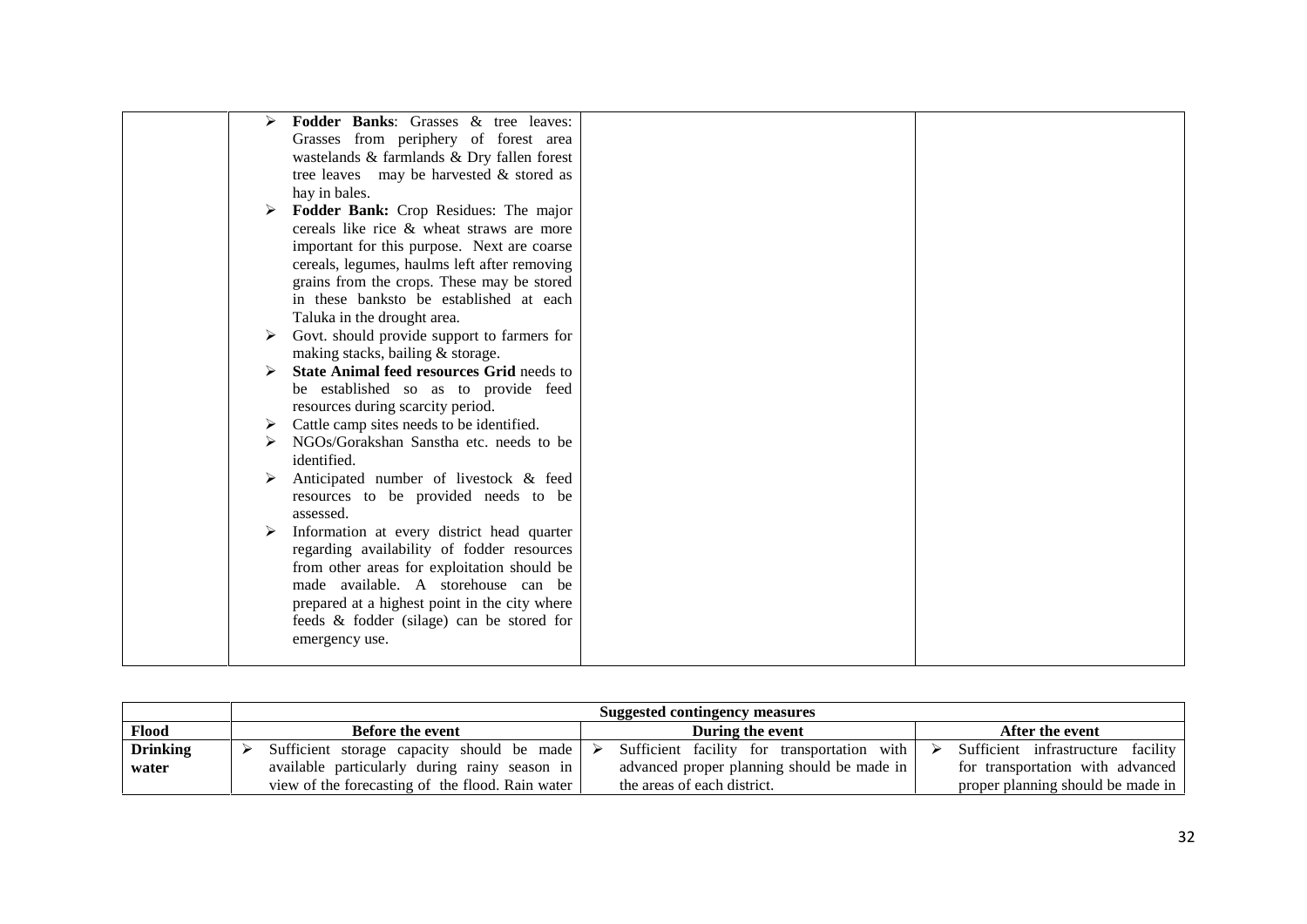| harvesting should be done in all districts. Every<br>district should be made self-sufficient. Every                                                                                                                                                                                                      | During flood condition there will be polluted<br>water, whatever potable drinking water                                                    | $\triangleright$ | the areas of each district.<br>Clean disinfected water from bore                          |
|----------------------------------------------------------------------------------------------------------------------------------------------------------------------------------------------------------------------------------------------------------------------------------------------------------|--------------------------------------------------------------------------------------------------------------------------------------------|------------------|-------------------------------------------------------------------------------------------|
| district gas plenty of rain water which should be                                                                                                                                                                                                                                                        | source is available should be used with                                                                                                    |                  | well or rain harvested water may                                                          |
| harvested so that these areas should become<br>self-sufficient $\&$ if required they should be able<br>to provide water to other dry areas too. The rain                                                                                                                                                 | almost care.<br>Disinfection<br>of<br>drinking<br>water<br>i.e.<br>chlorination of water should be carried out                             |                  | be supplied to the animals as<br>water-borne<br>infections<br>are<br>common after floods. |
| water should not be wasted in sea.<br>Shelters & temporary camps should be set up at<br>➤                                                                                                                                                                                                                | Stop use of drinking water for animals from<br>contaminated water resources.                                                               |                  | Sources of potable drinking water<br>should be tapped for its proper                      |
| a height in city area as well as in suburbs after<br>choosing the right location for each area. Same<br>provisions should be done in other Konkan                                                                                                                                                        | Disinfection of the water for consumption of<br>the animals should be carried out to prevent<br>water-borne diseases. Aerosol spray of the |                  | use.<br>Permanent water resources should<br>be developed with campaign for                |
| districts.<br>Bore well facilities should be exploited in<br>➤                                                                                                                                                                                                                                           | disinfectant for preventing spread of airborne<br>infections should be carried out. Shelters &                                             |                  | public awareness.<br>Water storage facility created                                       |
| districts for supply<br>of clean water.<br>Contamination of local water resources due to<br>flood water should be prevented                                                                                                                                                                              | temporary camps for displaced animals<br>should be set up with proper sanitation<br>facilities.                                            |                  | away from the flooded area.                                                               |
| Potable drinking water source should be there to<br>➤<br>supply water to animals.                                                                                                                                                                                                                        | Judicious use of water for livestock.<br>Water tankers provision                                                                           |                  |                                                                                           |
| Every society should implement rain harvesting<br>➤<br>system, so that water can be stored for use<br>whole year long. Water problem likely to be<br>faced in future. Water harvesting measures like<br>farm ponds alternative water sources, Nala<br>bunding/check dams etc. needs to be<br>undertaken. | Private water resources such as wells shall be<br>used for drinking water availability only.                                               |                  |                                                                                           |
| Judicious use of water in agriculture i.e. through<br>➤<br>drip/sprinkler irrigation.                                                                                                                                                                                                                    |                                                                                                                                            |                  |                                                                                           |
| Wastage of water needs to be curbed.<br>➤                                                                                                                                                                                                                                                                |                                                                                                                                            |                  |                                                                                           |
| Rain water harvesting measures needs to be<br>➤<br>implemented even at village level with<br>establishment of water Storage and Purification<br>facility                                                                                                                                                 |                                                                                                                                            |                  |                                                                                           |
|                                                                                                                                                                                                                                                                                                          |                                                                                                                                            |                  |                                                                                           |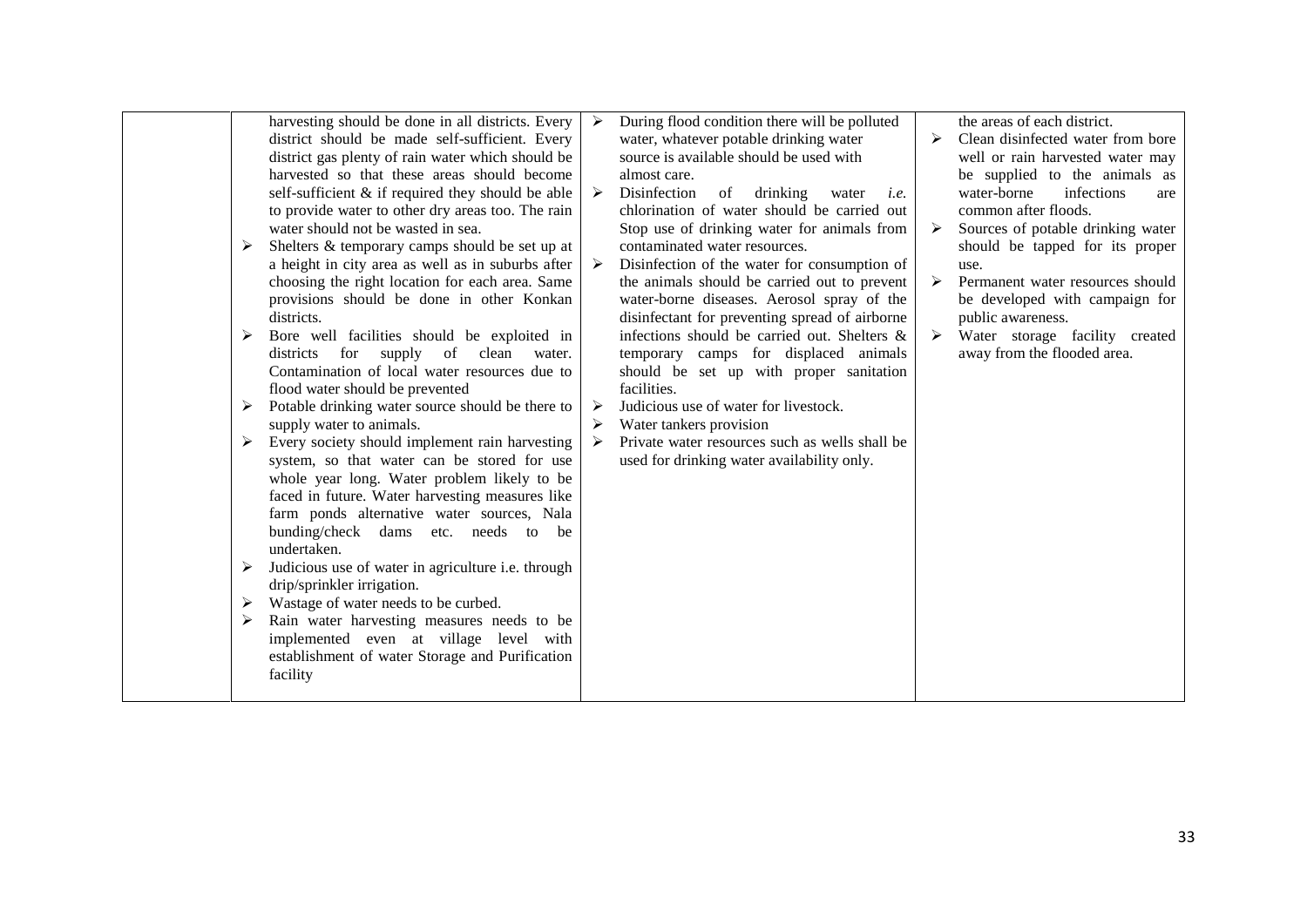|                                            |                                                                                                                                                                                                                                                                                                                                                                                                                                                                                                                                                                                                                                                                                                                                                                                                                                                                                                                                                                                                                                                                                                                          | <b>Suggested contingency measures</b>               |                                                                                                                                                                                                                                                                                                                                                                                                                                                                                                                                                                                                                                                                                                                                                                                                                                                                                                                                                         |                                                                                                                                                                   |                                                                                                                                                                                                                                                                                                                                                                                                                                                                                                                                                                                                                                                                                                                                                                                                                                                                                                                                                                                           |
|--------------------------------------------|--------------------------------------------------------------------------------------------------------------------------------------------------------------------------------------------------------------------------------------------------------------------------------------------------------------------------------------------------------------------------------------------------------------------------------------------------------------------------------------------------------------------------------------------------------------------------------------------------------------------------------------------------------------------------------------------------------------------------------------------------------------------------------------------------------------------------------------------------------------------------------------------------------------------------------------------------------------------------------------------------------------------------------------------------------------------------------------------------------------------------|-----------------------------------------------------|---------------------------------------------------------------------------------------------------------------------------------------------------------------------------------------------------------------------------------------------------------------------------------------------------------------------------------------------------------------------------------------------------------------------------------------------------------------------------------------------------------------------------------------------------------------------------------------------------------------------------------------------------------------------------------------------------------------------------------------------------------------------------------------------------------------------------------------------------------------------------------------------------------------------------------------------------------|-------------------------------------------------------------------------------------------------------------------------------------------------------------------|-------------------------------------------------------------------------------------------------------------------------------------------------------------------------------------------------------------------------------------------------------------------------------------------------------------------------------------------------------------------------------------------------------------------------------------------------------------------------------------------------------------------------------------------------------------------------------------------------------------------------------------------------------------------------------------------------------------------------------------------------------------------------------------------------------------------------------------------------------------------------------------------------------------------------------------------------------------------------------------------|
| Flood                                      | <b>Before the event</b>                                                                                                                                                                                                                                                                                                                                                                                                                                                                                                                                                                                                                                                                                                                                                                                                                                                                                                                                                                                                                                                                                                  |                                                     |                                                                                                                                                                                                                                                                                                                                                                                                                                                                                                                                                                                                                                                                                                                                                                                                                                                                                                                                                         |                                                                                                                                                                   | After the event                                                                                                                                                                                                                                                                                                                                                                                                                                                                                                                                                                                                                                                                                                                                                                                                                                                                                                                                                                           |
| <b>Health</b> and<br>disease<br>management | Personnel should be trained for health and<br>➤<br>disease management through trainings and list<br>of trained personnel should be available at<br>each district head quarter for flood affected<br>areas with stock of life saving medicine for<br>livestock.<br>Vaccination of animals for various diseases<br>≻<br>according to season.<br>Deworming and spraying be done to get rid of<br>➤<br>endoparasites and ectoparasites to keep the<br>health of animals in good condition.<br>Stock of life saving medicine be made.<br>➤<br>Disaster management team of veterinarians be<br>➤<br>constituted at district/taluka/panchayat level.<br>Training to veterinarians in health and disease<br>≻<br>management during flood disaster be given.<br>Awareness amongst farmers regarding health<br>➤<br>care practices during flood disaster be<br>undertaken.<br>Feedadditives/Tonics/ Vitamin supplements<br>➤<br>should be stocked.<br>Vaccines /Dewormers needs to be stocked.<br>➤<br>Records/PM/ Carcass disposal arrangements<br>⋗<br>needs to be ensured.<br>In flood prone area pucca cattle shed should<br>➤ | $\blacktriangleright$<br>➤<br>$\blacktriangleright$ | Services of trained personnel need to be<br>made available in affected area with<br>sufficient supply of life saving medicine of<br>livestock.<br>Shifting of the animals at suitable place for<br>temporary shelter.<br>Disaster management team of veterinarians<br>be deployed.<br>Makeshift Veterinary medical facilities<br>should be created at the site nearer to<br>disaster place.<br>Various referral centers in the disease<br>diagnostics should be roped in for detection<br>of infections which cannot be diagnosed at<br>field level.<br>Various diagnostic facilities with modern<br>techniques should be made available at<br>Tahsil level besides district level so that<br>more number of farmers may approach for<br>diagnosis & treatment.<br>Adequate nutrition including vitamin-<br>mineral supplements should be given to<br>animals to keep their health in proper<br>condition.<br>During occurrence of contagious diseases, | $\blacktriangleright$<br>$\blacktriangleright$<br>➤<br>$\blacktriangleright$<br>$\blacktriangleright$<br>$\blacktriangleright$<br>➤<br>➤<br>$\blacktriangleright$ | Routine training programme as a refresher<br>course need to be implemented in relation<br>to health and disease management during<br>flood with stock of life saving medicine for<br>livestock.<br>After flood condition there are chances of<br>occurrence of specific diseases.<br>Preventive measures should be taken to<br>reduce occurrence of diseases. Vaccination<br>and deworming programme needs to be<br>undertaken.<br>Animals should closely be observed for<br>new/re-emerging diseases.<br>Proper disposal of carcass is very<br>important in flood affected areas from<br>public health point of view Methods of<br>disposing of dead animals include burning,<br>burying and composting<br>Disinfection of animal sheds with 2%<br>formaldehyde / 4% caustic soda.<br>Provide proper shelter to protect animals<br>from cold and rain.<br>Record of affected livestock to<br>be<br>submitted for compensation of the loss.<br>In regular flood prone areas defenses such |
|                                            | be constructed.<br>Preparation of walls and hips to keep flood<br>➤<br>water away from village.<br>Supply of Mineral and Vitamins mixture.<br>➤                                                                                                                                                                                                                                                                                                                                                                                                                                                                                                                                                                                                                                                                                                                                                                                                                                                                                                                                                                          |                                                     | affected animals should be kept isolated and<br>treated properly. Isolation and treatment of<br>ailing animals viz. hypothermia, wound,<br>diarrhoea and pneumonia be undertaken.                                                                                                                                                                                                                                                                                                                                                                                                                                                                                                                                                                                                                                                                                                                                                                       |                                                                                                                                                                   | as levees, bunds, reservoirs and weivs<br>should be used for future preventions.                                                                                                                                                                                                                                                                                                                                                                                                                                                                                                                                                                                                                                                                                                                                                                                                                                                                                                          |
|                                            | Application of preventive and control<br>➤<br>measures of SP & MD.                                                                                                                                                                                                                                                                                                                                                                                                                                                                                                                                                                                                                                                                                                                                                                                                                                                                                                                                                                                                                                                       | ➤                                                   | Vaccination against HS, BQ and FMD in<br>bovines and PPR and enterotoxaemia in<br>small ruminants should be undertaken.                                                                                                                                                                                                                                                                                                                                                                                                                                                                                                                                                                                                                                                                                                                                                                                                                                 |                                                                                                                                                                   |                                                                                                                                                                                                                                                                                                                                                                                                                                                                                                                                                                                                                                                                                                                                                                                                                                                                                                                                                                                           |
|                                            |                                                                                                                                                                                                                                                                                                                                                                                                                                                                                                                                                                                                                                                                                                                                                                                                                                                                                                                                                                                                                                                                                                                          |                                                     | Deworming and spraying of apparently<br>healthy animals be carried out.<br>Use of antivenum in snake bites cases.                                                                                                                                                                                                                                                                                                                                                                                                                                                                                                                                                                                                                                                                                                                                                                                                                                       |                                                                                                                                                                   |                                                                                                                                                                                                                                                                                                                                                                                                                                                                                                                                                                                                                                                                                                                                                                                                                                                                                                                                                                                           |
|                                            |                                                                                                                                                                                                                                                                                                                                                                                                                                                                                                                                                                                                                                                                                                                                                                                                                                                                                                                                                                                                                                                                                                                          |                                                     | Feed additives/Tonics/Vitamin supplements                                                                                                                                                                                                                                                                                                                                                                                                                                                                                                                                                                                                                                                                                                                                                                                                                                                                                                               |                                                                                                                                                                   |                                                                                                                                                                                                                                                                                                                                                                                                                                                                                                                                                                                                                                                                                                                                                                                                                                                                                                                                                                                           |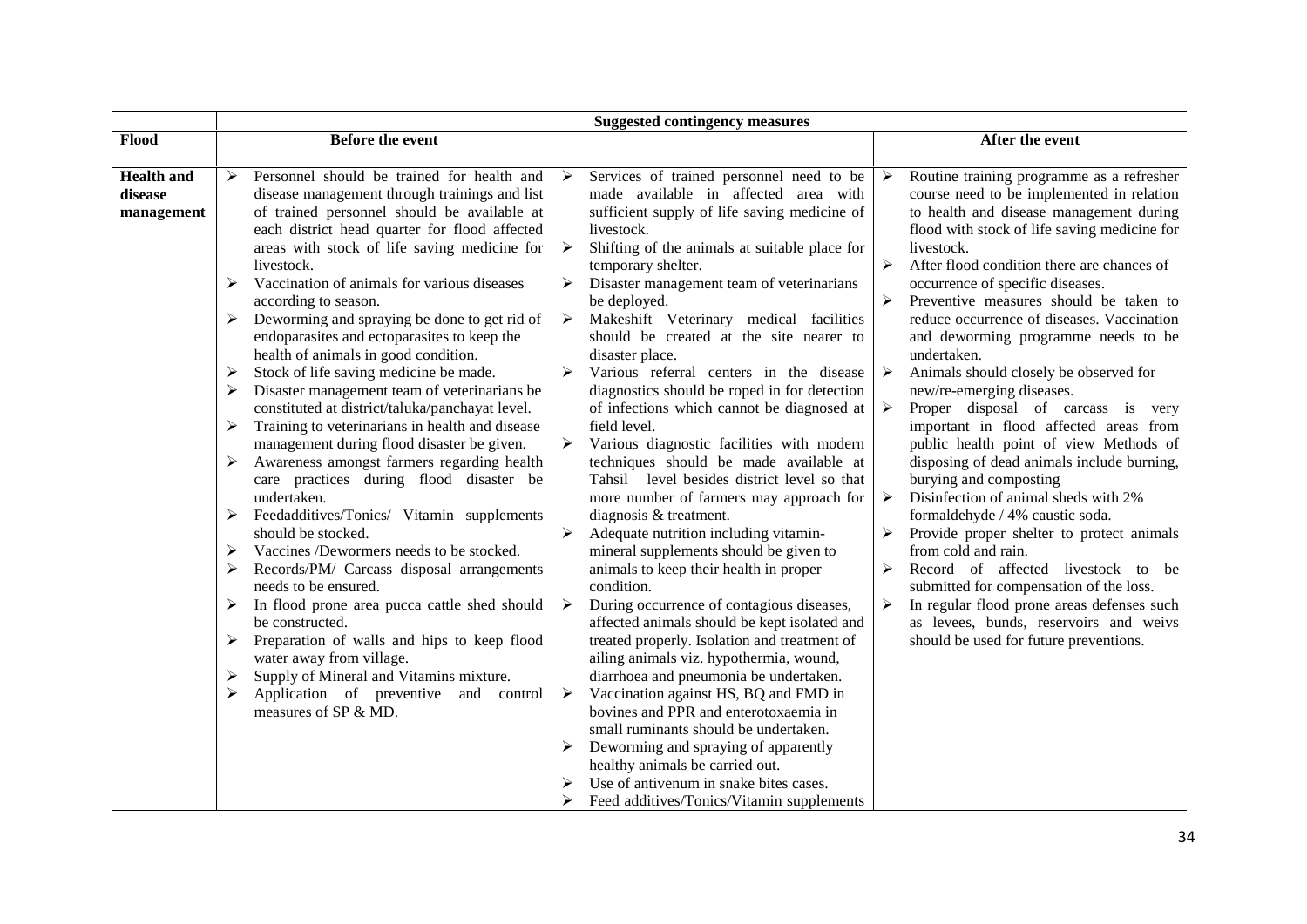| should be provided. Vaccination and       |
|-------------------------------------------|
| deworming programme needs to be           |
| undertaken.                               |
| Post mortem /record keeping/carcass<br>➤  |
| disposal arrangements be effected.        |
| Disinfect the premises with bleaching     |
| powder and lime.                          |
| Turn off electrical power.                |
| Training of farmers for maintaining       |
| optimum health of animals, balance ration |
| and recognize early signs of disease and  |
| managemental shortfalls during floods.    |
| During severe regular flood, shifting of  |
| village away from river or changing the   |
| path of river away from village.          |

|                                    |                                                                                                                                                                                                                                                                                                                                                                                                                                                                                                                                                               | <b>Suggested contingency measures</b>                                                                                                                                                                                                                                                                    |                                                                                                                             |
|------------------------------------|---------------------------------------------------------------------------------------------------------------------------------------------------------------------------------------------------------------------------------------------------------------------------------------------------------------------------------------------------------------------------------------------------------------------------------------------------------------------------------------------------------------------------------------------------------------|----------------------------------------------------------------------------------------------------------------------------------------------------------------------------------------------------------------------------------------------------------------------------------------------------------|-----------------------------------------------------------------------------------------------------------------------------|
| Cyclone                            | <b>Before the event</b> <sup>s</sup>                                                                                                                                                                                                                                                                                                                                                                                                                                                                                                                          | During the event                                                                                                                                                                                                                                                                                         | After the event                                                                                                             |
| Feed and<br>fodder<br>availability | There should be availability of fodder depot<br>➤<br>one each for every district.<br>Information at every district head quarter<br>➤<br>regarding availability of fodder resources<br>from other areas for exploitation should be<br>made available. A storehouse can be prepared<br>at a highest point in the district where feeds $\&$<br>fodder (silage) can be stored for emergency<br>use. The store house should have proper walls<br>on all sides with one entrance to avoid effect<br>of cyclone.<br>Feed & fodder should be stored as emergency<br>➤ | Adaptation of proper distribution policy as<br>per requirement with transport facility.<br>The stored feeds & fodder can be used to<br>feed the animals $\&$ if it is short then Fodder<br>resources should be exploited<br>with<br>sufficient transport facilities from other<br>areas of the district. | Readiness for feed and fodder bank as and<br>when required for each districts with<br>transport facility should be created. |
|                                    | stock in Govt. warehouses which can be<br>distributed to areas that need them.                                                                                                                                                                                                                                                                                                                                                                                                                                                                                |                                                                                                                                                                                                                                                                                                          |                                                                                                                             |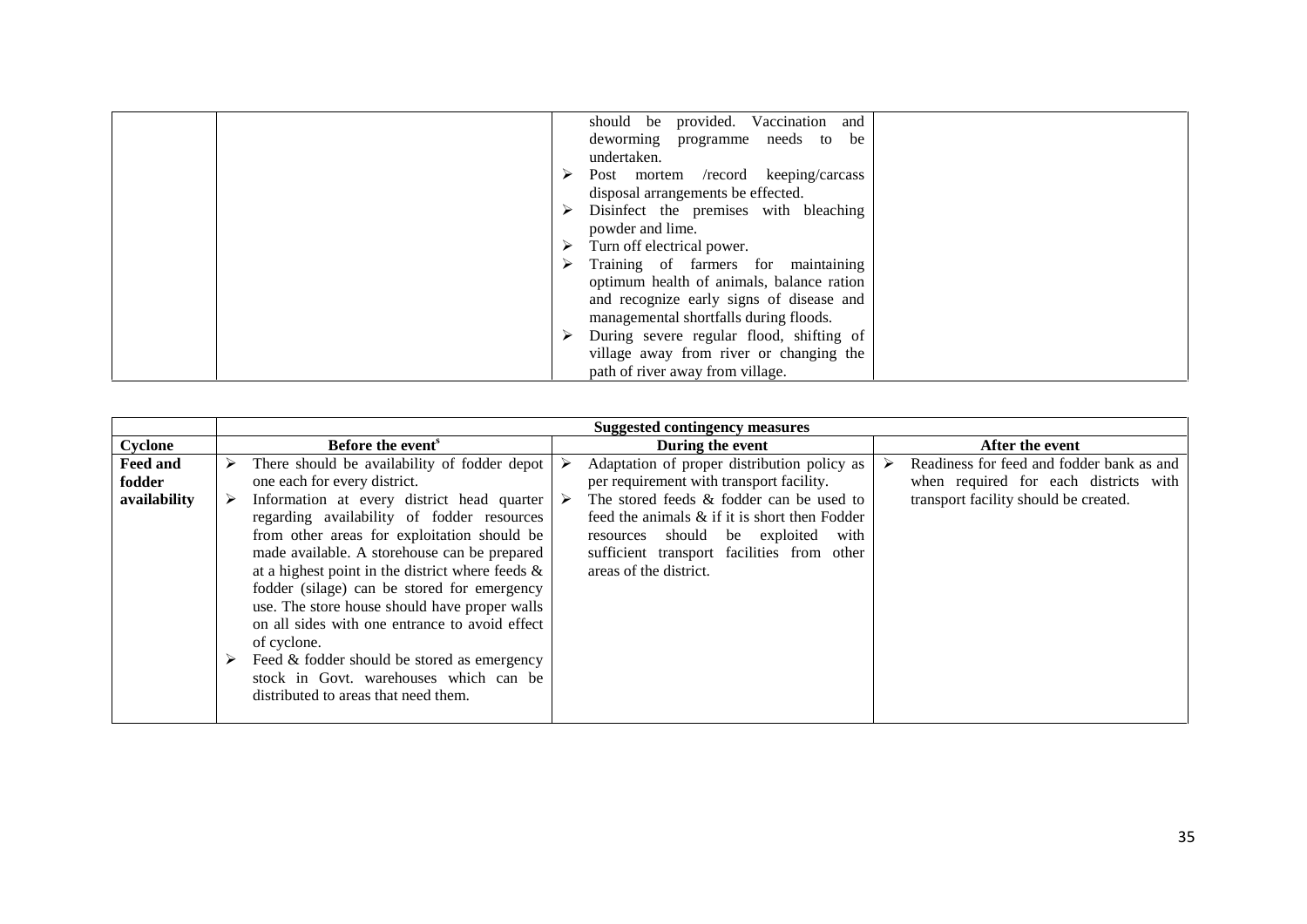|                          |                                                                                                                                                                                                                                                                                                                                                                                                                                                                                                                                                                                               | <b>Suggested contingency measures</b>                                                                                                                                                                                                                                                                                                                                                                                                                                                                                                                                                                                                                                                 |                                                                                                                      |
|--------------------------|-----------------------------------------------------------------------------------------------------------------------------------------------------------------------------------------------------------------------------------------------------------------------------------------------------------------------------------------------------------------------------------------------------------------------------------------------------------------------------------------------------------------------------------------------------------------------------------------------|---------------------------------------------------------------------------------------------------------------------------------------------------------------------------------------------------------------------------------------------------------------------------------------------------------------------------------------------------------------------------------------------------------------------------------------------------------------------------------------------------------------------------------------------------------------------------------------------------------------------------------------------------------------------------------------|----------------------------------------------------------------------------------------------------------------------|
| Cyclone                  | <b>Before the event</b>                                                                                                                                                                                                                                                                                                                                                                                                                                                                                                                                                                       | During the event                                                                                                                                                                                                                                                                                                                                                                                                                                                                                                                                                                                                                                                                      | After the event                                                                                                      |
| <b>Drinking</b><br>water | Water resources as in general are inadequate<br>➤<br>and hence the resources should be trapped and<br>increased.<br>Rain water harvesting should be done in all<br>districts. Every district should be made self-<br>sufficient. Each district has plenty of rain<br>water which should be harvested so that these<br>areas are self-sufficient $\&$ if required they<br>should be able to provide water to other dry<br>areas too. The rain water should not be wasted<br>in sea.<br>Walls of the well should be constructed much<br>above the ground level<br>to<br>avoid<br>contamination. | Special distribution and carrying capacity<br>➤<br>should be implemented from other available<br>resources.<br>Rain harvested water & bore well water<br>➤<br>should be disinfected & provided to the<br>animals.<br>Special distribution and carrying capacity<br>should be implemented from other available<br>resources.<br>➤<br>Disinfection of the water for consumption<br>the animals should be carried out to<br>of<br>prevent water-borne diseases. Aerosol spray<br>of the disinfectant for preventing spread of<br>airborne infections should be carried out.<br>Shelters & temporary camps for displaced<br>animals should be set up with proper<br>sanitation facilities | should be<br>➤<br>Permanent water resources<br>developed even after the event with<br>campaign for public awareness. |

|                                            |                                                                                                                                                                                                                                                                                                                                                                                                                                                                                                                                                                                 | <b>Suggested contingency measures</b>                                                                                                                                                                                                                                                                                                                                                                                                                                                                                                                         |                                                                                                                                                                                                                                                                                    |
|--------------------------------------------|---------------------------------------------------------------------------------------------------------------------------------------------------------------------------------------------------------------------------------------------------------------------------------------------------------------------------------------------------------------------------------------------------------------------------------------------------------------------------------------------------------------------------------------------------------------------------------|---------------------------------------------------------------------------------------------------------------------------------------------------------------------------------------------------------------------------------------------------------------------------------------------------------------------------------------------------------------------------------------------------------------------------------------------------------------------------------------------------------------------------------------------------------------|------------------------------------------------------------------------------------------------------------------------------------------------------------------------------------------------------------------------------------------------------------------------------------|
| Cyclone                                    | Before the event <sup>s</sup>                                                                                                                                                                                                                                                                                                                                                                                                                                                                                                                                                   | During the event                                                                                                                                                                                                                                                                                                                                                                                                                                                                                                                                              | After the event                                                                                                                                                                                                                                                                    |
| <b>Health and</b><br>disease<br>management | Personnel should be trained for health and<br>➤<br>disease management through trainings and list<br>of trained personnel should be available at<br>each district head quarter for cyclone affecting<br>areas with stock of life saving medicine for<br>livestock.<br>Vaccination against common infections like<br>FMD, swine fever, black quarter, anthrax,<br>haemorrhagic septicaemia, etc. should be<br>given to animals.<br>Stock of medicines should be kept available<br>➤<br>for use during cyclone.<br>The walls and roofs of the cow sheds should<br>be well secured. | Keep watch on weather and listen to radio<br>⋗<br>or TV and make others alert by warning.<br>Shift the animals at safer place or in well<br>➤<br>secured cattle sheds.<br>The wall and roofs of the cow sheds should<br>➤<br>be well secured.<br>Loose poles & tree branches should be<br>➤<br>removed, which may become harmful<br>during extreme wind.<br>Services of trained personnel need to be<br>made available in cyclone affected area<br>with sufficient supply of life saving<br>medicine of livestock.<br>Makeshift Veterinary medical facilities | Routine training programme as a refresher<br>course need to be implemented in relation<br>to health and disease management during<br>cyclone with stock of life saving medicine<br>for livestock.<br>Do not free the animals unless all clear or<br>officially advised it is safe. |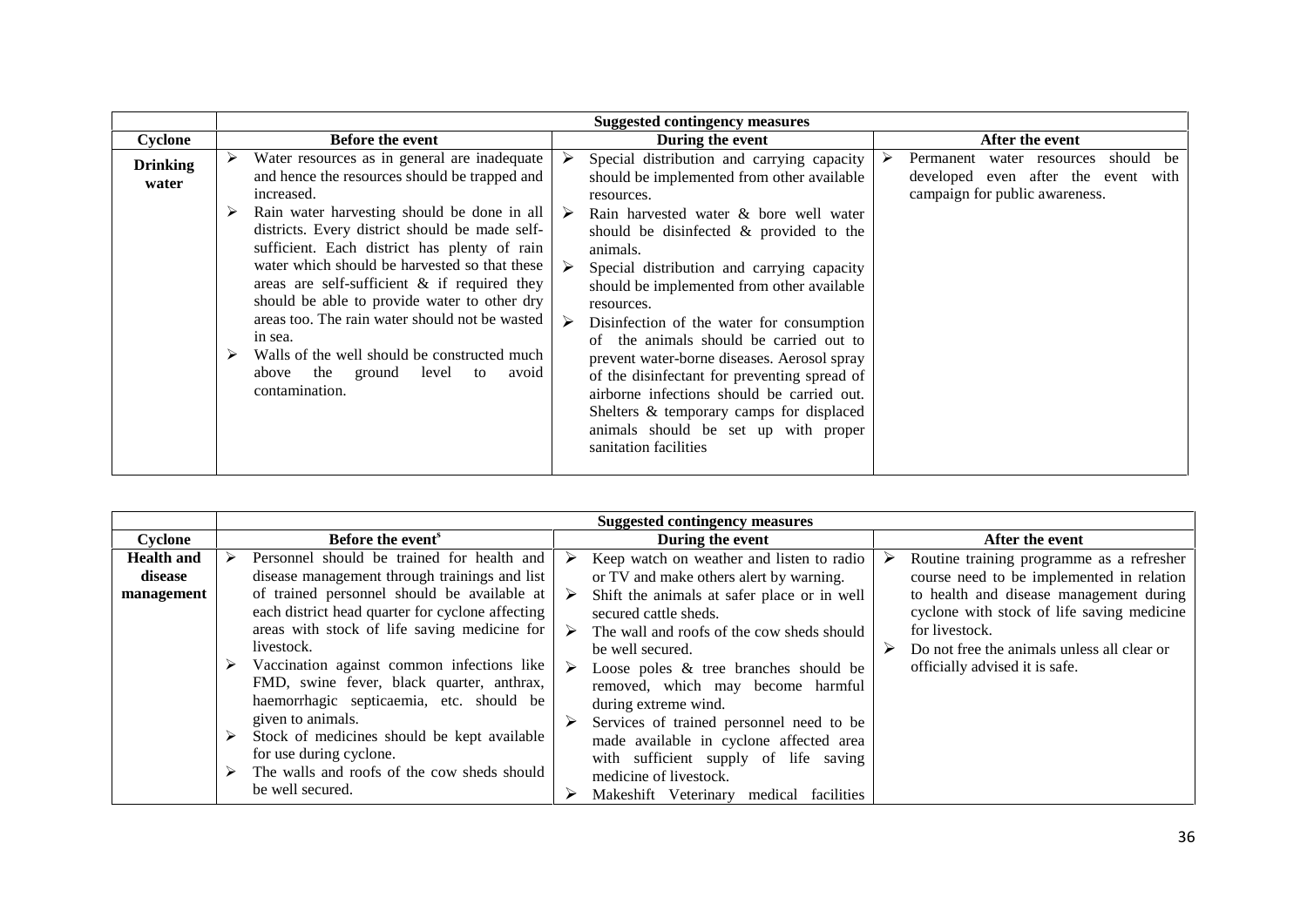|       | Loose poles $\&$ tree branches should be<br>removed, which may become harmful during<br>extreme wind.<br>Supply of Mineral and Vitamins mixture.<br>Application of preventive and control<br>measures of SP & MD. | should be created at the site nearer to<br>disaster place.<br>Various referral centers in the disease<br>diagnostics should be roped in for detection<br>of infections which cannot be diagnosed at<br>field level.<br>Various diagnostic facilities with modern<br>techniques should be made available at<br>Tahesil level besides district level so that<br>more number of farmers may approach for<br>diagnosis $&$ treatment. |  |
|-------|-------------------------------------------------------------------------------------------------------------------------------------------------------------------------------------------------------------------|-----------------------------------------------------------------------------------------------------------------------------------------------------------------------------------------------------------------------------------------------------------------------------------------------------------------------------------------------------------------------------------------------------------------------------------|--|
| 2.5.2 | <b>Poultry</b>                                                                                                                                                                                                    |                                                                                                                                                                                                                                                                                                                                                                                                                                   |  |

|                                           | <b>Suggested contingency measures</b>                                                                                                                                                                                               |                                                                                                                                                                                                                                      |                                                                                                                                                                                                                                                                                   |  |  |  |
|-------------------------------------------|-------------------------------------------------------------------------------------------------------------------------------------------------------------------------------------------------------------------------------------|--------------------------------------------------------------------------------------------------------------------------------------------------------------------------------------------------------------------------------------|-----------------------------------------------------------------------------------------------------------------------------------------------------------------------------------------------------------------------------------------------------------------------------------|--|--|--|
| <b>Drought</b>                            | <b>Before the event</b>                                                                                                                                                                                                             | During the event                                                                                                                                                                                                                     | After the event                                                                                                                                                                                                                                                                   |  |  |  |
| <b>Shortage of</b><br>feed<br>ingredients | There should be availability of feed, feed<br>➤<br>ingredients and mineral mixtures with<br>sufficient storage capacity for every district.                                                                                         | Adaptation of proper distribution policy as<br>➤<br>per requirement with transport facility.<br>Supply of feed ingredients<br>➤<br>through                                                                                           | Readiness for feed, feed ingredients and<br>➤<br>mineral mixtures as and when required for<br>each districts with transport facility.                                                                                                                                             |  |  |  |
|                                           | Registration of poultry farms made<br>➤<br>compulsory to make it easier to be prepared<br>and provide quick help to the farmers<br>Storage of feed ingredients of previous year<br>➤<br>in sufficient quantity to use in scarcity   | government channel to the end users at<br>reduced price.<br>➤<br>Make sure that birds receive adequate<br>quantity and essential nutrients through feed<br>to minimize stress and to prevent occurrence                              | Strategies to minimize the effects of stress<br>due to drought by optimum feeding and<br>management of the flock.<br>Use of mineral and vitamin supplements to<br>reduce stress.                                                                                                  |  |  |  |
|                                           | period.<br>Identification and storage of locally available<br>➤<br>feed ingredients as an substitute for scares<br>ingredients.                                                                                                     | of disease outbreaks.<br>Crucial use of available feed avoiding<br>➤<br>excess feeding and wastage of the feed.<br>Stored feed ingredients will be utilized<br>➤                                                                     | Follow up of affected livestock for adequate<br>feed supply.<br>Proper utilization of the resources should be<br>carried out. The situation should be assessed                                                                                                                    |  |  |  |
|                                           | A farm disaster kit should be prepared in<br>➤<br>advance. The kit should be placed in a<br>central location and everyone should know<br>where it is. The contents of the kit must be<br>checked regularly to ensure fresh and      | during contingency.<br>Birds should be evacuated and taken to<br>$\triangleright$<br>shelters as soon as there is news of an<br>imminent disaster. Every flock must have<br>some form of durable and visible                         | properly and decision has to be taken on<br>which birds to be treated first and how.<br>The birds that are in very poor condition<br>➤<br>with no chance of recovery should be culled<br>in humane manner.                                                                        |  |  |  |
|                                           | complete supplies. The following items<br>should be included in the kit in addition to<br>the items that are used everyday:<br>Updated list of all farms with<br>information about birds, their<br>location and records of feeding, | identification.<br>➤<br>be<br>should<br>There<br>arrangements<br>for<br>appropriate transport, suitable for birds.<br>Stranded birds should be rescued and taken<br>to safer places.<br>If the stranded place is considered safe for | The dead birds should be disposed off in<br>hygienic manner by burial or incineration.<br>The situation at the farm also should be<br>➤<br>assessed and the corrective measures should<br>be taken as soon as possible. All damages<br>should be repaired and shed should be made |  |  |  |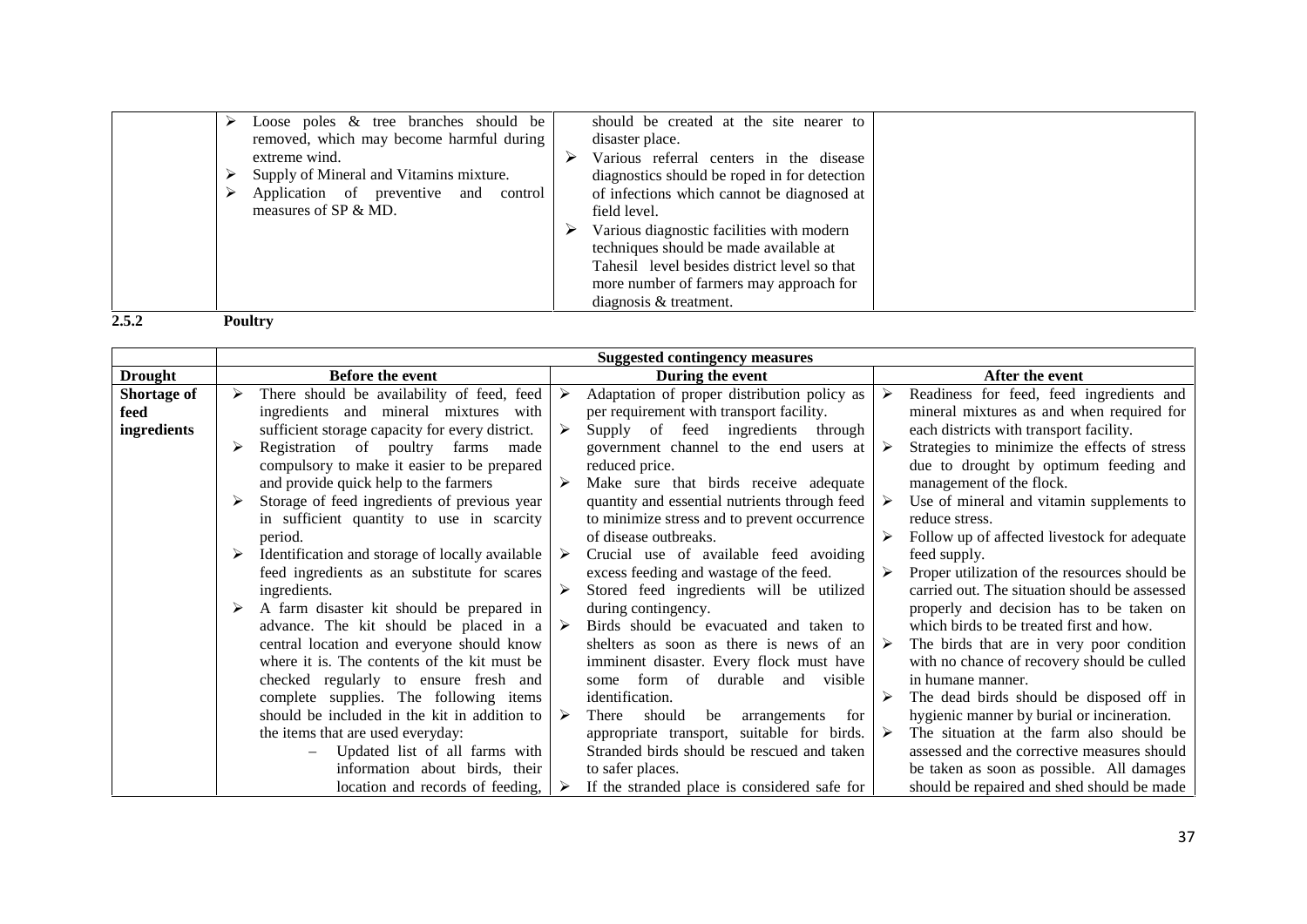| functional. Disinfection of the premises and<br>the next week or so, the birds may be left<br>vaccination, tests.<br>Basic first aid kit.<br>there but should be provided with feed and<br>shed should be carried to prevent spread of<br>Handling equipment & cages.<br>drinking water.<br>diseases.<br>Waterier and feeders.<br>Arrangements should be made so that<br>The stress on poultry due to shortage of<br>➤<br>disinfection<br>veterinary and Para- veterinary personnel<br>feed during drought period can be<br>Sanitation<br>and<br>equipments & chemicals.<br>can quickly reach all affected farms to<br>minimized by proper feeding of the birds<br>after drought period.<br>Other safety and emergency<br>provide necessary measures.<br>items for vehicles and trailers,<br>Officials and other personnel engaged in<br>Ad lib. feeding to compensate the egg<br>➤<br>relief work should also gather intelligence<br>production.<br>e.g., Extra tyres, winches, tools,<br>on the extent and nature of the damage to<br>Feed additives may be used to maximize<br>➤<br>etc.<br>Maize grain is limiting source as a feed<br>individual farms and villages so that<br>production<br>ingredient in poultry feed.<br>relief<br>appropriate<br>be<br>measures<br>can<br>Store maize for poultry feed.<br>implemented.<br>➤<br>Substitute feed ingredient should be<br>Adequate nutrition should be given to birds<br>➤ |
|-----------------------------------------------------------------------------------------------------------------------------------------------------------------------------------------------------------------------------------------------------------------------------------------------------------------------------------------------------------------------------------------------------------------------------------------------------------------------------------------------------------------------------------------------------------------------------------------------------------------------------------------------------------------------------------------------------------------------------------------------------------------------------------------------------------------------------------------------------------------------------------------------------------------------------------------------------------------------------------------------------------------------------------------------------------------------------------------------------------------------------------------------------------------------------------------------------------------------------------------------------------------------------------------------------------------------------------------------------------------------------------------------------------------------------------|
| tapped as replacement for maize grain<br>to keep their health in proper condition.<br>which can be used for poultry feed.<br>The available ingredients as poultry feed<br>Concentrate ingredients such as Grains,<br>should be used with utmost care.<br>➤<br>brans, & oilseed cakes, low grade grains,<br>Non-conventional feed ingredients can also<br>Govt. Godowns wastes, grains unfit for<br>be tapped to use as poultry feed taking into<br>human consumption etc. should be<br>consideration the anti-nutritional factors<br>procured.<br>present in it.<br>Ban on export of oilseed meals needs to<br>Alternate day feeding for broilers.<br>➤<br>➤<br>be implemented.<br>Avoid feed wastage.<br>➤<br>Feed required for broilers 3.5 kg./bird for<br>Restricted feeding for layers.<br>➤<br>➤<br>Poor layer birds to be culled.<br>six weeks. For Layers 55 kg /layer bird<br>for a period of 72 weeks.<br>Broiler rear up to 4 weeks only.                                                                                                                                                                                                                                                                                                                                                                                                                                                                              |
| Use of feed additives be enhanced to<br>➤<br>maximize the feed efficiency.                                                                                                                                                                                                                                                                                                                                                                                                                                                                                                                                                                                                                                                                                                                                                                                                                                                                                                                                                                                                                                                                                                                                                                                                                                                                                                                                                        |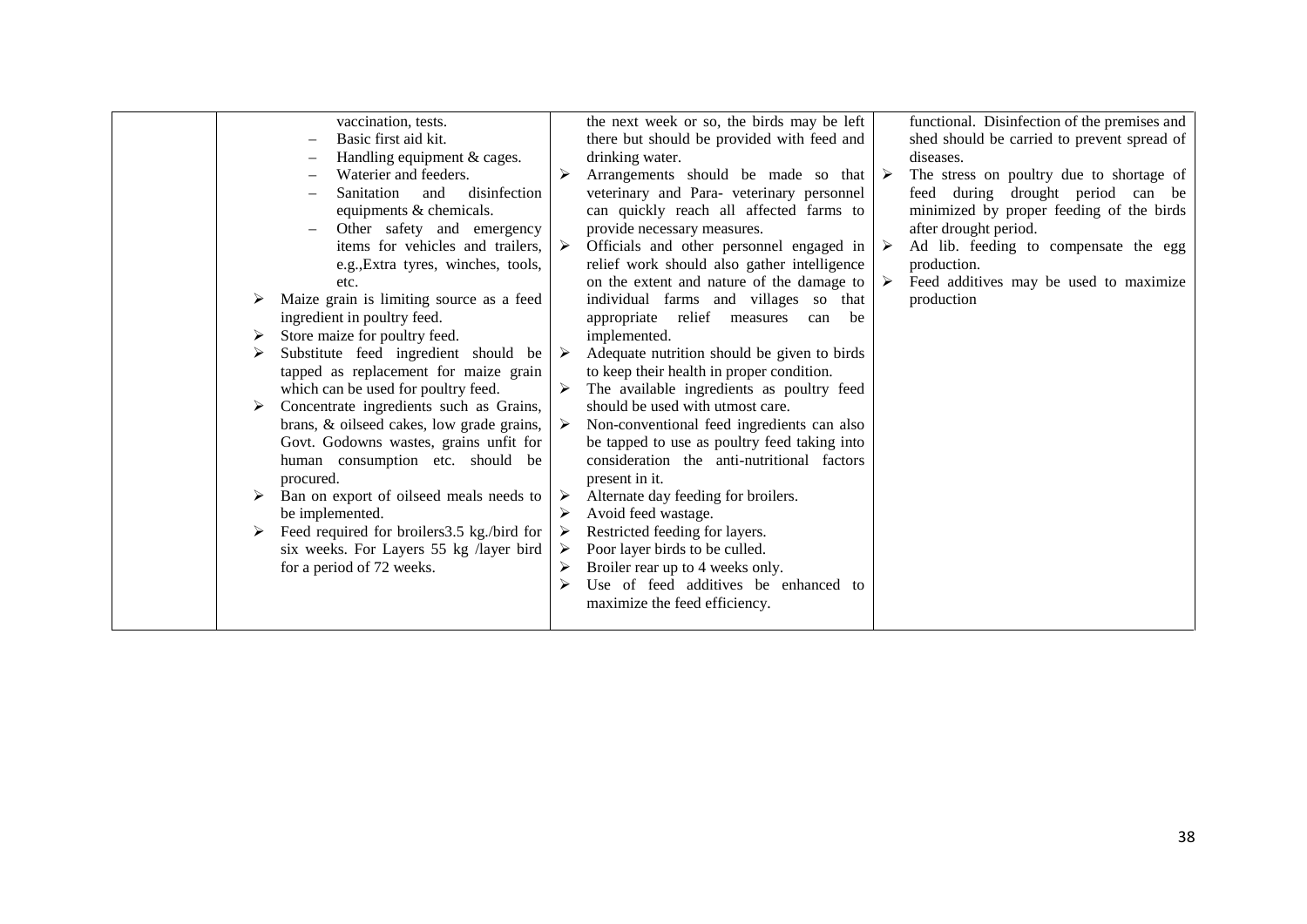|                                            | <b>Suggested contingency measures</b>                                                                                                                                                                                                                                                                                                                                                                                                                                                                                                                                                                        |                                                                                                                                                                                                                                                                                                                                                                                                                                                                                                                                                                                                                               |                                                                                                                                                                                                                                                                                                                                                                                                                                                                                                                                                                                                                                              |  |  |
|--------------------------------------------|--------------------------------------------------------------------------------------------------------------------------------------------------------------------------------------------------------------------------------------------------------------------------------------------------------------------------------------------------------------------------------------------------------------------------------------------------------------------------------------------------------------------------------------------------------------------------------------------------------------|-------------------------------------------------------------------------------------------------------------------------------------------------------------------------------------------------------------------------------------------------------------------------------------------------------------------------------------------------------------------------------------------------------------------------------------------------------------------------------------------------------------------------------------------------------------------------------------------------------------------------------|----------------------------------------------------------------------------------------------------------------------------------------------------------------------------------------------------------------------------------------------------------------------------------------------------------------------------------------------------------------------------------------------------------------------------------------------------------------------------------------------------------------------------------------------------------------------------------------------------------------------------------------------|--|--|
| <b>Drought</b>                             | <b>Before the event</b>                                                                                                                                                                                                                                                                                                                                                                                                                                                                                                                                                                                      | During the event                                                                                                                                                                                                                                                                                                                                                                                                                                                                                                                                                                                                              | After the event                                                                                                                                                                                                                                                                                                                                                                                                                                                                                                                                                                                                                              |  |  |
| <b>Drinking</b><br>water                   | Water resources as in general are inadequate<br>and hence the resources should be trapped and<br>increased.<br>Conservation of water for drought period.<br>➤<br>Water conservations measures adopted to<br>increase water table like recharging of bore<br>wells.<br>Available water resources should be tapped<br>and reserved.<br>Leak proof water supply systems.<br>Available rain water harvesting technique<br>should be adopted i.e. farm ponds etc.<br>Water conservations measures be adopted to<br>➤<br>increase water table.<br>Judicious use of water.<br>➤<br>Use of nipples as waterers.<br>➤ | Special distribution and carrying capacity<br>➤<br>should be implemented from other available<br>resources for poultry.<br>Optimum use of available water as per the<br>➤<br>requirement of birds.<br>Supply of adequate water to farms with<br>≻<br>transportation facility.<br>Supply of water through tankers during<br>➤<br>contingency.<br>➤<br>Judicious use of water.<br>≻<br>Use of nipples as waterers.                                                                                                                                                                                                              | should be<br>$\blacktriangleright$<br>Permanent water resources<br>developed even after the event with<br>campaign for public awareness.<br>Evaluation and fine tuning of<br>➤<br>the<br>contingency majors.<br>Ensure clean, cold water supply to birds.<br>➤<br>Steps should be taken to conserve water and<br>➤<br>to develop permanent water resources.<br>Fresh and ad lib. water should be provided.<br>➤                                                                                                                                                                                                                              |  |  |
|                                            |                                                                                                                                                                                                                                                                                                                                                                                                                                                                                                                                                                                                              | <b>Suggested contingency measures</b>                                                                                                                                                                                                                                                                                                                                                                                                                                                                                                                                                                                         |                                                                                                                                                                                                                                                                                                                                                                                                                                                                                                                                                                                                                                              |  |  |
| <b>Drought</b>                             | Before the event <sup>s</sup>                                                                                                                                                                                                                                                                                                                                                                                                                                                                                                                                                                                | During the event                                                                                                                                                                                                                                                                                                                                                                                                                                                                                                                                                                                                              | After the event                                                                                                                                                                                                                                                                                                                                                                                                                                                                                                                                                                                                                              |  |  |
| <b>Health and</b><br>disease<br>management | Personnel should be trained for health and<br>⋗<br>disease management of poultry through<br>trainings and list of trained personnel should<br>be available at each district head quarter with<br>stock of medicine, mineral mixture and<br>vaccine for poultry.<br>Regular and strict vaccination of birds.<br>➤<br>Vaccination of wild birds through water<br>➤<br>whenever possible.<br>Deworming of birds before and after drought<br>period.<br>Appointment of veterinarian on farms made<br>compulsory.                                                                                                 | Services of trained personnel need to be<br>➤<br>made available in affected area with<br>sufficient supply of medicine, mineral<br>mixture and vaccine for poultry.<br>Immediate attention to diseased birds by<br>➤<br>veterinarians.<br>Regular visits of veterinarians to detect<br>diseased birds and veterinary care<br>Vaccination of birds if necessary.<br>If there is occurrence of disease, affected<br>birds should be kept isolated and treated<br>properly and promptly.<br>Periodic disinfection and disinfestations of<br>farm and premises.<br>Measures to minimize risk of spreading<br>contagious diseases. | Routine<br>training programmed<br>➤<br>as<br>a<br>refresher course need to be implemented in<br>relation to health and disease management<br>during drought with stock of life saving<br>medicine and vaccine for poultry to<br>prevent outbreak. Proper disposal system<br>of poultry carcasses.<br>Efforts to minimize effects of stress<br>➤<br>through optimum feeding, management<br>and veterinary care.<br>Assessment of losses due to mortality if<br>➤<br>any.<br>Proper disposal of carcass.<br>➤<br>There will be stress on birds due to<br>➤<br>deterioration of health during drought<br>period. Hence proper feeding should be |  |  |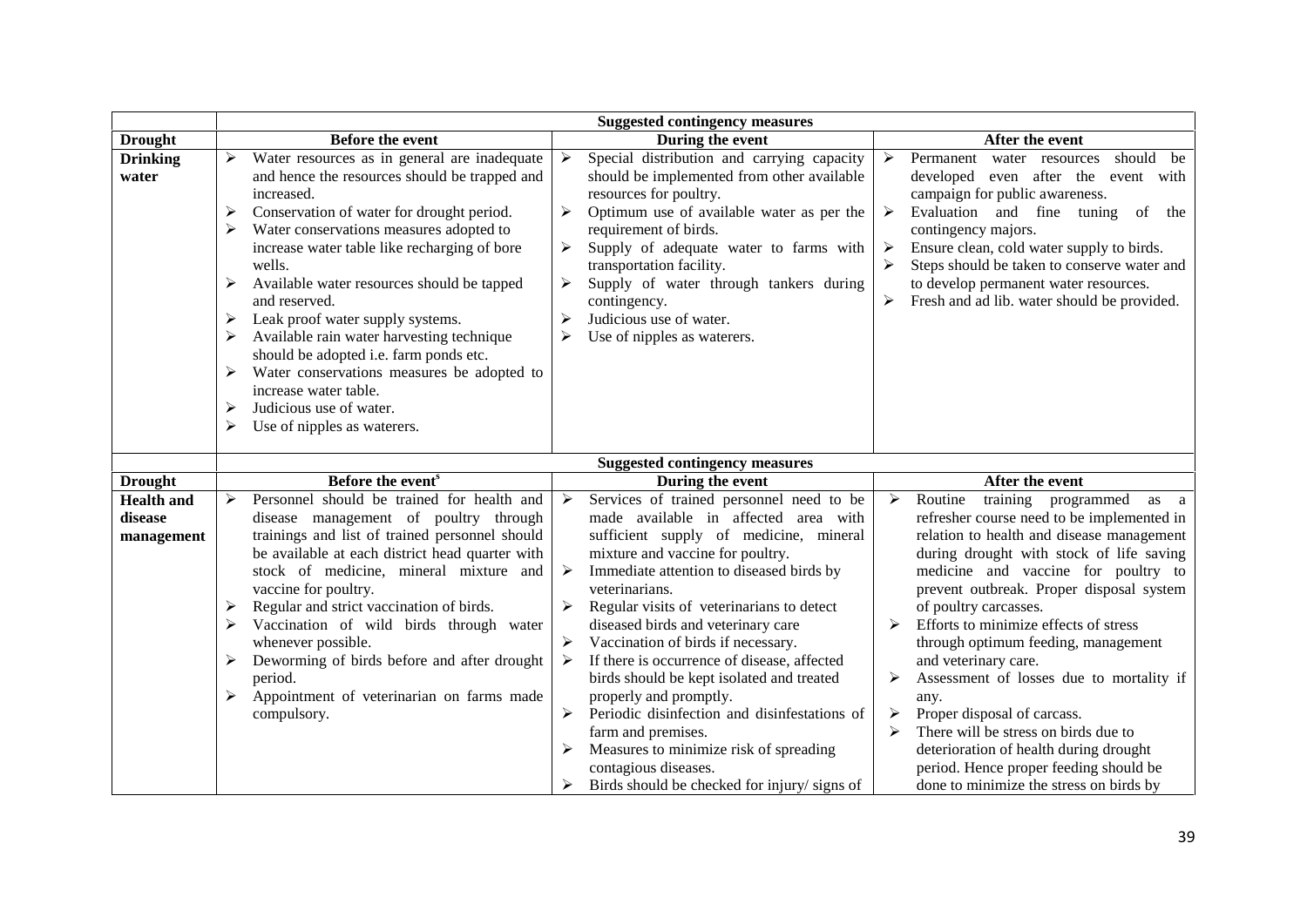| disease.<br>Antibiotic through water<br>Anti-stress supplements<br>Multivitamin supplements<br>Bio-security measures to be implemented.<br>Proper disposal of poultry carcass. | supplying vitamin supplements.<br>Birds should be tested at regular interval to<br>confirm that they are free of contagious<br>diseases.<br>Proper disposal of birds died of various<br>diseases.<br>Vaccination.<br>Replacement of stock. |
|--------------------------------------------------------------------------------------------------------------------------------------------------------------------------------|--------------------------------------------------------------------------------------------------------------------------------------------------------------------------------------------------------------------------------------------|
|--------------------------------------------------------------------------------------------------------------------------------------------------------------------------------|--------------------------------------------------------------------------------------------------------------------------------------------------------------------------------------------------------------------------------------------|

|                                    |                                                                                                                                                                                                                                                                                                                                                                                                                                                                                                                                                                                                                                                                                                                                                                                      | <b>Suggested contingency measures</b>                                                                                                                                                                                                                                                                                                                                                                                     |                                                                                                                                                                                                                                                                                                                                                                                                       |
|------------------------------------|--------------------------------------------------------------------------------------------------------------------------------------------------------------------------------------------------------------------------------------------------------------------------------------------------------------------------------------------------------------------------------------------------------------------------------------------------------------------------------------------------------------------------------------------------------------------------------------------------------------------------------------------------------------------------------------------------------------------------------------------------------------------------------------|---------------------------------------------------------------------------------------------------------------------------------------------------------------------------------------------------------------------------------------------------------------------------------------------------------------------------------------------------------------------------------------------------------------------------|-------------------------------------------------------------------------------------------------------------------------------------------------------------------------------------------------------------------------------------------------------------------------------------------------------------------------------------------------------------------------------------------------------|
| <b>Floods</b>                      | <b>Before the event</b>                                                                                                                                                                                                                                                                                                                                                                                                                                                                                                                                                                                                                                                                                                                                                              | During the event                                                                                                                                                                                                                                                                                                                                                                                                          | After the event                                                                                                                                                                                                                                                                                                                                                                                       |
| Shortage of<br>feed<br>ingredients | Poultry owners needs to be advised to be in<br>➤<br>readiness for-<br>Alternate poultry sheds with feed stock at safe<br>places.<br>Displacement<br>of<br>stock-<br>transport<br>arrangements.<br>Registration<br>of<br>➤<br>poultry<br>farms<br>made<br>compulsory to make it easier to be prepared<br>and provide quick help to the farmers<br>Measures to avoid spoilage of feed stores due<br>to water.<br>Construction of feed stores to stores feed<br>sufficient for at least one month.<br>Farmers will be encouraged to purchase and<br>store the feed ingredient when it is cheaply<br>available in the market.<br>Information at every district head quarter<br>regarding availability of feed and feed<br>ingredients and mineral mixture resources<br>from other areas. | Shifting of birds at Alternate poultry sheds<br>➤<br>with feed stock at safe places.<br>Stress reducing measures to be adopted.<br>➤<br>Feed and feed ingredients resources should<br>be exploited with sufficient transport<br>facilities from other areas of the district.<br>Adequate nutrition should be given to<br>➤<br>birds to keep their health in proper<br>condition.<br>Judicious use of available feed.<br>➤ | Shifting at original site after repair of the<br>shades and restoration of the necessary<br>facilities.<br>Proper feeding should be done to minimize<br>the stress on birds<br>Ensure good quality feed and fodder<br>supply to birds<br>Feed and feed ingredients resources should<br>be exploited with sufficient transport<br>facilities from other areas of the district<br>even after the event. |
|                                    |                                                                                                                                                                                                                                                                                                                                                                                                                                                                                                                                                                                                                                                                                                                                                                                      | <b>Suggested contingency measures</b>                                                                                                                                                                                                                                                                                                                                                                                     |                                                                                                                                                                                                                                                                                                                                                                                                       |
| <b>Floods</b>                      | Before the event <sup>s</sup>                                                                                                                                                                                                                                                                                                                                                                                                                                                                                                                                                                                                                                                                                                                                                        | During the event                                                                                                                                                                                                                                                                                                                                                                                                          | After the event                                                                                                                                                                                                                                                                                                                                                                                       |
| <b>Drinking</b><br>water           | Arrangement of clean and hygienic water.<br>Leak and contamination proof water supply<br>➤<br>system.                                                                                                                                                                                                                                                                                                                                                                                                                                                                                                                                                                                                                                                                                | Sufficient facility for transportation with<br>➤<br>advanced proper planning should be made<br>in the areas of each district.                                                                                                                                                                                                                                                                                             | Actions to rectify the water related issues<br>≻<br>observed during flood period.<br>Ensure potable water supply to birds.                                                                                                                                                                                                                                                                            |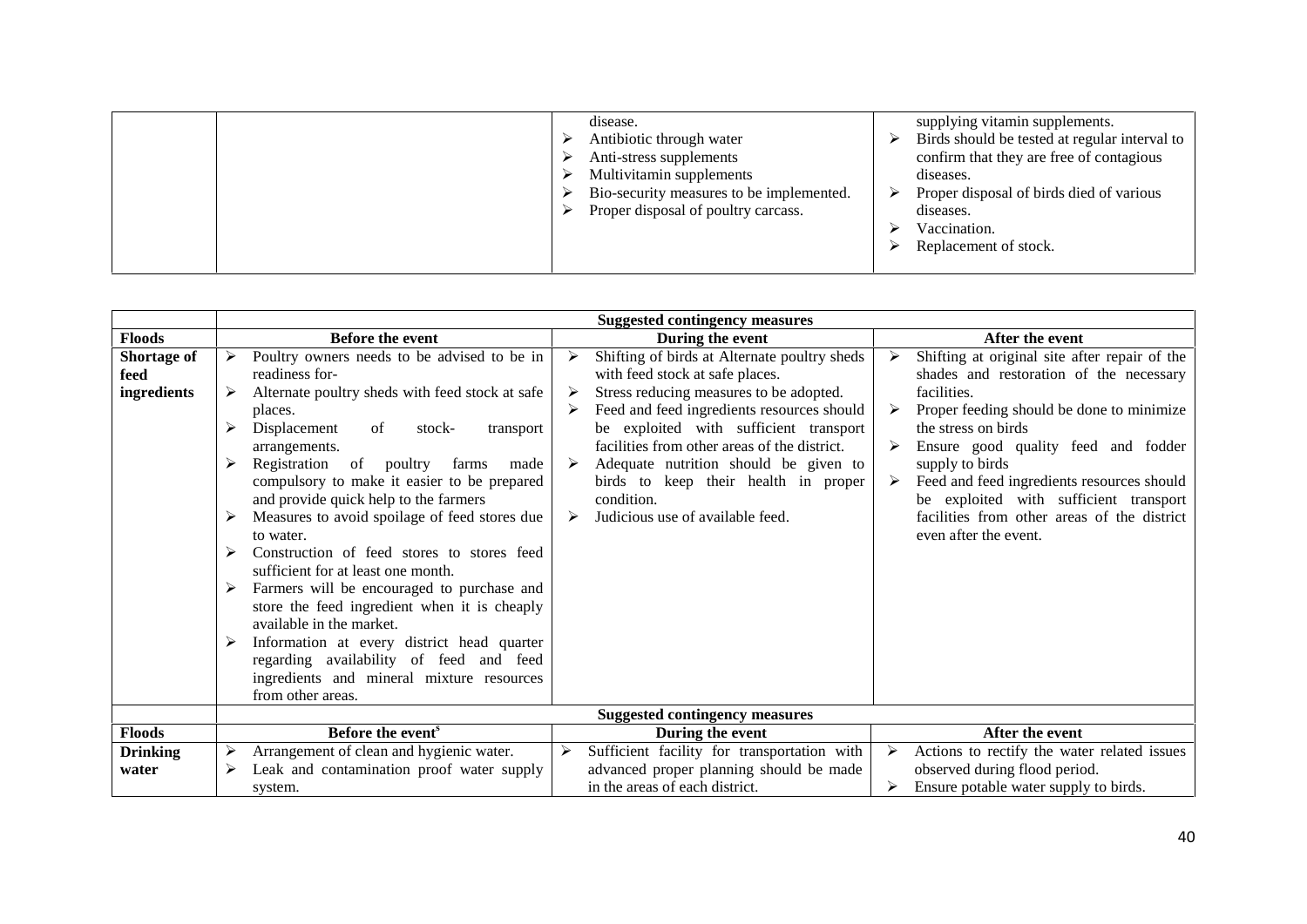| Installations of the watering systems targeted | Water treatment to avoid entry of pathogens     | infrastructure<br>Sufficient<br>facility<br>for |
|------------------------------------------------|-------------------------------------------------|-------------------------------------------------|
| to optimum use of available water avoiding     | through drinking water.                         | transportation with advanced<br>proper          |
| water wastage.                                 | Judicious use of potable chlorinated water.     | planning should be made in the areas of         |
| Source of water should be away from flood      | Avoid contamination of wells and tube           | each district.                                  |
| affected areas.                                | wells by flood water.                           | Sources of potable drinking water should        |
| Sufficient storage capacity should be made     | Proper utilization of Water to save water.<br>➤ | be tapped for its proper use.                   |
| available particularly during rainy season in  | Supply of water through tankers during          | Use of disinfected water.                       |
| view of the forecasting of flood.              | contingency.                                    | Arrangements of hygienic water supply.          |
| Encourage the farmers for rain water           | Water purification measures for ensuring<br>➤   |                                                 |
| harvesting.                                    | hygienic water supply.                          |                                                 |
| Proper utilization of Water to save water.     |                                                 |                                                 |

|                                            | <b>Suggested contingency measures</b> |                                                                                                                                                                                                                                                                                                                                                                                                                                                                                                                                                                                                                                                     |                                                |                                                                                                                                                                                                                                                                                                                                                                                                                                                                                                                                                       |   |                                                                                                                                                                                                                                                                                                                                                                                                                                                                                                                                                                                                                                                             |
|--------------------------------------------|---------------------------------------|-----------------------------------------------------------------------------------------------------------------------------------------------------------------------------------------------------------------------------------------------------------------------------------------------------------------------------------------------------------------------------------------------------------------------------------------------------------------------------------------------------------------------------------------------------------------------------------------------------------------------------------------------------|------------------------------------------------|-------------------------------------------------------------------------------------------------------------------------------------------------------------------------------------------------------------------------------------------------------------------------------------------------------------------------------------------------------------------------------------------------------------------------------------------------------------------------------------------------------------------------------------------------------|---|-------------------------------------------------------------------------------------------------------------------------------------------------------------------------------------------------------------------------------------------------------------------------------------------------------------------------------------------------------------------------------------------------------------------------------------------------------------------------------------------------------------------------------------------------------------------------------------------------------------------------------------------------------------|
| <b>Floods</b>                              |                                       | Before the event                                                                                                                                                                                                                                                                                                                                                                                                                                                                                                                                                                                                                                    |                                                | During the event                                                                                                                                                                                                                                                                                                                                                                                                                                                                                                                                      |   | After the event                                                                                                                                                                                                                                                                                                                                                                                                                                                                                                                                                                                                                                             |
| <b>Health and</b><br>disease<br>management | ➤<br>➤<br>➤<br>⋗<br>➤                 | Personnel should be trained for health and<br>disease management through trainings and list<br>of trained personnel should be available at<br>each district head quarter for flood affecting<br>areas with stock of medicine, mineral mixture<br>and vaccine for poultry.<br>Vaccination and deworming schedule should<br>be observed strictly.<br>Additional deworming can be carried out<br>before and after floods.<br>Medicine store facility with availability of<br>adequate drugs at each farm and veterinary<br>dispensaries.<br>Training of farmers to identify signs of<br>common contagious diseases particularly to<br>avoid outbreaks. | ⋗<br>$\blacktriangleright$<br>➤<br>➤<br>➤<br>➤ | Services of trained personnel need to be<br>made available in affected area with<br>sufficient supply of medicine, mineral<br>mixture and vaccine.<br>During flood if it is difficult to shift and<br>manage large number of birds, they should<br>be slaughter and sent to cold storage.<br>Vaccination against contagious diseases.<br>Proper disposal of birds died of diseases<br>particularly contagious diseases.<br>Disinfection of sheds be undertaken.<br>Immediate veterinary help to the farms.<br>Adequate proper feeding and management. | ≻ | Routine training programmed as a refresher<br>course need to be implemented in relation to<br>health and disease management during<br>flood with stock of medicine and vaccine<br>for poultry to prevent outbreak. Proper<br>disposal system of poultry carcasses.<br>Cleaning and disinfection of poultry farms.<br>Monitoring for disease outbreaks in birds<br>through regular farm visits by veterinarian.<br>Proper disposal of carcass is very important<br>in flood affected areas from public health<br>point of view.<br>Vaccination for RD and IBD to avoid<br>outbreaks.<br>Anti-stress treatment of birds is important to<br>prevent mortality. |
|                                            | ➤                                     | Do not built poultry house on nalla or stream<br>or otherwise remove the birds before monsoon<br>from such poultry house.                                                                                                                                                                                                                                                                                                                                                                                                                                                                                                                           |                                                |                                                                                                                                                                                                                                                                                                                                                                                                                                                                                                                                                       |   | Preventive measures should be taken to<br>reduce occurrence of diseases, particularly<br>use of antibiotics in drinking water.<br>Hygienic measures should be followed.<br>Birds should be served for emerging<br>infectious diseases.<br>Restriction on movement of the birds.                                                                                                                                                                                                                                                                                                                                                                             |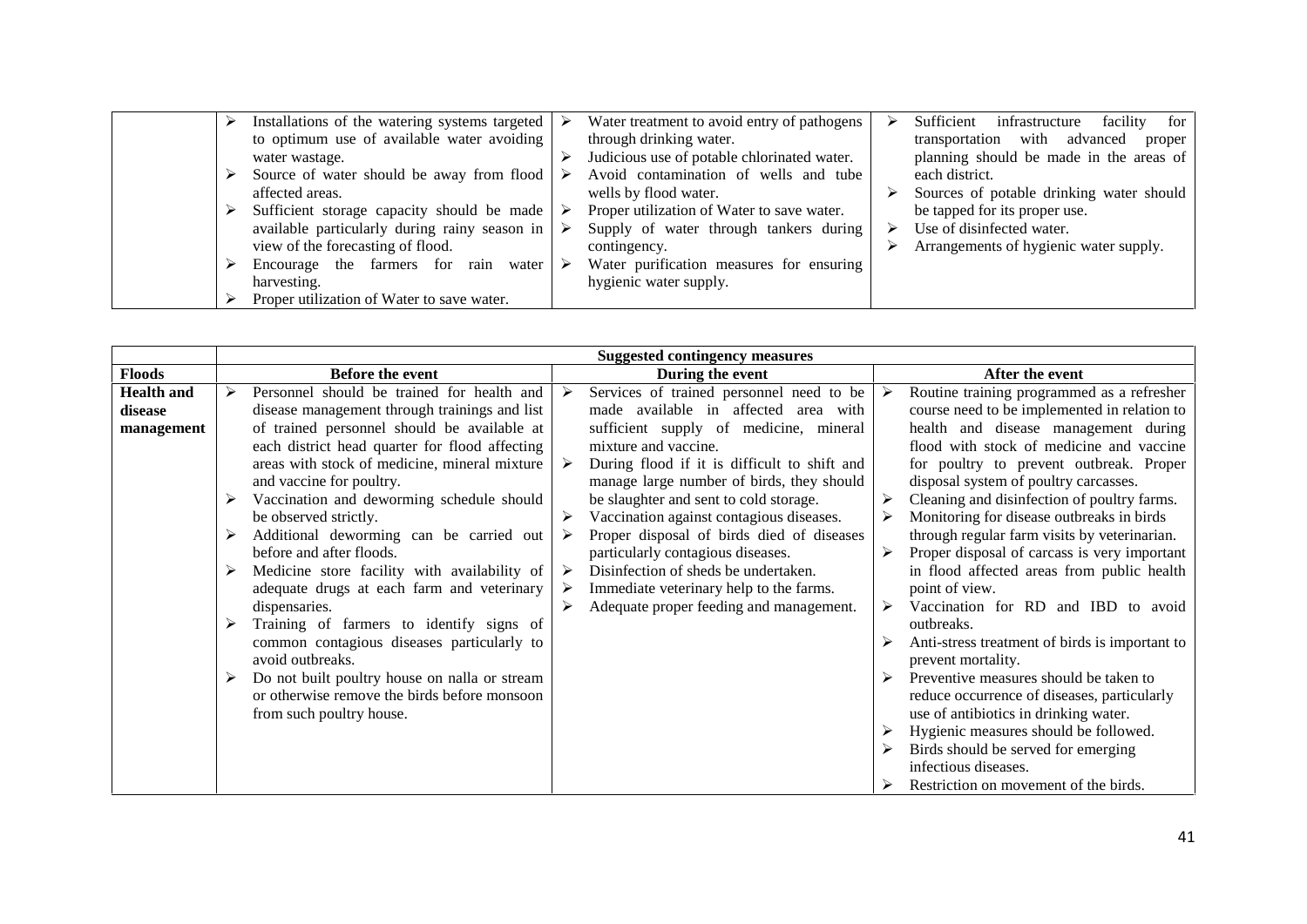|                                            | <b>Suggested contingency measures</b>                                                                                                                                                                                                                                                             |                                                                                                                                                                                                                                                                                                                                                                                                                                                                                                                                                                                                                                                                                                                                                                                                                                                                        |                                                                                                                                                                                                                                                                                                                                                                                                                          |  |  |
|--------------------------------------------|---------------------------------------------------------------------------------------------------------------------------------------------------------------------------------------------------------------------------------------------------------------------------------------------------|------------------------------------------------------------------------------------------------------------------------------------------------------------------------------------------------------------------------------------------------------------------------------------------------------------------------------------------------------------------------------------------------------------------------------------------------------------------------------------------------------------------------------------------------------------------------------------------------------------------------------------------------------------------------------------------------------------------------------------------------------------------------------------------------------------------------------------------------------------------------|--------------------------------------------------------------------------------------------------------------------------------------------------------------------------------------------------------------------------------------------------------------------------------------------------------------------------------------------------------------------------------------------------------------------------|--|--|
| Cyclone                                    | <b>Before the event</b>                                                                                                                                                                                                                                                                           | During the event                                                                                                                                                                                                                                                                                                                                                                                                                                                                                                                                                                                                                                                                                                                                                                                                                                                       | After the event                                                                                                                                                                                                                                                                                                                                                                                                          |  |  |
| Shortage of<br>feed<br>ingredients         | Information at every district head quarter<br>regarding availability of feed and feed<br>ingredients and mineral mixture resources<br>from other areas with storage facility.                                                                                                                     | Feed and feed ingredients resources<br>$\blacktriangleright$<br>should be exploited with sufficient<br>transport and storage facilities from<br>other areas of the district.                                                                                                                                                                                                                                                                                                                                                                                                                                                                                                                                                                                                                                                                                           | Feed and feed ingredients resources<br>➤<br>should be exploited with sufficient<br>transport and storage facilities from<br>other areas of the district even after the<br>event.                                                                                                                                                                                                                                         |  |  |
| <b>Drinking</b><br>water                   | Sufficient storage capacity should be made<br>available particularly during rainy season in<br>view of the forecasting of the cyclone.                                                                                                                                                            | Sufficient facility for transportation<br>➤<br>with advanced proper planning should<br>be made in the areas of each district.                                                                                                                                                                                                                                                                                                                                                                                                                                                                                                                                                                                                                                                                                                                                          | Sufficient infrastructure facility for<br>➤<br>transportation with advanced proper<br>planning should be made in the areas of<br>each district.                                                                                                                                                                                                                                                                          |  |  |
| <b>Health and</b><br>disease<br>management | Personnel should be trained for health and<br>≻<br>disease management through trainings and list<br>of trained personnel should be available at<br>each district head quarter during heat and cold<br>waves with stock of life saving medicine,<br>vaccine, feed and mineral mixture for poultry. | Services of trained personnel need to<br>$\triangleright$<br>be made available in affected area with<br>facilities to overcome heat waves<br>through water availability and cold<br>through proper closed shelter with<br>sufficient supply of medicine<br>and<br>vaccine for poultry. During heat<br>fogging system should be ready and<br>during cold artificial heat through<br>electricity need to be provided.<br>Detection & treatment of ailing birds.<br>Vaccination against contagious<br>➤<br>diseases.<br>Antistressor<br>preparations<br><b>or</b><br>preparations through<br>multivitamins<br>drinking water during stress.<br>Ad. lib. Cold water availability<br>Supply of medicine and vaccine for<br>➤<br>poultry.<br>Feed in cool hrs and increase the<br>frequency of feeding with high density<br>feeds.<br>Mineral & Vitamin supplementation<br>≻ | Routine training programme as a<br>➤<br>refresher course need to be implemented<br>in relation to health and disease<br>management during heat and cold waves<br>with stock of medicine and vaccine for<br>poultry and sufficient arrangement.<br>Anti-stress to relieve stress.<br>Birds should be monitored for occurrence<br>of diseases.<br>Vaccination to avoid outbreaks.<br>Proper disposal of poultry carcasses. |  |  |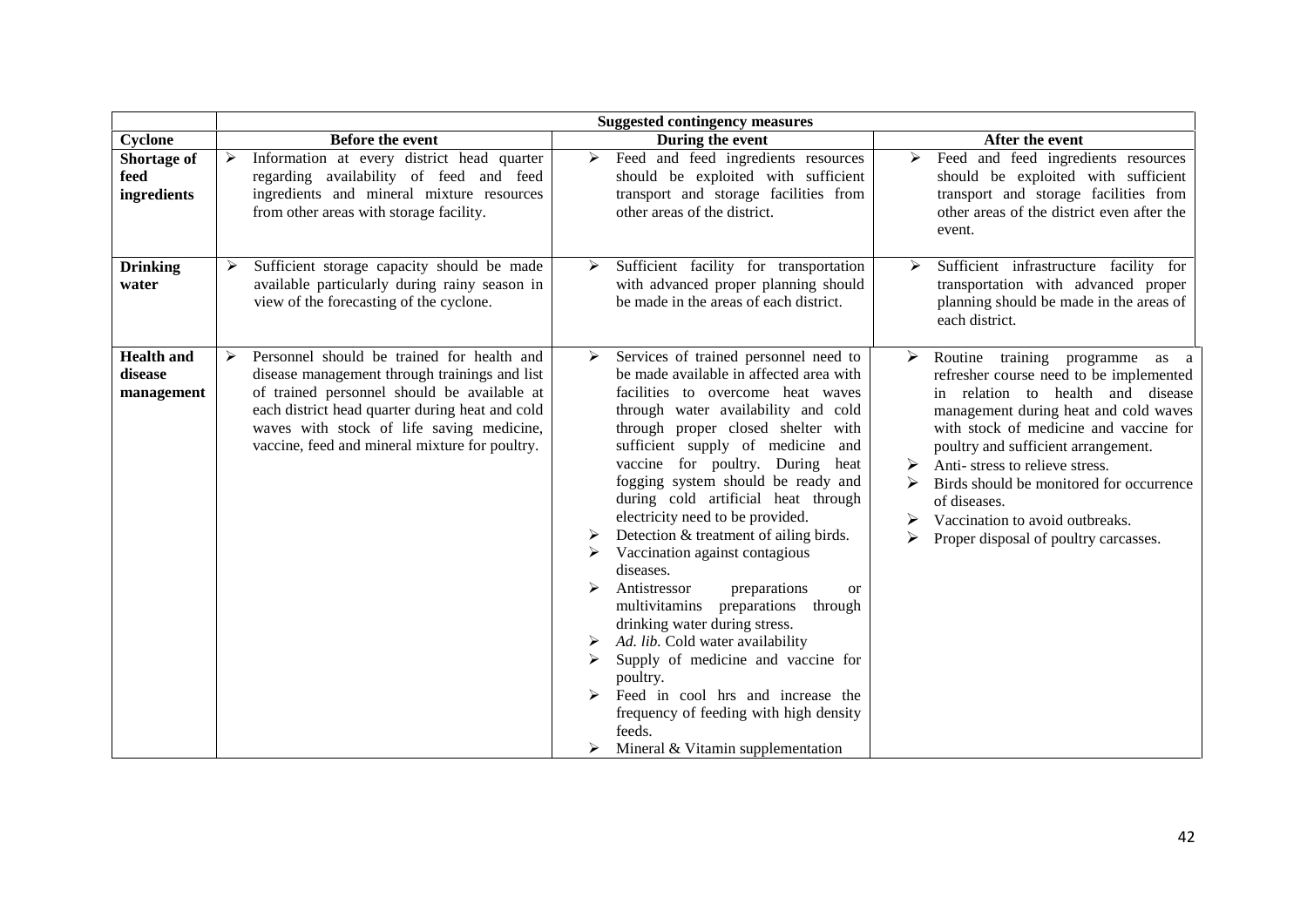### **2.5.3 Fisheries/ Aquaculture**

|                                                                | <b>Suggested contingency measures</b>                                                                                                                                                                                              |                                                                                                                                                                                                                                                            |                                                                                                                                                                                                                                                                                                                                       |
|----------------------------------------------------------------|------------------------------------------------------------------------------------------------------------------------------------------------------------------------------------------------------------------------------------|------------------------------------------------------------------------------------------------------------------------------------------------------------------------------------------------------------------------------------------------------------|---------------------------------------------------------------------------------------------------------------------------------------------------------------------------------------------------------------------------------------------------------------------------------------------------------------------------------------|
|                                                                | <b>Before the event</b>                                                                                                                                                                                                            | During the event                                                                                                                                                                                                                                           | After the event                                                                                                                                                                                                                                                                                                                       |
| 1) Drought                                                     |                                                                                                                                                                                                                                    |                                                                                                                                                                                                                                                            |                                                                                                                                                                                                                                                                                                                                       |
| A. Capture                                                     |                                                                                                                                                                                                                                    |                                                                                                                                                                                                                                                            |                                                                                                                                                                                                                                                                                                                                       |
| Marine                                                         | Not applicable                                                                                                                                                                                                                     | Not applicable                                                                                                                                                                                                                                             | Not applicable                                                                                                                                                                                                                                                                                                                        |
| Inland                                                         |                                                                                                                                                                                                                                    |                                                                                                                                                                                                                                                            |                                                                                                                                                                                                                                                                                                                                       |
| (i) Shallow water depth due to<br>insufficient rains/inflow    | Need to implement cost-effective<br>water efficiency and conservation<br>measures in very early stage to<br>handle the drought.<br>Strategic plan should be made to<br>construct bunds & conserve water in<br>drought prone areas. | In severe drought condition Most<br>of the stock can be harvested<br>immediately while Some portion of<br>the local aquatic species should be<br>transfer to the less affected areas so<br>as to conserve them and<br>reintroduce in its regional habitat. | Water policies should be determined If we want to<br>restore our inland fishery resources.<br>Need to set up hatcheries for drought affected fish<br>species to avoid their extinction, and the conserved<br>species once again need to be reintroduced in their<br>original habitats after achieving desired aquatic<br>environment. |
| (ii) Changes in water quality                                  | Regular monitoring of water quality                                                                                                                                                                                                | Need to harvest the stock to<br>minimize economic losses before<br>mass mortality due to undesired<br>water quality.                                                                                                                                       | After achieving desired water quality, conserved<br>species once again need to be reintroduced in their<br>original habitats.                                                                                                                                                                                                         |
| (iii) Any other                                                | Gene bank should be made for all<br>indigenous local commercially &<br>ecologically important species.                                                                                                                             | To conserve the endangered<br>species breeding and rearing indoor<br>facility may be created for future<br>restoration                                                                                                                                     | The conserved species once again need to be<br>reintroduced in their original habitats after<br>achieving desired aquatic environment.                                                                                                                                                                                                |
| <b>B.</b> Aquaculture                                          |                                                                                                                                                                                                                                    |                                                                                                                                                                                                                                                            |                                                                                                                                                                                                                                                                                                                                       |
| (i) Shallow water in ponds due to<br>insufficient rains/inflow | Water temperature may get raised and<br>also Dissolved Oxygen level may get<br>declined, hence efforts should made<br>to increase the depth of pond & avoid<br>water seepage by using bentonite<br>clay, plastic liners etc.       | Water recycling with the aid of<br>potential filtration systems can be<br>applied if available. Provide<br>artificial oxygenation. If water<br>level is too much low, can lead to<br>mass mortality due to                                                 | Construction of small reservoirs or dams should be<br>newly developed in drought prone area.<br>Identifying culturable air breathing species / hardy<br>species (e.g. Notopterus, Clarius, Puntius etc.)<br>suitable to the regional aquatic environment.                                                                             |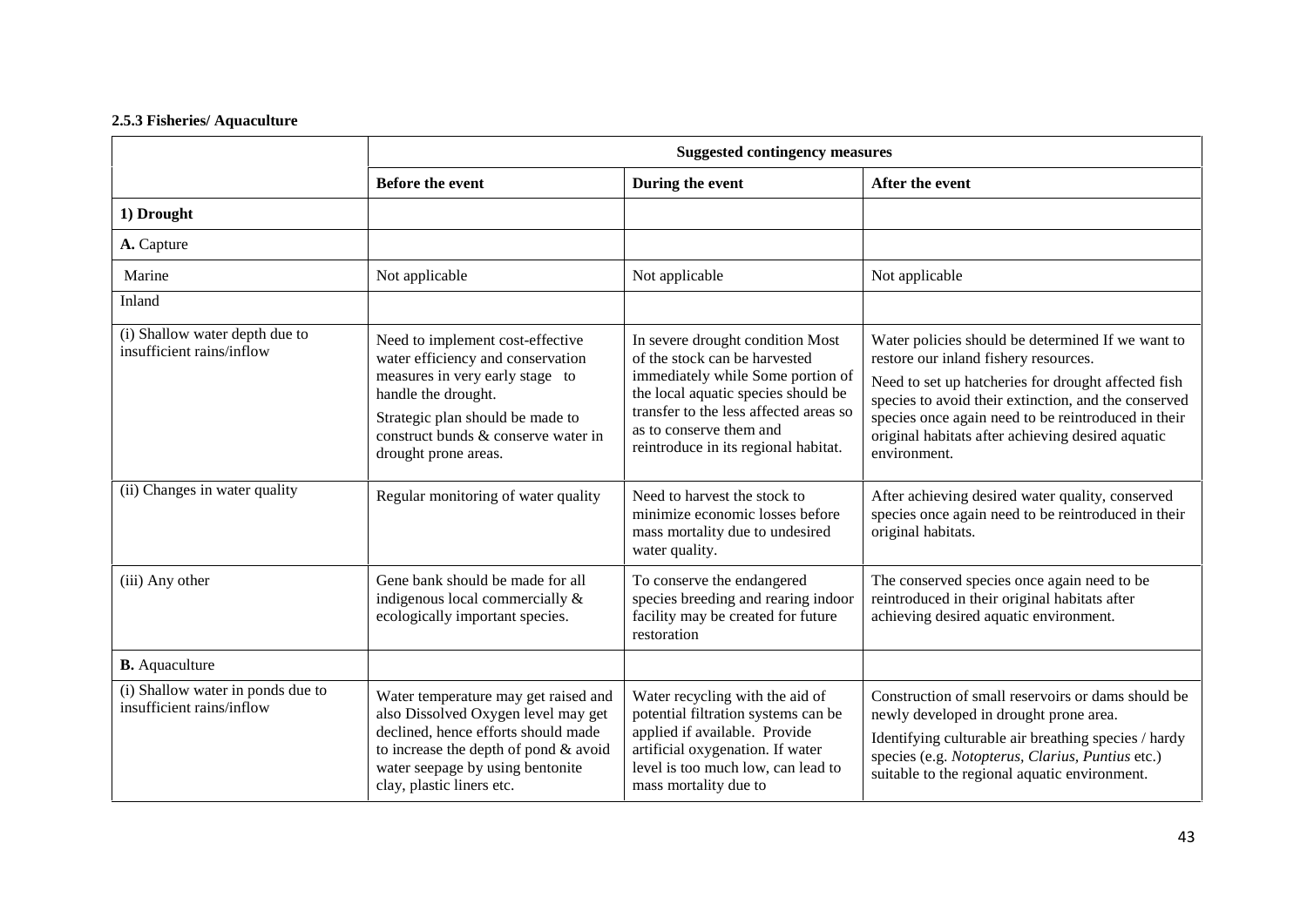|                                                                         | also artificial oxygenation systems as<br>aerators etc. should be incorporated in<br>aquaculture system.                                                                                                                                                                                                                                                                                                                                                                                                           | environmental stress hence it will<br>be better to harvest the stock<br>immediately.                                                              |                                                                                                                                                                                                                                                                                                                                                                                                                                                                            |
|-------------------------------------------------------------------------|--------------------------------------------------------------------------------------------------------------------------------------------------------------------------------------------------------------------------------------------------------------------------------------------------------------------------------------------------------------------------------------------------------------------------------------------------------------------------------------------------------------------|---------------------------------------------------------------------------------------------------------------------------------------------------|----------------------------------------------------------------------------------------------------------------------------------------------------------------------------------------------------------------------------------------------------------------------------------------------------------------------------------------------------------------------------------------------------------------------------------------------------------------------------|
| (ii) Impact of salt load build up in<br>ponds / change in water quality | Throughout the culture period salinity<br>& other parameters should be checked<br>for regular intervals. Fresh water<br>storage ponds should be developed at<br>aquaculture site.                                                                                                                                                                                                                                                                                                                                  | Fresh water from the storage ponds<br>can be utilized for maintaining<br>salinity.                                                                | Identifying best suitable euryhaline spp. (Pearl<br>spot, Sea bass, Rabbit fish, mullets etc.) for the<br>culture which can tolerate wide range of salinity.                                                                                                                                                                                                                                                                                                               |
| 2) Floods                                                               |                                                                                                                                                                                                                                                                                                                                                                                                                                                                                                                    |                                                                                                                                                   |                                                                                                                                                                                                                                                                                                                                                                                                                                                                            |
| A. Capture                                                              |                                                                                                                                                                                                                                                                                                                                                                                                                                                                                                                    |                                                                                                                                                   |                                                                                                                                                                                                                                                                                                                                                                                                                                                                            |
| Marine                                                                  | Disaster preparedness mission<br>through Sea walls, Embankment. In<br>future early warning systems and<br>evacuation strategy planning for<br>flood prone areas.<br>Plan of Preventive measures against<br>the epidemiological diseases, like<br>malaria, cholera, dengue etc. Among<br>coastal communities.<br>Educating coastal population about<br>Disaster mitigation and provision of<br>good transport means in coastal areas<br>prior to the Flooding event which<br>will be helpful for rescue operations. | Aid to populations at the affected<br>zones and shelters.<br>Affected population should be<br>provided with adequate food &<br>medicines in time. | National & international financial support for<br>research on the various aspects of the flood will be<br>needed for future strategies.<br>Microfinance to the affected population by<br>Governmental & Non Governmental Organization<br>to reconstruct their socio-economic status.<br>Control of vector-borne endemic and epidemic<br>diseases.<br>Mangrove plantation & conservation strategies<br>should be adopted in estuarine region for<br>minimizing future risk. |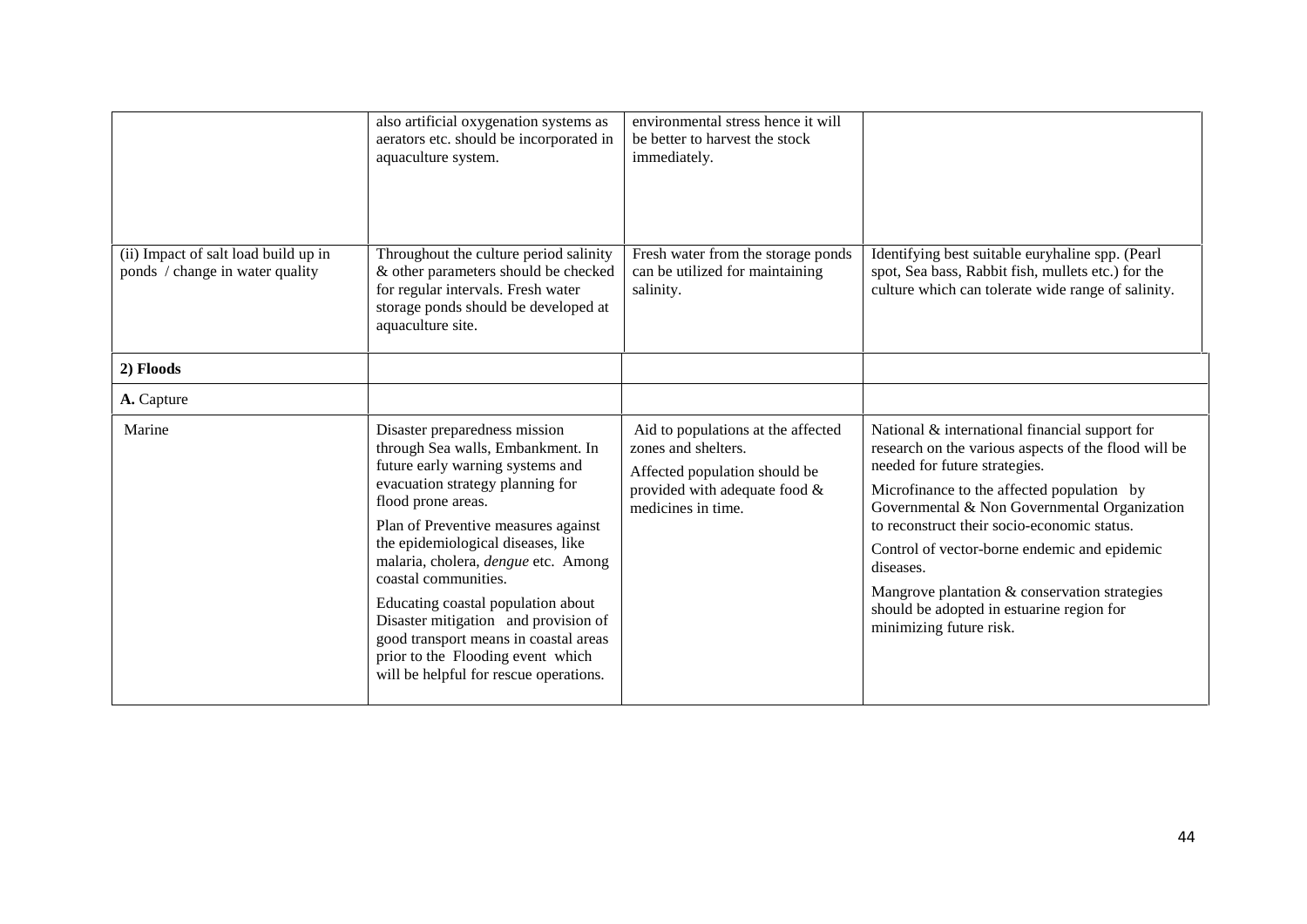| Inland                                                     | In future early warning systems and<br>evacuation strategy planning for<br>flood prone areas.<br>Awareness of People living in rural<br>zones, or urban margins with regards<br>to the geography of their area as they<br>do not take into account whether they<br>are on a river's flood plain, an<br>unstable hillside, a dry river bed in a<br>flooding area, etc., when they<br>(fisheries community) build their<br>houses. | Aid to populations at the affected zones<br>and shelters.<br>Timely help to populations at the<br>affected zones and shelters.<br>Affected population should be provided<br>with adequate food & medicines in<br>time. | Diversifying course of flooding river to<br>minimize socio-economic losses.<br>Microfinance to the affected population by<br>Governmental & Non Governmental<br>Organization to reconstruct their socio-economic<br>status. |
|------------------------------------------------------------|----------------------------------------------------------------------------------------------------------------------------------------------------------------------------------------------------------------------------------------------------------------------------------------------------------------------------------------------------------------------------------------------------------------------------------|------------------------------------------------------------------------------------------------------------------------------------------------------------------------------------------------------------------------|-----------------------------------------------------------------------------------------------------------------------------------------------------------------------------------------------------------------------------|
|                                                            | More emphasis should be given on<br>the maintenance of public<br>infrastructure, such as highways,<br>secondary roads and bridges prior to<br>the flooding event which will be<br>helpful for rescue operations.                                                                                                                                                                                                                 |                                                                                                                                                                                                                        |                                                                                                                                                                                                                             |
|                                                            | Awareness should be created for<br>using good materials for their<br>construction of houses.                                                                                                                                                                                                                                                                                                                                     |                                                                                                                                                                                                                        |                                                                                                                                                                                                                             |
|                                                            | Strategic planning to build up local<br>resce teams in flood prone areas.                                                                                                                                                                                                                                                                                                                                                        |                                                                                                                                                                                                                        |                                                                                                                                                                                                                             |
| (i) Average compensation paid due to<br>loss of human life | Not applicable                                                                                                                                                                                                                                                                                                                                                                                                                   |                                                                                                                                                                                                                        |                                                                                                                                                                                                                             |
| (ii) No. of boats / nets/damaged                           | Not applicable                                                                                                                                                                                                                                                                                                                                                                                                                   |                                                                                                                                                                                                                        |                                                                                                                                                                                                                             |
| (iii) No. of houses damaged                                | Not applicable                                                                                                                                                                                                                                                                                                                                                                                                                   |                                                                                                                                                                                                                        |                                                                                                                                                                                                                             |
| (iv) Loss of stock                                         | Not applicable                                                                                                                                                                                                                                                                                                                                                                                                                   |                                                                                                                                                                                                                        |                                                                                                                                                                                                                             |
| (v) Changes in water quality                               | Not applicable                                                                                                                                                                                                                                                                                                                                                                                                                   |                                                                                                                                                                                                                        |                                                                                                                                                                                                                             |
| (vi) Health and diseases                                   | Preventive measures of plan of the<br>Health Ministry for the prevention of<br>epidemiological diseases, like<br>malaria, cholera, <i>dengue</i> etc. &                                                                                                                                                                                                                                                                          | Affected population should be<br>provided with adequate food &<br>medicines in time.                                                                                                                                   | Control of vector-borne endemic and epidemic<br>diseases.                                                                                                                                                                   |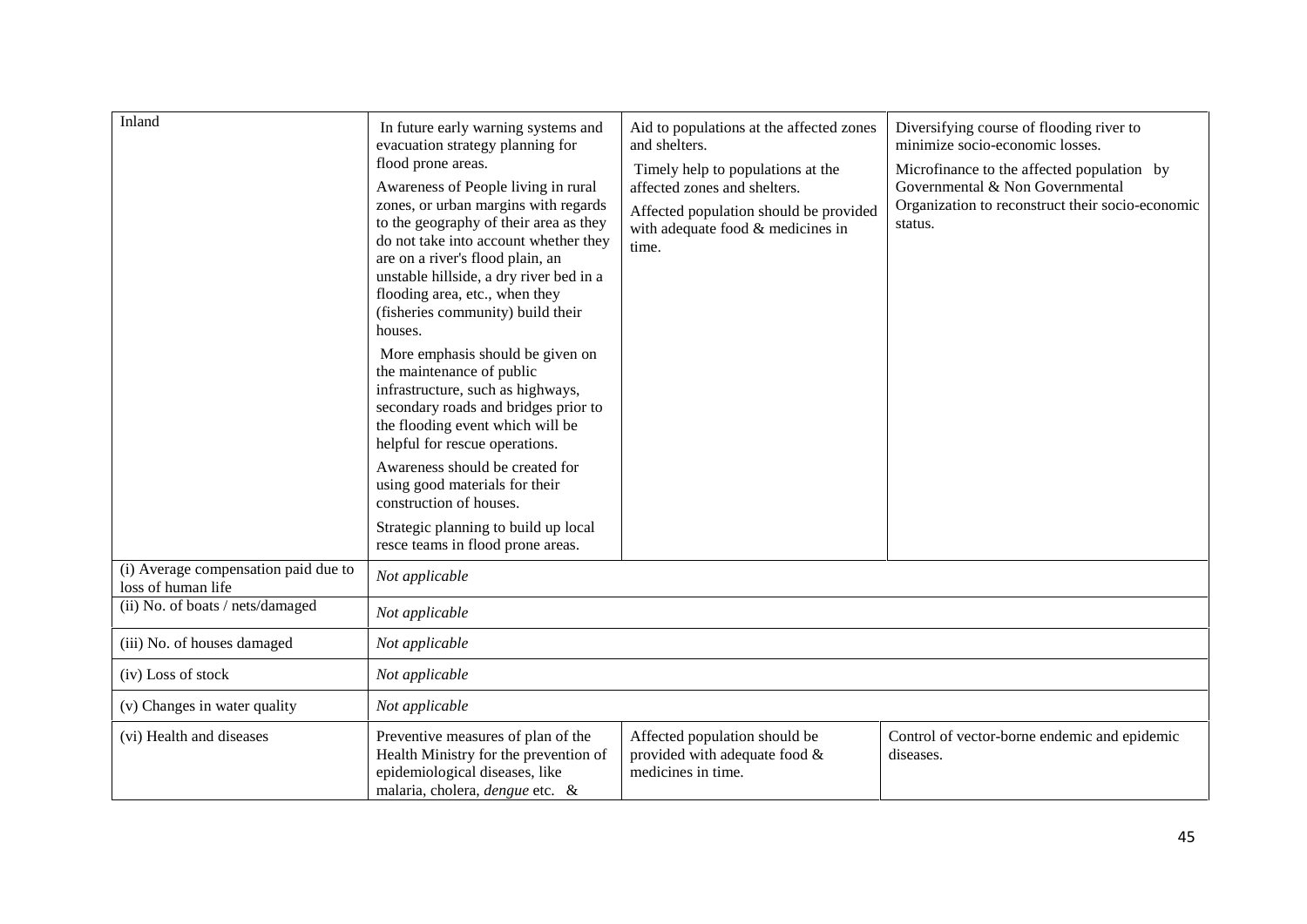|  |  | -<br>$\mathbf{r}$<br>$\epsilon$<br>.<br>. |  |  |
|--|--|-------------------------------------------|--|--|
|--|--|-------------------------------------------|--|--|

| <b>B.</b> Aquaculture                                    |                                                                                                                                                                                                                                                |                                                                                                                                                                       |                                                                                                                                          |
|----------------------------------------------------------|------------------------------------------------------------------------------------------------------------------------------------------------------------------------------------------------------------------------------------------------|-----------------------------------------------------------------------------------------------------------------------------------------------------------------------|------------------------------------------------------------------------------------------------------------------------------------------|
| Inundation with flood<br>(i)<br>water                    | Early warning systems should be<br>developed to minimize future risk.<br>Elevating the height of peripheral<br>dykes of the aquaculture ponds.<br>Providing elevated net fencing on the<br>bunds to the avoid loss of fish<br>during flooding. | Need to harvest the stock as early as<br>possible to minimize economic losses                                                                                         | Drain out excess water, disinfecting and refilling<br>the ponds with water and restocking by adopting<br>standard aquaculture protocols. |
| (ii) Water contamination and changes<br>in water quality | Elevating the peripheral dykes of the<br>aquaculture ponds.                                                                                                                                                                                    | Need to harvest the stock as early as<br>possible to minimize economic losses                                                                                         | Drain out all the water from the pond and refill it<br>with good quality water for future crop.                                          |
| (iii) Health and diseases                                | Adequate vaccination of fish stocks<br>prior to flooding event is<br>recommended to minimize the risk.                                                                                                                                         | In situ observations & analysis of<br>health status of cultivable species and<br>stress inducing factors and<br>recommendation of treatments to<br>specific diseases. | Quarantining of culture pond before next<br>stocking.                                                                                    |
| (iv) Loss of stock and inputs (feed,<br>chemicals etc)   | Elevating the peripheral dykes of the<br>aquaculture ponds and good indoor<br>storage facility for inputs.                                                                                                                                     | Early harvest of the stock and<br>transport of inputs to the safer places.                                                                                            | Use new stock.                                                                                                                           |
| (v) Infrastructure damage (pumps,<br>aerators, huts etc) | Elevating the peripheral dykes of the<br>aquaculture ponds and good indoor<br>storage facility for the pumps $\&$<br>aerators in flood condition.                                                                                              | Transport of the pumps, aerators etc.<br>to the safer places.                                                                                                         | Insurance and micro-finance for repaire and<br>maintenance of the infrastructure.                                                        |

| 3. Cyclone / Tsunami |                                 |                                                                             |                                                                               |
|----------------------|---------------------------------|-----------------------------------------------------------------------------|-------------------------------------------------------------------------------|
| A. Capture           |                                 |                                                                             |                                                                               |
| Marine               | Timely Communication of weather | Timely aid to coastal populations at<br>the affected zones and provision of | Microfinance to the affected population by<br>Governmental & Non Governmental |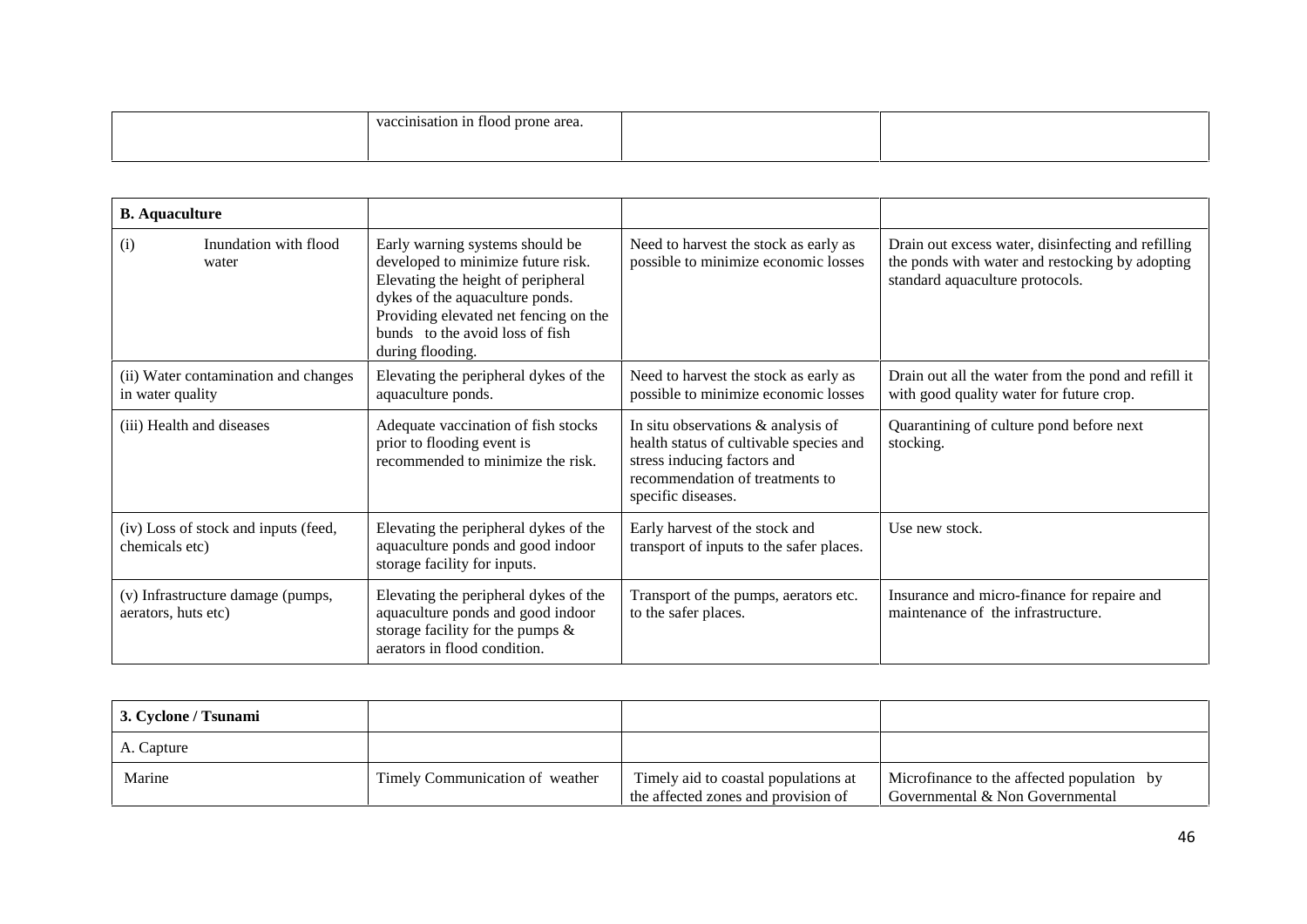|                                                                 | forecasting to fishermen<br>Implementation of Tsunami detection<br>& warning system in Indian ocean<br>and evacuation strategy planning for<br>Cyclone / Tsunami prone area.<br>Disaster preparedness mission<br>through Sea walls, Embankment<br>Provision of Wave breakers &dry<br>docks for fishing vessel security.<br>Encouragement and financial<br>incentives should be given to<br>fishermen to carry Safety<br>Devices on their fishing crafts.<br>Educating coastal population about<br>Disaster mitigation and provision of<br>good transport means in coastal areas<br>prior to the Cyclone / Tsunami event<br>which will be helpful for rescue<br>operations.<br>Preventive measures for the<br>prevention of epidemiological<br>diseases, like malaria, cholera,<br>dengue etc | shelters.<br>Affected population should be<br>provided with adequate food &<br>medicines in time.                                                                                | Organization to rebuild their socio-economic<br>status.<br>Control of vector-borne endemic and epidemic<br>diseases;<br>National & international financial support for<br>research on the various aspects of the Cyclone /<br>Tsunami will be needed for the planning of future<br>strategies.<br>Mangrove conservation, plantation strategies<br>should be adopted in estuarine / coastal region<br>for minimizing future risk |
|-----------------------------------------------------------------|----------------------------------------------------------------------------------------------------------------------------------------------------------------------------------------------------------------------------------------------------------------------------------------------------------------------------------------------------------------------------------------------------------------------------------------------------------------------------------------------------------------------------------------------------------------------------------------------------------------------------------------------------------------------------------------------------------------------------------------------------------------------------------------------|----------------------------------------------------------------------------------------------------------------------------------------------------------------------------------|---------------------------------------------------------------------------------------------------------------------------------------------------------------------------------------------------------------------------------------------------------------------------------------------------------------------------------------------------------------------------------------------------------------------------------|
| (i) Average compensation paid due to<br>loss of fishermen lives | ---                                                                                                                                                                                                                                                                                                                                                                                                                                                                                                                                                                                                                                                                                                                                                                                          | $---$                                                                                                                                                                            | $---$                                                                                                                                                                                                                                                                                                                                                                                                                           |
| (ii) Avg. no. of boats / nets/damaged                           | ---                                                                                                                                                                                                                                                                                                                                                                                                                                                                                                                                                                                                                                                                                                                                                                                          | $---$                                                                                                                                                                            | $---$                                                                                                                                                                                                                                                                                                                                                                                                                           |
| (iii) Avg. no. of houses damaged                                | ---                                                                                                                                                                                                                                                                                                                                                                                                                                                                                                                                                                                                                                                                                                                                                                                          | $---$                                                                                                                                                                            | $\frac{1}{2}$                                                                                                                                                                                                                                                                                                                                                                                                                   |
| Inland                                                          | Timely Communication of weather<br>forecasting to fishermen<br>Encouragement and financial<br>incentives should be given to<br>fishermen to carry safety                                                                                                                                                                                                                                                                                                                                                                                                                                                                                                                                                                                                                                     | Timely aid to coastal populations at<br>the affected zones and provision of<br>shelters.<br>Affected population should be<br>provided with adequate food &<br>medicines in time. | Microfinance to the affected population by<br>Governmental & Non Governmental<br>Organization to rebuild their socio-economic<br>status.<br>Rehabilitation of fishermen communities.                                                                                                                                                                                                                                            |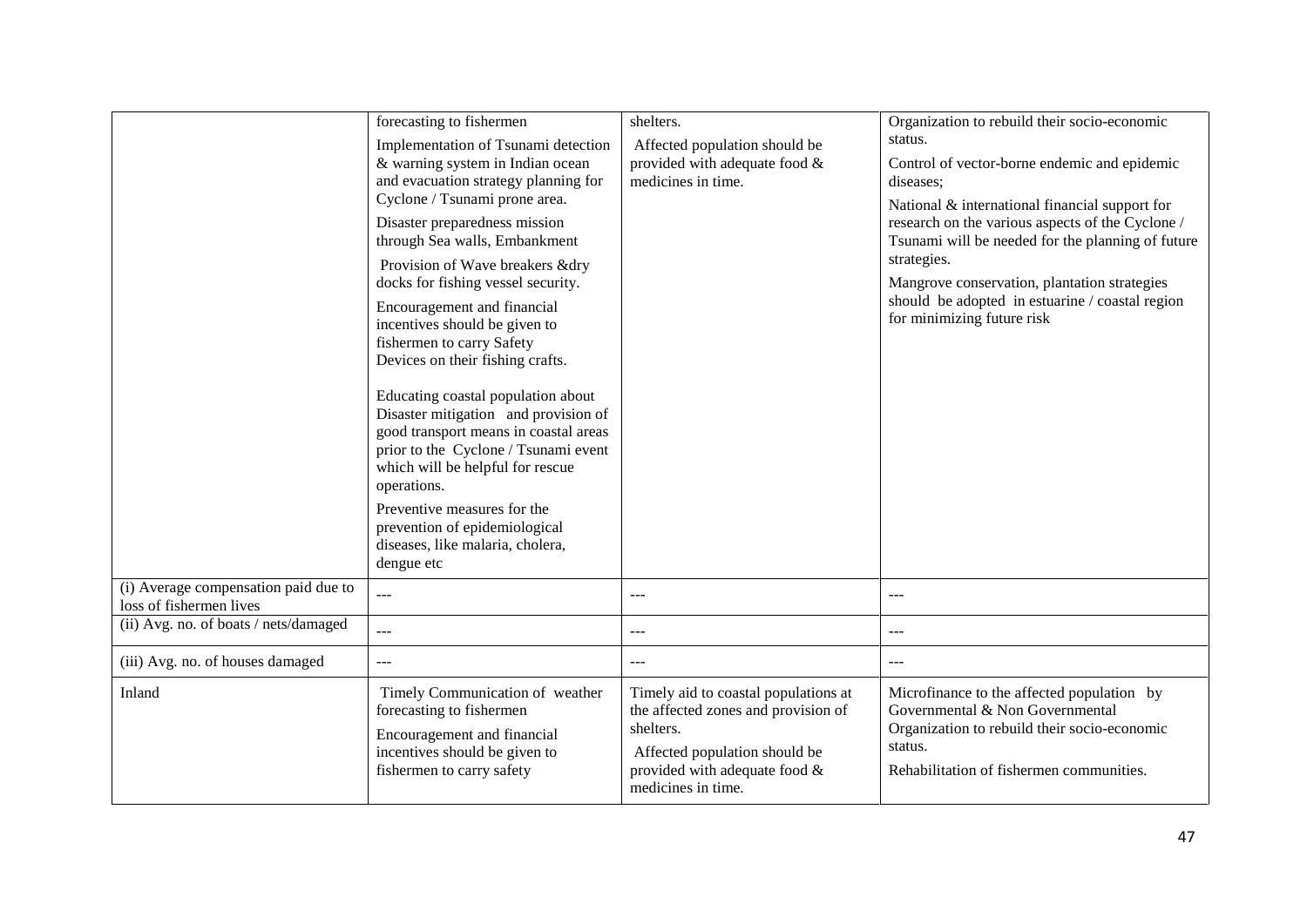|                                                                       | devices on their fishing crafts.                                                                                                             |                                                                                                                                                                                  |                                                                                                                                          |
|-----------------------------------------------------------------------|----------------------------------------------------------------------------------------------------------------------------------------------|----------------------------------------------------------------------------------------------------------------------------------------------------------------------------------|------------------------------------------------------------------------------------------------------------------------------------------|
| B. Aquaculture                                                        |                                                                                                                                              |                                                                                                                                                                                  |                                                                                                                                          |
| (i) Overflow / flooding of ponds                                      | Elevating the peripheral dykes of the<br>aquaculture ponds<br>Early warning systems should be<br>developed to minimize future risk.          | In very initial stage prior to flooding,<br>need to harvest the stock as early as<br>possible to minimize economic losses<br>. In severe condition nothing can be<br>controlled. | Drain out excess water, disinfecting and refilling<br>the ponds with water and restocking by adopting<br>standard aquaculture protocols. |
| (ii) Changes in water quality (fresh<br>water / brackish water ratio) | Elevating the peripheral dykes of the<br>aquaculture ponds. Regular<br>monitoring of water quality.                                          | Fresh water from the storage ponds<br>can be utilized for maintaining<br>salinity.                                                                                               | Drain out excess water, After achieving desired<br>water quality, restocking by adopting standard<br>aquaculture protocols.              |
| (iii) Health and diseases                                             | Adequate vaccination of the stocks<br>prior to this is recommended to<br>minimize the risk                                                   | In situ observations & analysis of<br>health status of cultivable species and<br>stress inducing factors and<br>recommendation of treatments to<br>specific diseases.            | Disinfecting / Quarantining of culture pond<br>before the next stocking.                                                                 |
| (iv) Loss of stock and inputs (feed,<br>chemicals etc)                | Elevating the peripheral dykes of the<br>aquaculture ponds and good indoor<br>storage facility for inputs.                                   | Early harvest of the stock and<br>transport of inputs to the safer places.                                                                                                       | Use new stock.                                                                                                                           |
| (v) Infrastructure damage (pumps,<br>aerators, shelters/huts etc)     | Elevating the peripheral dykes of the<br>aquaculture ponds and Initial<br>provision of good indoor storage<br>facility for pumps & aerators. | Transport of the pumps, aerators etc.<br>to the safer places.                                                                                                                    | Insurance and microfinance with low interest<br>from Govt. for the repair and maintainance of the<br>infrastucture.                      |
| (vi) Any other                                                        | $---$                                                                                                                                        | $---$                                                                                                                                                                            | ---                                                                                                                                      |
| 4. Heat wave and cold wave                                            |                                                                                                                                              |                                                                                                                                                                                  |                                                                                                                                          |
| A. Capture                                                            |                                                                                                                                              |                                                                                                                                                                                  |                                                                                                                                          |
| Marine                                                                | Not applicable                                                                                                                               |                                                                                                                                                                                  |                                                                                                                                          |
| Inland                                                                | Not applicable                                                                                                                               |                                                                                                                                                                                  |                                                                                                                                          |
| <b>B</b> . Aquaculture                                                |                                                                                                                                              |                                                                                                                                                                                  |                                                                                                                                          |